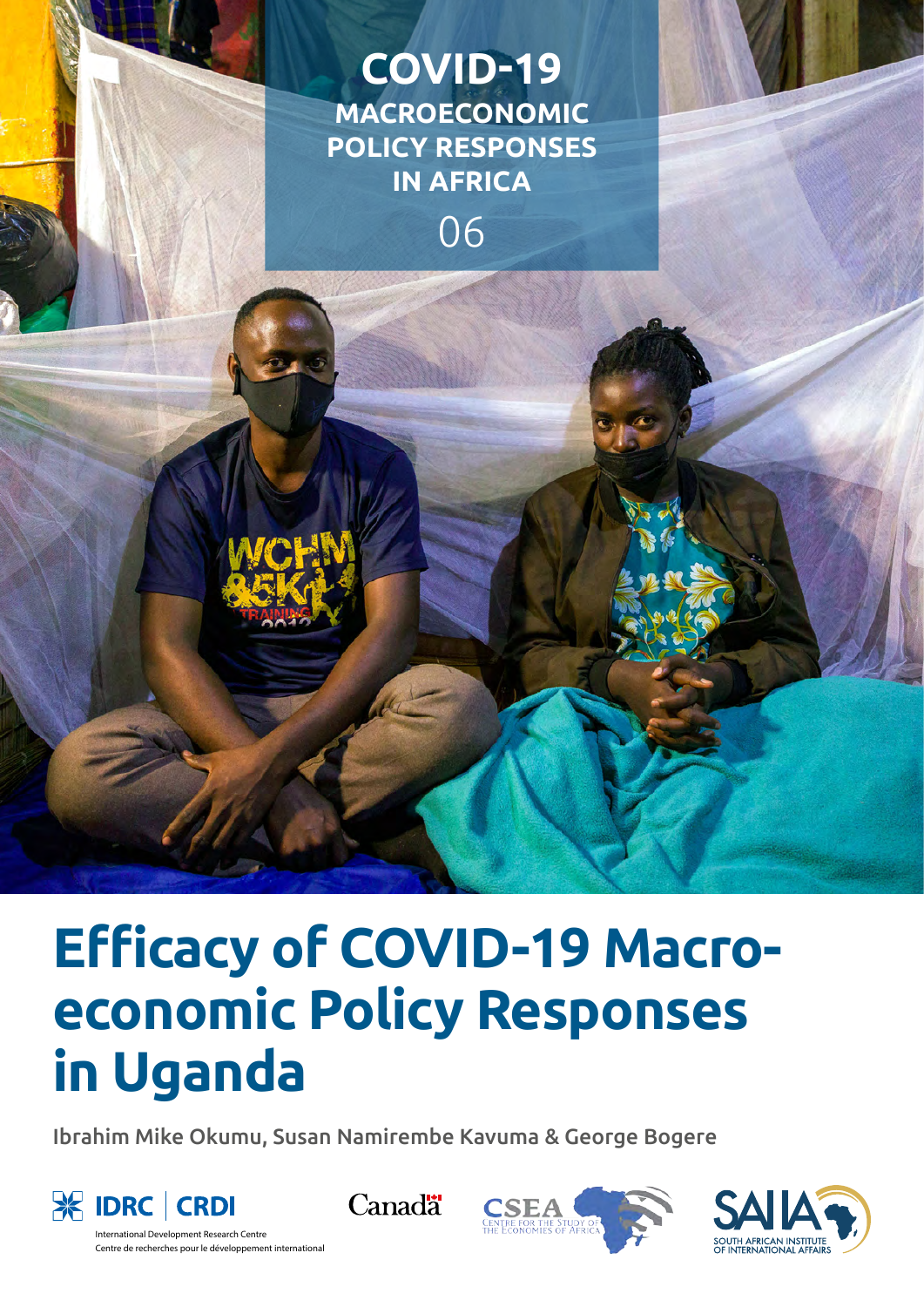# **About CoMPRA**

The COVID-19 Macroeconomic Policy Response in Africa (CoMPRA) project was developed following a call for rapid response policy research into the COVID-19 pandemic by the IDRC. The project's overall goal is to inform macroeconomic policy development in response to the COVID-19 pandemic by low and middleincome countries (LMICs) and development partners that results in more inclusive, climate-resilient, effective and gender-responsive measures through evidence-based research. This will help to mitigate COVID-19's social and economic impact, promote recovery from the pandemic in the short term and position LMICs in the longer term for a more climate-resilient, sustainable and stable future. The CoMPRA project will focus broadly on African countries and specifically on six countries (Benin, Senegal, Tanzania, Uganda, Nigeria and South Africa). SAIIA and CSEA, as the lead implementing partners for this project, also work with think tank partners in these countries.

# **Our Donor**

This project is supported by the International Development Research Centre (IDRC). The IDRC is a Canadian federal Crown corporation. It is part of Canada's foreign affairs and development efforts and invests in knowledge, innovation, and solutions to improve the lives of people in the developing world.

# **Abstract**

COVID-19 has caused an unprecedented economic and health shock in Uganda, as has been the case globally. After the World Health Organization announcement that COVID-19 was a global pandemic, the government of Uganda undertook decisive measures to abate the spread of the virus through adopting COVID-19 containment measures. Also, in anticipation of the distortionary effects of COVID-19 on Uganda's economy through the external and domestic effects channels, the government adopted an expansionary fiscal and monetary policy alongside financial sector interventions. Fiscal policy interventions involved the following: tax relief measures; government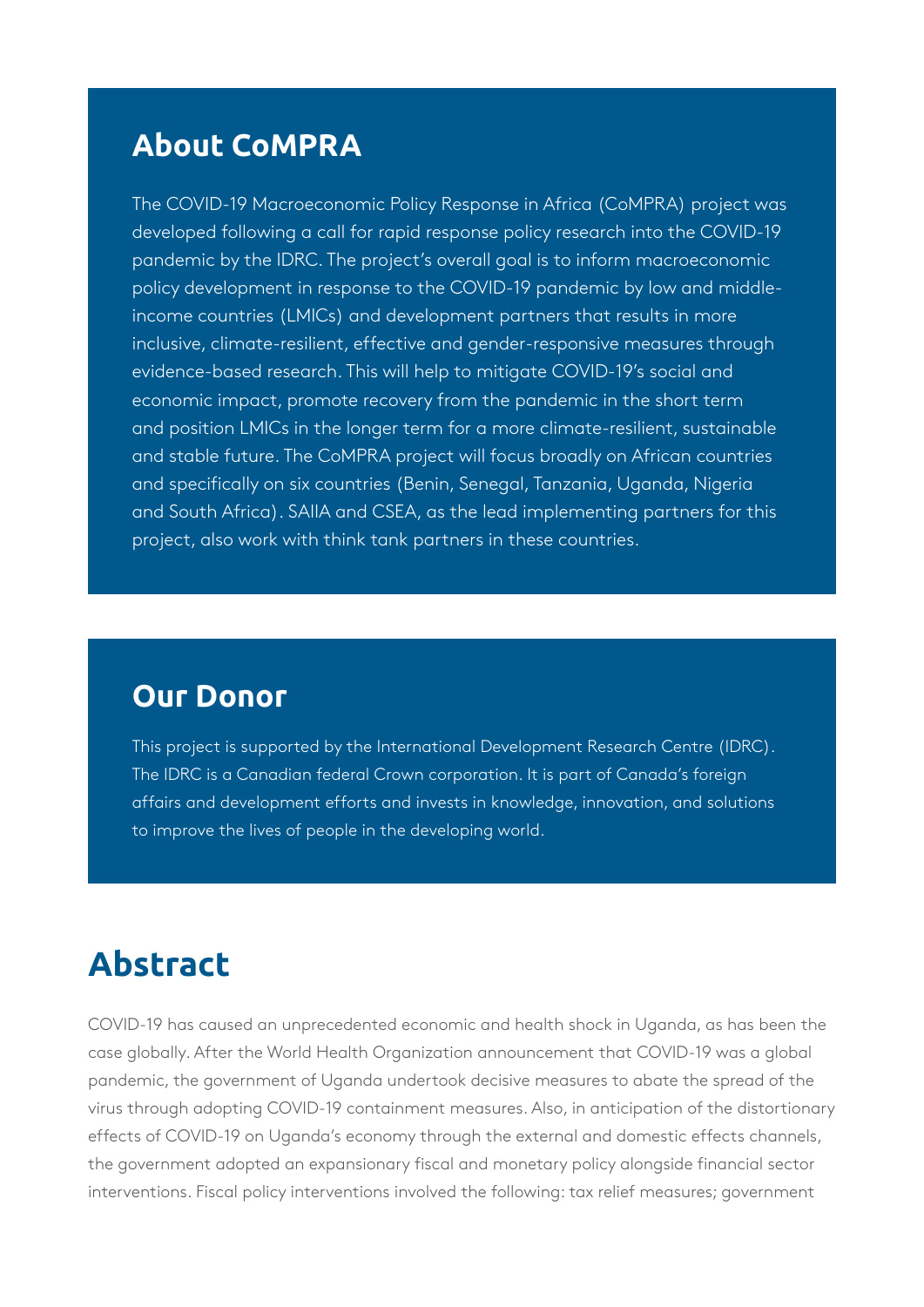expenditure through extending seed capital to vulnerable groups; strengthening health systems; enhancing the supply of agriculture inputs through the use of e-vouchers; banning the disconnection of users from utilities such as water and electricity; and payment of domestic arrears, among others. Monetary policy interventions included reducing the central bank rate (CBR) to 7%, its lowest level since inception in 2011. Financial sector intervention involved credit relief, asset quality support and liquidity support measures alongside supporting a reduction in mobile money charges. As such, this paper explores the macroeconomic impact of COVID-19 on Uganda's economy, the macroeconomic policy choices undertaken and, finally, inclusiveness and viability of the various macroeconomic policy choices undertaken. The study used high frequency macroeconomic data to tease out the impact of COVID-19 on Uganda's economy. Furthermore, through exploring the policy choices adopted, we also assess policy choice viability and extent of inclusiveness. The aforementioned policy interventions mitigated the extent of COVID-19 distortions on Uganda's economy. Indeed, although economic growth was slow at 2.9% in the financial year (FY) 2019/20, with especially the service and industrial sectors paying the highest price, the supportive environment ensured that the industrial sector picked up quickly in the first quarter (Q1) of FY2020/21. The roll-out of public works in urban and peri-urban areas was aimed at hedging livelihoods against the impact of COVID-19 on households as a result of dampened production in the industrial and service sectors. While inflation remained subdued, the reduction in aggregate demand and trade disruptions suppressed inflationary pressure on food thereby undermining rural incomes and thus perpetuating rural poverty. Even then, the introduction of the Emyooga fund<sup>1</sup> and the rolling out of the e-voucher system to 10 additional districts in an effort to enhance the distribution of agricultural inputs are attempts to strengthen livelihoods in the rural areas in the midst of COVID-19 headwinds. Interest rates were relatively low on account of expansionary monetary policy and confidence in Uganda's financial sector. This was largely on account of the Bank of Uganda's interventions in the financial sector, which ensured a stable financial sector albeit with reduced profitability. The external sector was characterised by reduced foreign direct investment, tourism receipts and remittances. Overall, the policy interventions were inclusive as fiscal policy was both sensitive to the formal and informal sectors (except for households in urban, peri-urban and rural settings). Also, monetary and financial sector interventions were sensitive to commercial banks, credit institutions and microfinance deposittaking institutions implying sensitivity to formal and informal businesses irrespective of size and location.

<sup>1</sup> A specialised skills enterprise group.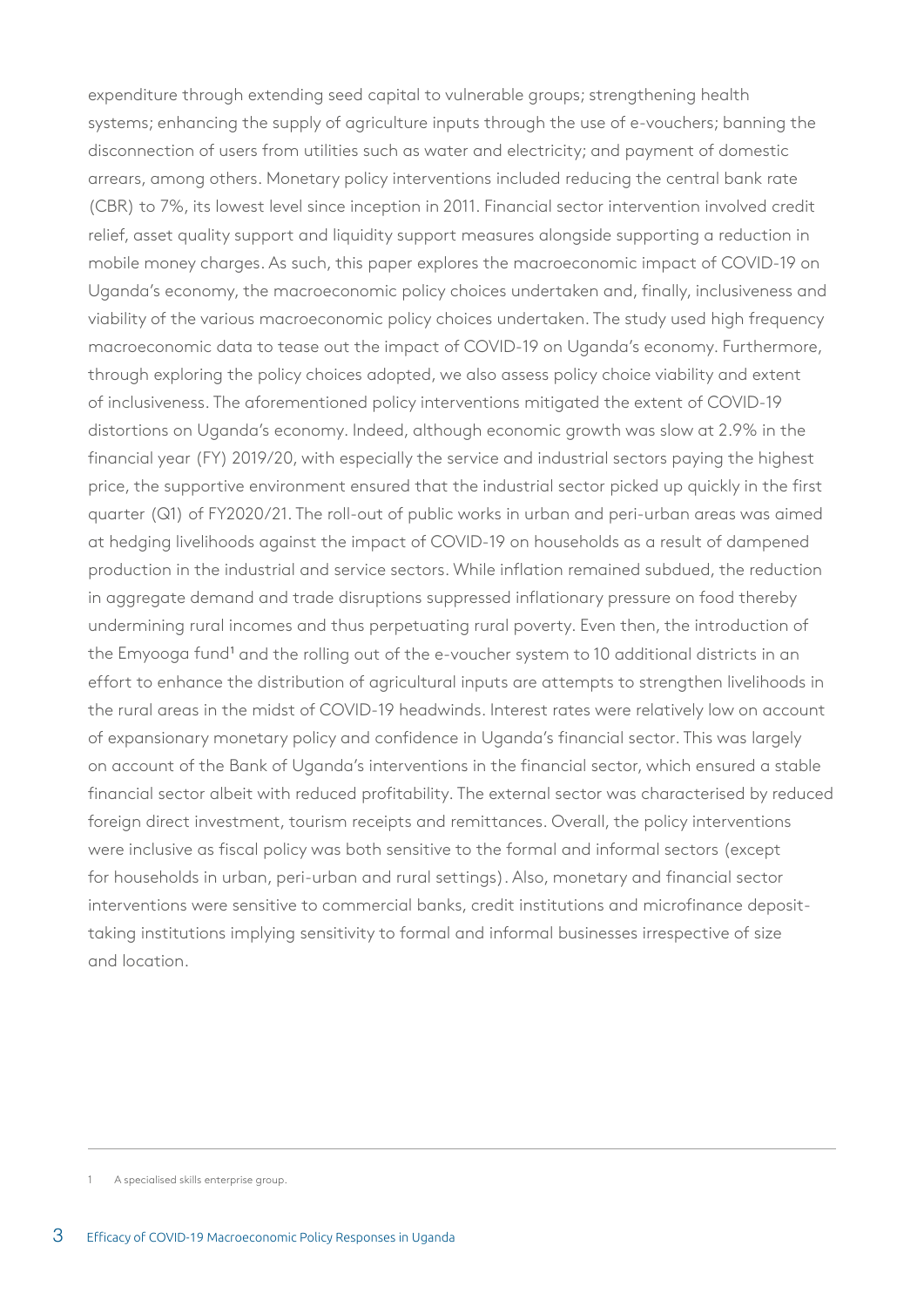# **Introduction**

A regional disaggregation of COVID-19 confirmed cases and deaths shows that the Americas, Europe, South-East Asia, East Mediterranean, Africa and Western Pacific have had the highest number COVID-19 confirmed cases respectively (see Table 1). As shown in Table 1, Africa has not paid the same in human life as compared to the Americas, Europe, South-East Asia and Eastern Mediterranean.<sup>2</sup> Within the East African Community (EAC), the number of COVID-19 cases and deaths have been 190 142 and 2 684 respectively. In Uganda, there have been 40 607 and 331 COVID-19 cases and deaths respectively.

| Region                | <b>Cases</b> | <b>Deaths</b> |
|-----------------------|--------------|---------------|
| Americas              | 53 536 387   | 1287792       |
| Europe                | 41 811 235   | 919 964       |
| South-East Asia       | 14 080 960   | 214 049       |
| Eastern Mediterranean | 7 053 434    | 152 511       |
| Africa                | 2 974 616    | 75 410        |
| Western Pacific       | 1752133      | 30 730        |
| EAC                   | 190 142      | 2684          |
| World                 | 121 209 510  | 2680469       |

### Table 1 COVID-19 cases and deaths as of March 19, 2021

Source: World Health Organization, https://covid19.who.int/, 19 March 2021

With regard to Uganda, the adoption of COVID-19 containment measures as early as March 2020 limited the spread of the virus. Indeed, Figure 1a) shows that Uganda has had two COVID-19 peaks, one in September 2020 and another in December 2020. The two peaks coincide with the easing of the COVID-19 containment measures in the first instance and the effects of the political party primaries in exacerbating the spread of COVID-19 in the second. The second peak, which covers the period October to December 16, 2020 (see Figure 1a), shows an increasing trend in the number of COVID-19 cases, which can partly be attributed to the general election campaign with its limited adherence to the standard operating procedures established by the Electoral Commission. Indeed, by December 14, 2020, the seven-day moving average was 719 infections per day (see Figure 1b). Even then, the human cost of the COVID-19 (in terms of loss of lives) in Uganda has been minimal in comparison to other countries within the EAC, such as

<sup>2</sup> Bearing in mind the low intensity of COVID-19 testing in especially Africa, which could perhaps under represent the extent of the virus prevalence.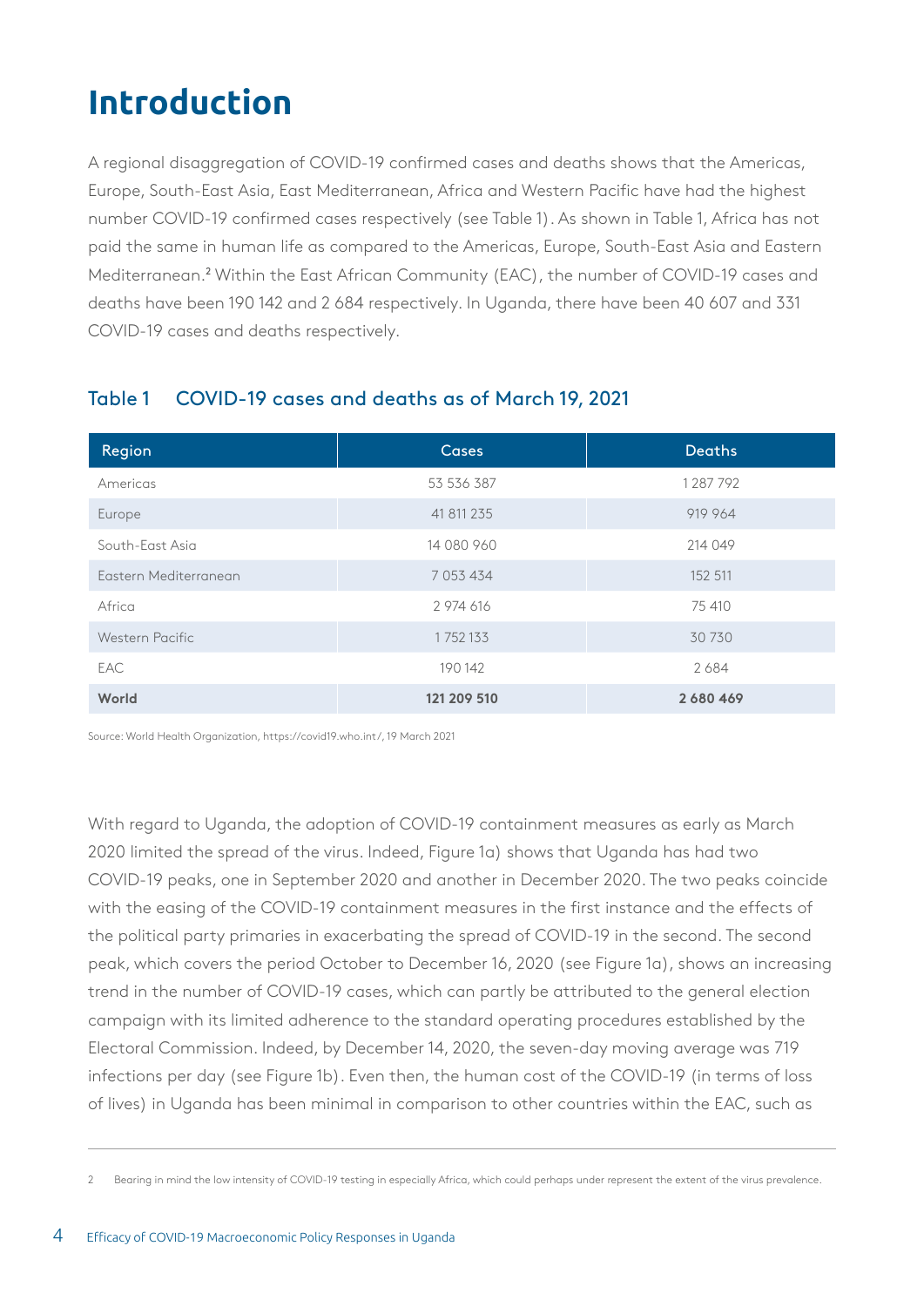Kenya. The roll-out of the COVID-19 inoculation programme started in March 2021<sup>3</sup> and as of May 4, 2021, a total of 354 736 vaccine doses had been administered.<sup>4</sup> This implies that the human cost of COVID-19 is likely to reduce.

Apart from the human cost, COVID-19 has been deleterious to both the global and local economies. Uganda is an open economy and, as such, the distortionary effects of COVID-19 percolate into Uganda's economy through the external sector. To this end, COVID-19 disruptions to international trade in goods and services, and the flow of capital, has implications for Uganda's economy – notwithstanding the added distortionary effects of COVID-19's containment measures. Even then, the Ugandan government, through the Ministry of Finance, Planning and Economic Development and the Central Bank of Uganda, adopted expansionary fiscal and monetary policies with a view to mitigate the distortionary effect of COVID-19 on livelihoods and the private sector respectively. As such, this paper explores the macroeconomic effects of COVID-19 on Uganda's economy, the macroeconomic policy choices undertaken, and the inclusiveness and viability of these choices.

#### Figure 1a COVID-19 profile in Uganda



Source: World Health Organization, [https://covid19.who.int/,](https://covid19.who.int/) 19 March 2021

See WHO, <https://covid19.who.int/region/afro/country/ug>for the number of vaccine doses administered.

<sup>3</sup> Joachim Buwendo, "Uganda Launches First Phase of COVID-19 Vaccination Exercise", March 11, 2021, [https://www.unicef.org/uganda/stories/](https://www.unicef.org/uganda/stories/uganda-launches-first-phase-COVID-19-vaccination-exercise) [uganda-launches-first-phase-COVID-19-vaccination-exercise](https://www.unicef.org/uganda/stories/uganda-launches-first-phase-COVID-19-vaccination-exercise).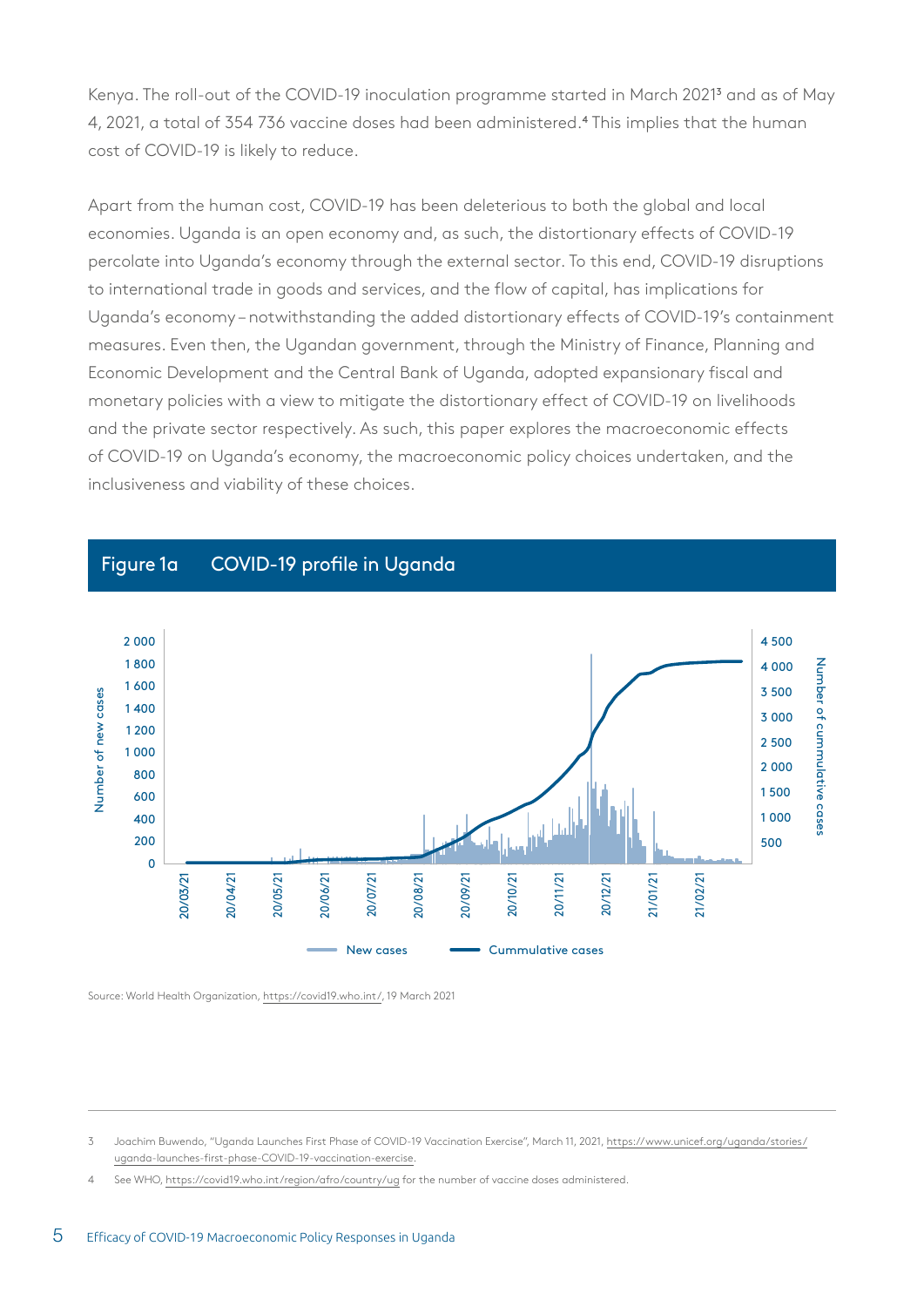# Figure 1b COVID-19 cases, 7-day average



Source: World Health Organization, <https://covid19.who.int/>, 19 March 2021

# **Effects of COVID-19 on the global economy**

In the absence of a COVID-19 vaccine, countries around the globe adopted containment measures with the rationale of abating the spread of the virus. Global containment measures included a combination of:

- School closures;
- teleworking;
- cancellation of public events, including congregation and entertainment;
- restrictions on the size of gatherings, the number of persons in private cars and internal movement;
- closures of public transport, international travel both road and air except for emergencies;
- stay-at-home orders; and
- night curfews.

These measures disrupted the global supply chains for goods and services resulting in a global recession. While gross domestic product (GDP) growth was 2.8% in 2019, the distortionary effect of COVID-19 led to the world economy contracting by -3.3% in 2020 (see Figure 2). The contraction was irrespective of the region. For example, emerging markets and developing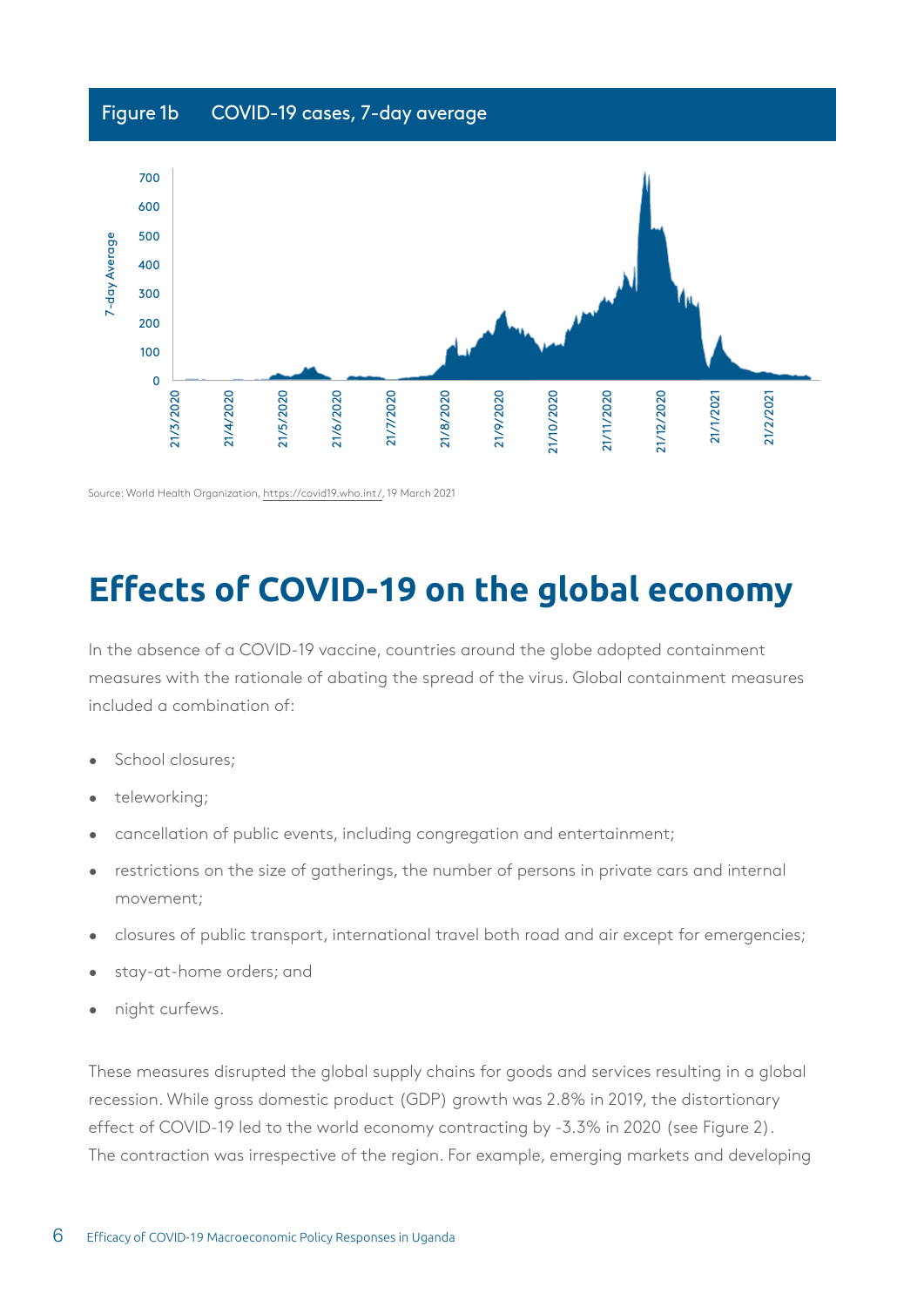economies, sub-Saharan Africa and advanced economies grew by 3.6%, 3% and 1.6% respectively in 2019. With COVID-19, however, emerging markets and developing economies, sub-Saharan Africa and advanced economies contracted by 2.2%, 2% and 4.7% respectively.





Source: IMF, [https://www.imf.org/en/Publications/WEO/weo-database/2021/April,](https://www.imf.org/en/Publications/WEO/weo-database/2021/April) 30 July 2021

Within the EAC, the effects of the COVID-19 containment measures partly dampened growth. Indeed, while Burundi, Kenya and Rwanda grew by 1.8%, 5.4% and 9.4% respectively in 2019, they contracted by 1.3%, 0.1% and 0.2% respectively in 2020. Tanzania's economy was resilient although growth was sluggish: 1% in 2020 compared to the 7% growth rate in 2019.

Owing to the potential distortionary effect of COVID-19 containment measures, various countries adopted expansionary monetary and fiscal policies with varying degrees of intensity and extensiveness. Fiscal policy involves tax relief, social safety nets, payment of arrears to support liquidity among government service providers and strengthening health systems. The effect of the expansionary fiscal regime has come at the cost of increased public debt, especially among emerging markets and developing economies. The percentage of GDP public debt among emerging markets and developing economies was 60.8% in 2020 compared to 52.1% in 2019.<sup>5</sup> This has consequently increased the risk of debt vulnerability with a number of countries defaulting on their debt obligations while the risk of debt stress is on the rise especially among

<sup>5</sup> Peter Nagle and Naotaka Sugawara, "What the Pandemic Means for Government Debt, in Five Charts", World Bank, January 11, 2021, [https://blogs.](https://blogs.worldbank.org/opendata/what-pandemic-means-government-debt-five-charts.) [worldbank.org/opendata/what-pandemic-means-government-debt-five-charts.](https://blogs.worldbank.org/opendata/what-pandemic-means-government-debt-five-charts.)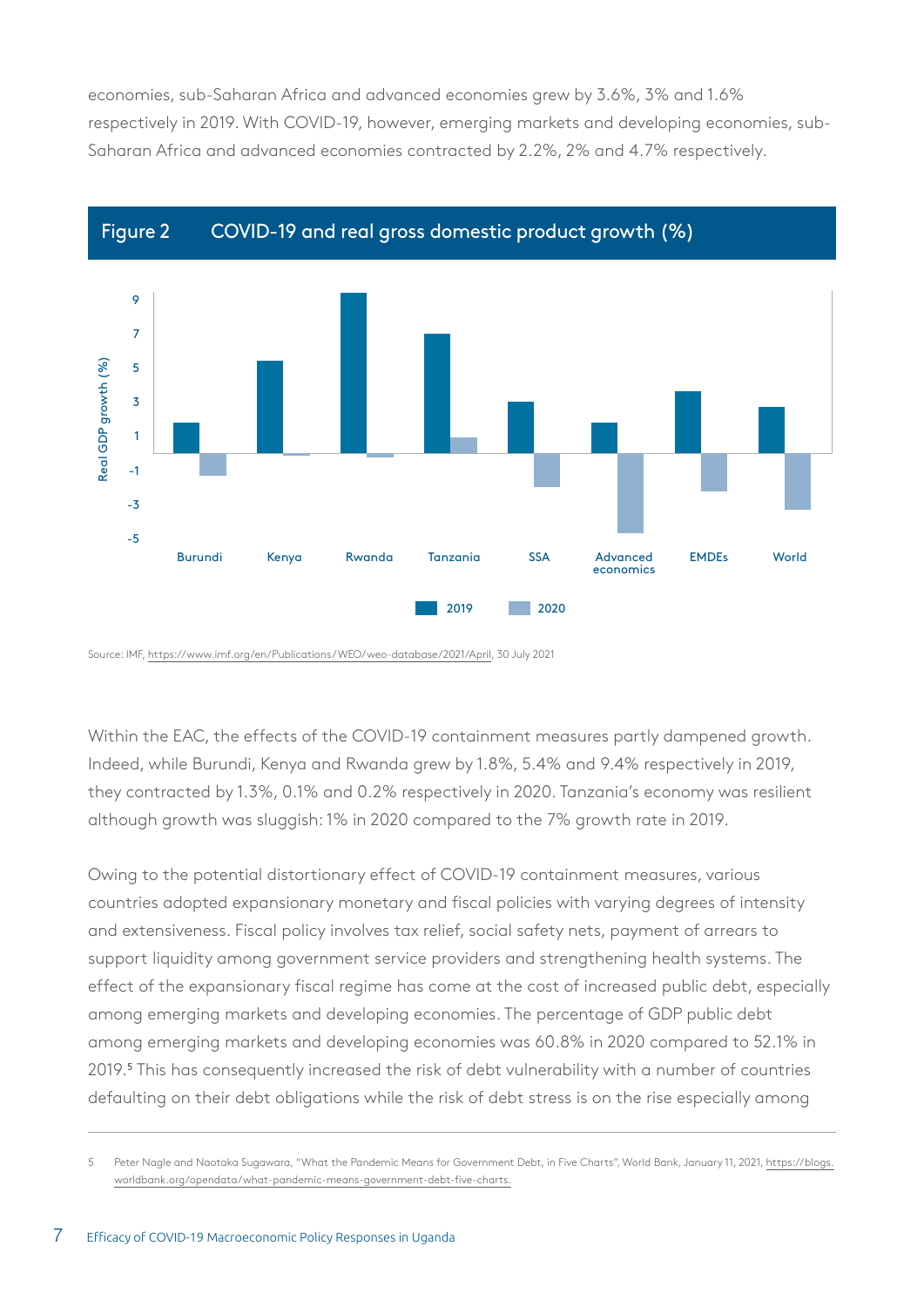low-income countries.<sup>6</sup> With regard to monetary policy, central banks across the globe have adopted southward policy movements, quantitative easing and liquidity support in an effort to mitigate the impact of COVID-19 on the financial sector and by extension the economy. The effect of monetary policy has been to reduce liquidity risk, credit risk and capital risk in the financial sector, while inducing the sector to reduce lending rates to the private sector.

# **Effects of COVID-19 on Uganda's economy**

Prior to the pandemic, Uganda's growth outlook was strong following the attainment of 6.2% and 6.8% real GDP growth in the 2017/18 and 2018/19 financial years respectively (Figure 3a). The strong growth outlook was due to the recovery of the agriculture, industry and services sectors. The agriculture sector, for instance, posted 4.4% and 5.4% growth in financial year (FY<sup>7</sup> ) 2017/18 and 2018/19 respectively, which signalled an economic recovery following a 2.5% average growth over the period FY2012/13 to FY2016/17. Similarly, while the industrial sector averaged 5.5% growth over the FY2012/13 to FY2016/17, it posted 6.5% and 10.1% growth in FY2017/18 and FY2018/19 – implying strong industrial sector recovery. While services were relatively resilient – averaging 4.7% over the FY2012/13 to FY2016/17 period – it equally posted strong growth of 7.6% and 5.7% in FY2017/18 and FY2018/19 respectively. Consequently, growth was projected at 6.3% in FY2019/20. Inflation was well anchored with both annualised core inflation and headline inflation averaging 3.8% and 3.1% respectively in FY2018/19. Along with being profitable, the financial banking sector was stable with capital adequacy, liquidity and credit risk measures well above regulatory requirements. Against that background, tax revenue was projected to be 13.5% of GDP, a 1.9% increase from tax revenue collected in FY2018/19.

The external sector was equally well anchored, with Uganda earning a 3.5, 4 and 3.5 percentage of GDP from travel (tourism), personal transfers (remittances) and foreign direct investment (FDI) respectively in FY2018/19. It is important to note that remittances had passed the \$1 billion barrier in FY2016/17 and posted 7.6% and 9.3% growth in FY2017/18 and FY2018/19 respectively. Similarly, travel had posted \$1.2 billion earnings in FY2018/19. With strong foreign exchange earnings, Uganda was expected to continue to sustainably finance the current account deficit in FY2019/20 and to stabilise the value of the Ugandan shilling (UGX<sup>8</sup>) against foreign currencies, thereby minimising external public debt foreign exchange risk.

This economic outlook was, however, undermined by the unprecedented economic and health shock of the COVID-19 pandemic, which was transmitted through both domestic and external

<sup>6</sup> Nagle and Sugawara, "What the Pandemic Means for Government Debt".

<sup>7</sup> FY is financial year and covers the period July to June.

<sup>8</sup> UGX is the currency code for the Ugandan shilling.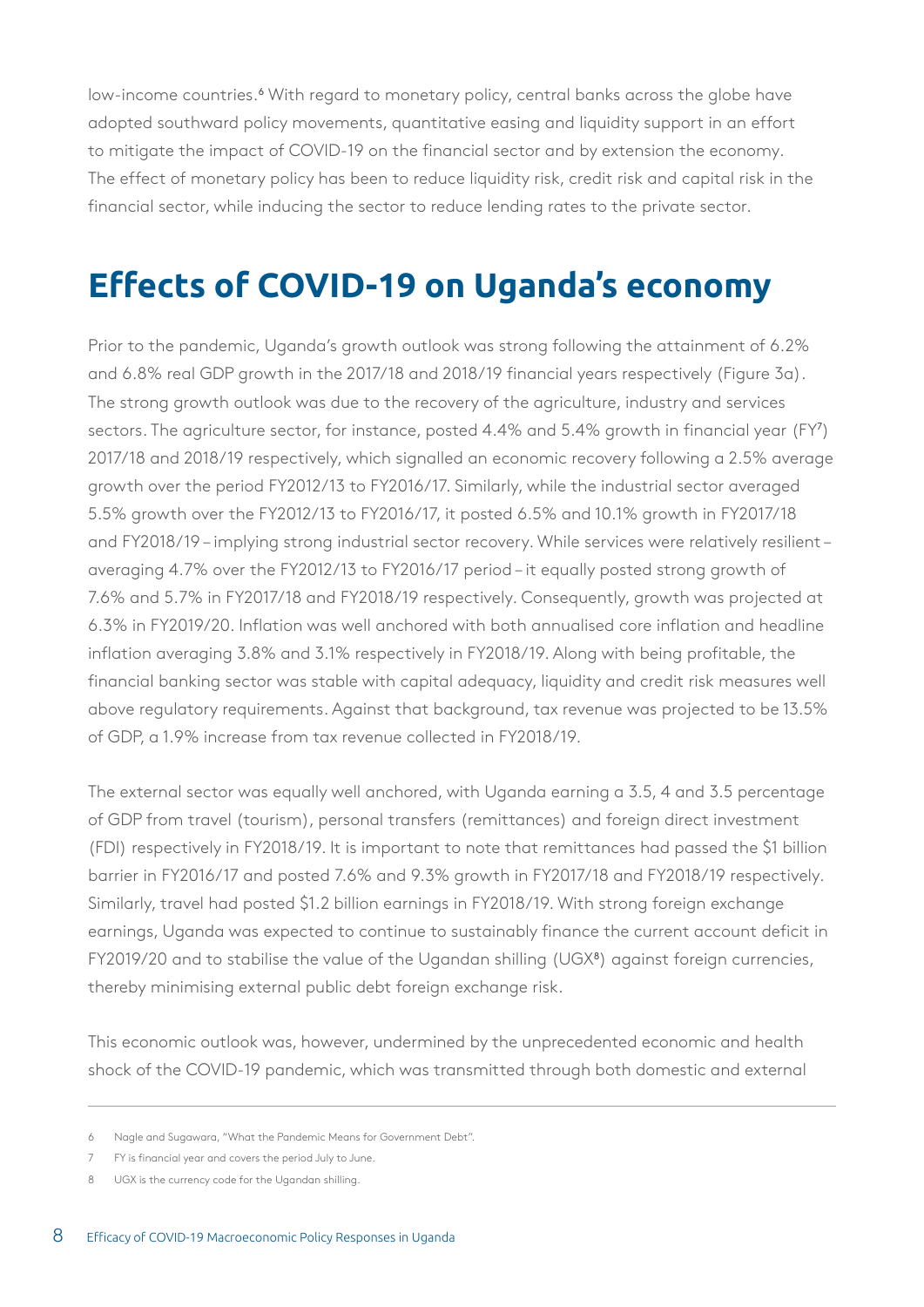transmission channels. The domestic effects involve the mechanisms adopted by the Ugandan government to diminish the spread of COVID-19. These included social-distancing measures, lockdowns and curfews, international flight suspensions (except for essential/critical deliveries), establishment of isolation centres, land border restrictions, a 14-day mandatory quarantine period for travellers coming from COVID-19 affected countries, restrictions on domestic travel, insistence on teleworking, closure of schools and educational institutions, restrictions on large gatherings, restrictions on worship and closure of non-essential business. The effect of these COVID-19 containment measures was to disrupt supply chains, subdue aggregate demand, reduce capacity utilisation, and constrain the tourism, education and entertainment sectors. While the containment measures succeeded in containing the spread of COVID-19, they unfortunately negated gains made to enhance livelihoods, buffer the financial sector and support job creation.

In terms of the external transmission channel, shocks in the global economy percolate seamlessly into the domestic economy through Uganda's external sector (due to its open economy). Consequently, the global recession caused by the COVID-19 pandemic has impacted the Ugandan economy by among other things reducing demand for Ugandan exports, reducing remittances and reducing tourism receipts due to a reduction in travel, all of which have had a negative impact on the country's foreign exchange earnings. Furthermore, COVID-19 travel restrictions adopted by trading partners disrupted the supply of intermediate and capital goods, which are key to the industrial sector.

The combination of external and domestic transmission channels resulted in the following:

- Subdued domestic production and consumption,
- increased risks in the financial sector (as the private sector's ability to finance credit was compromised),
- reduced demand for credit,
- reduced taxable income and thus compromised tax revenue collection,
- increased appetite for public debt (to compensate for compromised tax revenue collection) and
- distortions in the current, capital and financial accounts.

As such, the subsequent section maps the effects of COVID-19 on macroeconomic indicators. While data is still evolving, this study uses high frequency data available up to February 2021. The study captures the period from March 2020 when the distortionary effects of COVID-19 started manifesting. However, the extent of the economic impact depends on how the outbreak continues to evolve within and outside Uganda.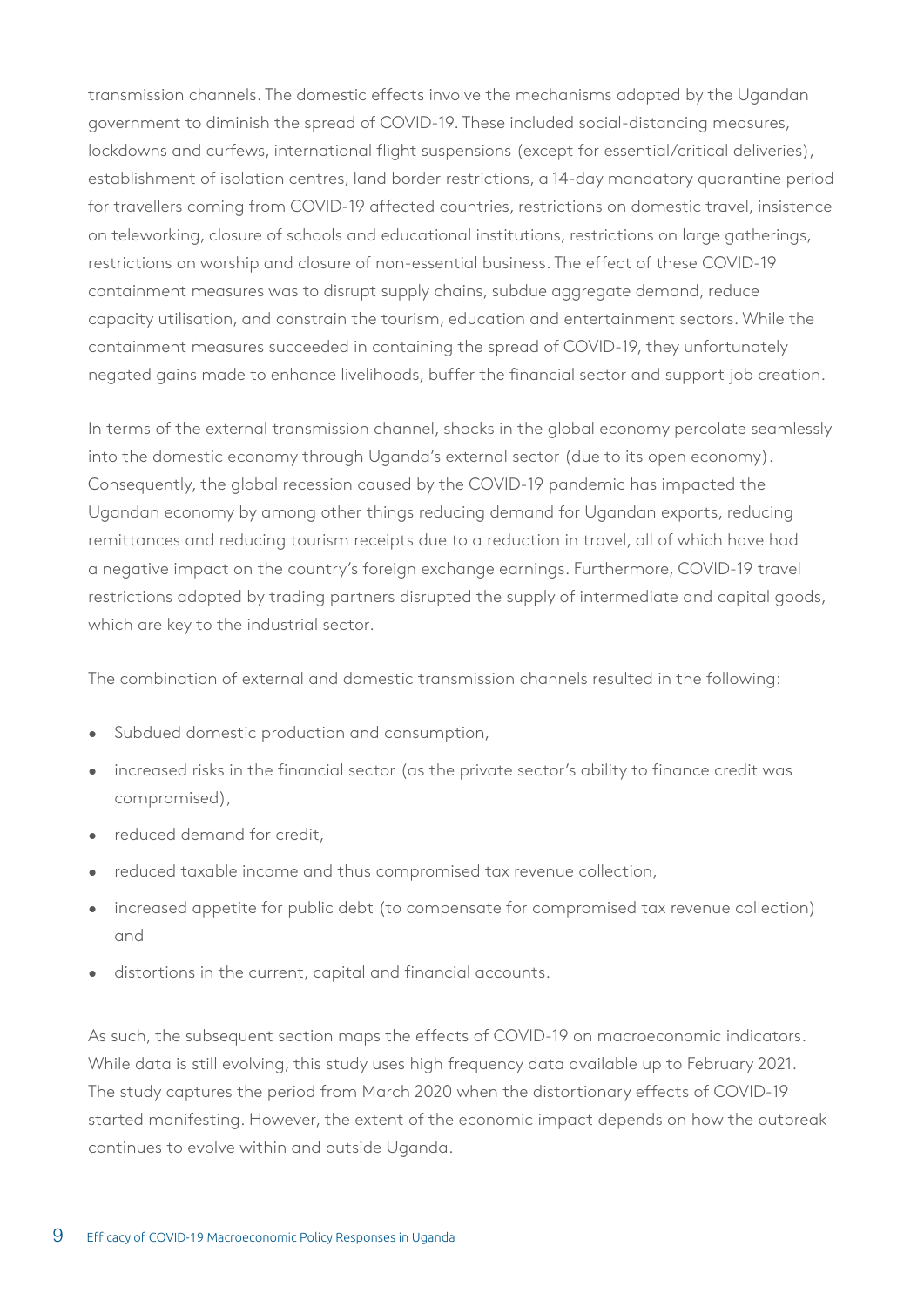### Effects of COVID-19 on the real sector

COVID-19 has disrupted economic activities to the extent that growth tapered to 2.9% in FY2019/20. The Ugandan economy was gaining momentum following the achievement of 6.2% and 6.8% real GDP growth in FY2017/18 and FY2018/19. However, following the disruptions brought about by COVID-19, as well as floods and locust invasions,<sup>9</sup> growth tapered off to 2.9% in FY2019/20 (see Figure 3a). COVID-19 affected demand for exports and disruptions to supply chains undermined the flow of goods, services and labour, which resulted in compromised economic performance. Specifically, growth in the services sector contracted from 5.7% in FY2018/19 to 2.9% in FY2019/20. This was on account of the trade, transport, accommodation, education and entertainment subsectors contracting by 2.9%, 1.3%, 8.5%, 4% and 8.7% respectively (see Figure 3b). The education, accommodation and entertainment sub-sectors, in particular, paid the highest price for the COVID-19 containment measures. For example, the closure of education institutions and all borders (except for emergencies), rendered institutions of learning, accommodation services, restaurants and the tourism industry out of business or underperforming.

The industrial sector equally registered sluggish GDP growth of 2.2% in FY2019/20 in comparison to 10.1% in FY2018/19. The slowdown in the industrial sector was attributed to slow growth in the manufacturing, mining and construction subsectors. The manufacturing subsector slowed down to 1.3% growth in FY2019/20 compared to 7.8% in FY2018/19. The growth of the construction subsector slowed down from 14.2% in FY2018/19 to 3.8% in FY2019/20. The mining subsector contracted from 33.4% growth in FY2018/19 to 0.2% in FY2019/20. The agriculture sector remained relatively resilient in the midst of the COVID-19 headwinds with growth decreasing by 0.6% to 4.8% in FY2019/20 (see Figure 3b). The reduction in agriculture performance was driven by a substantial decrease in the fishing subsector from 41.4% in FY2018/19 to 1.9% in FY2019/20. However, the performance of the agriculture sector was supported by growth of 7.2%, 4.5% and 7.9% in the cash crops, food crops and livestock subsectors respectively in FY2019/20.

<sup>9</sup> Floods and locust invasions dampened growth in the first half of FY2019/20.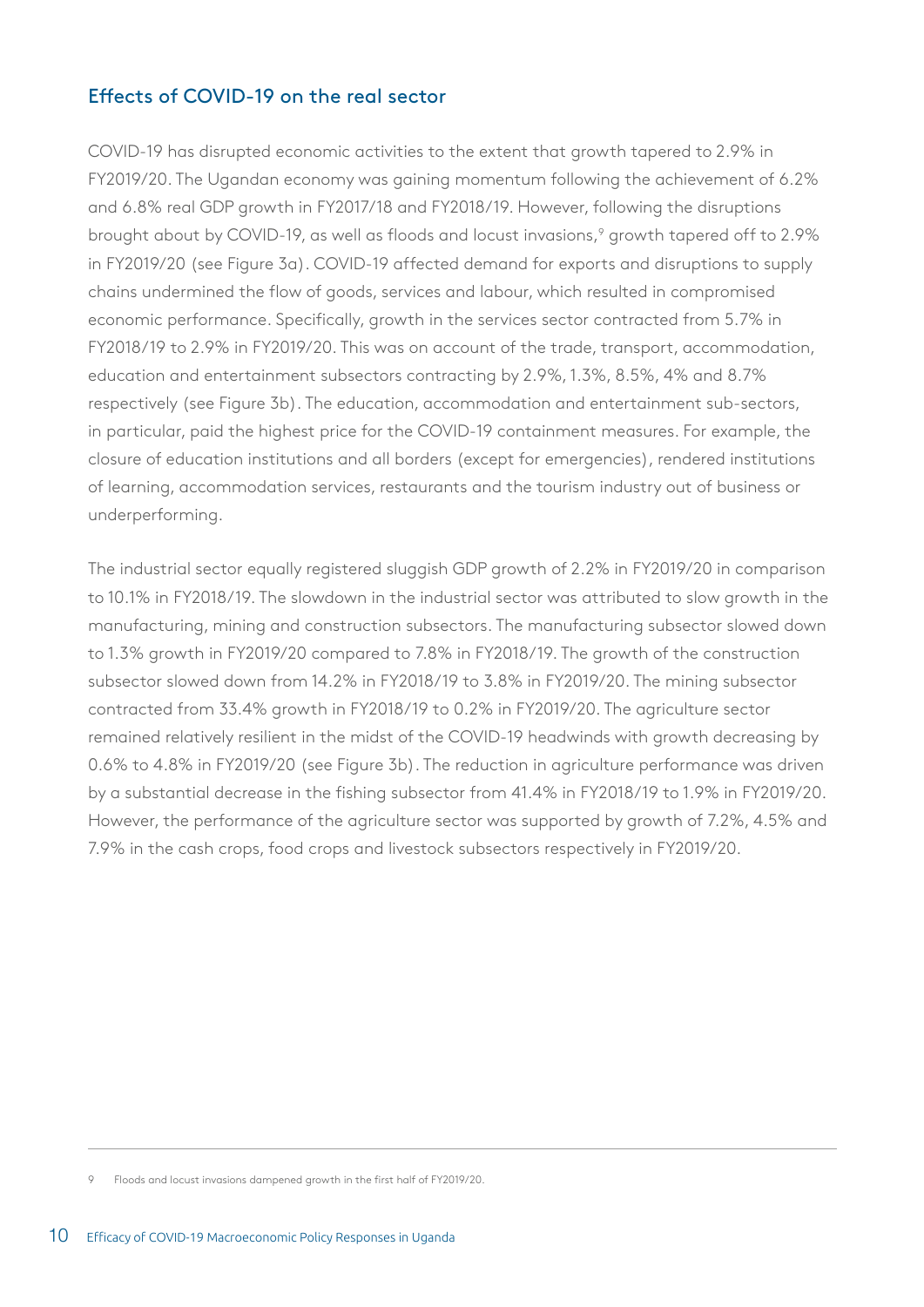# Figure 3 Dampened economic growth





Source: Uganda Bureau of Statistics, Statistical Abstracts 2018-2021

According to various economic indicators, the result of COVID-19 has been sluggish economic activity. Indeed, the purchasing managers' index (PMI) dropped below the threshold of 50 to 45.3 in March and then dropped even further to 21.6 in April 2020, the lowest it has been since inception (see Figure 4a). Even though the PMI improved to reach 41.9 in May, economic actors had clearly factored COVID-19 disruptions into their decisions. Also, over the period March to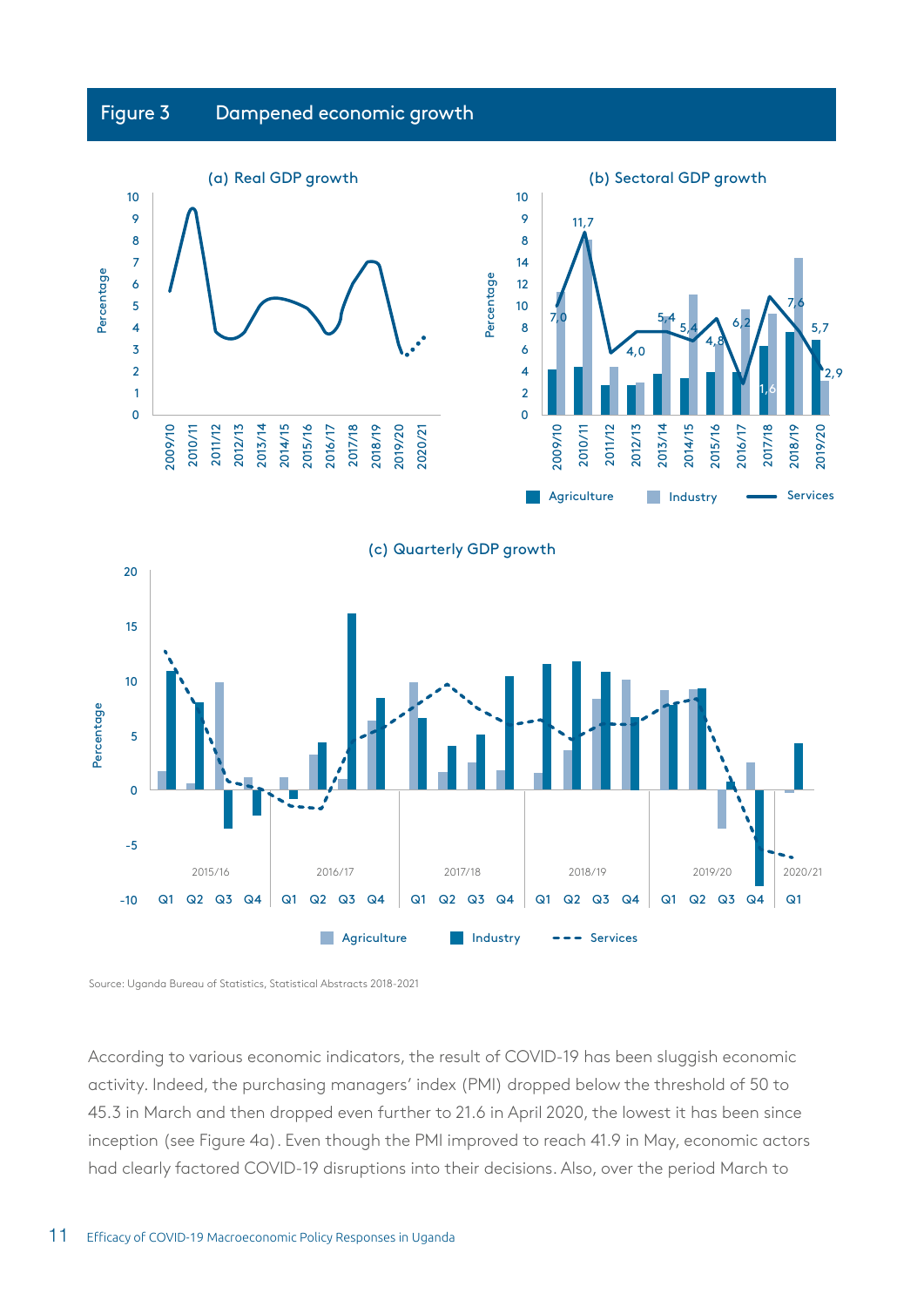June 2020, the composite index of economic activity (CIEA) annualised growth averaged 0.04% compared to 6% over the same period in 2019 (see Figure 4b). Both the CIEA and PMI showed that the dampened economic environment in the period March to June 2020 was partly attributed to the aggressive COVID-19 containment measures, temporary company closures, subdued demand and travel restrictions. Similarly, the business tendency index (BTI), a measure of sentiments by business players about the business outlook, dropped below the threshold of 50 for the first time in March and stayed below 50 to August 2020 (see Figure 4 Panel a). This implied that the business agents were pessimistic about the business outlook on account of COVID-19 containment measures and the uncertainty about how fast businesses would recover after the pandemic.

#### Figure 4 Subdued economic activities and weak business sentiment



Source: Bank of Uganda,<https://www.bou.or.ug/bou/bouwebsite/Statistics/Statistics.html>, 30 July 2021

The COVID-19-induced weak business environment – as revealed by the PMI, CIEA and BTI – is consistent with dampened economic growth in Q3 and Q4 of FY2019/20. Indeed, in Q3 and Q4 of FY2019/20, the economy contracted by 0.7% and 6.3% respectively. The 8.7% and 9.4% robust growth achieved in Q1 and Q2 respectively of FY2019/20 offset the contraction in Q3 and Q4 of FY2019/20 so that the economy registered an aggregate 2.9% growth performance in FY2019/20. The contraction in Q3 of FY2019/20 was on account of negative growth in the agriculture sector where growth tapered off from 9.2% in Q2 FY2019/20 to -3.7% in Q3 FY2019/20 (see Figure 3c).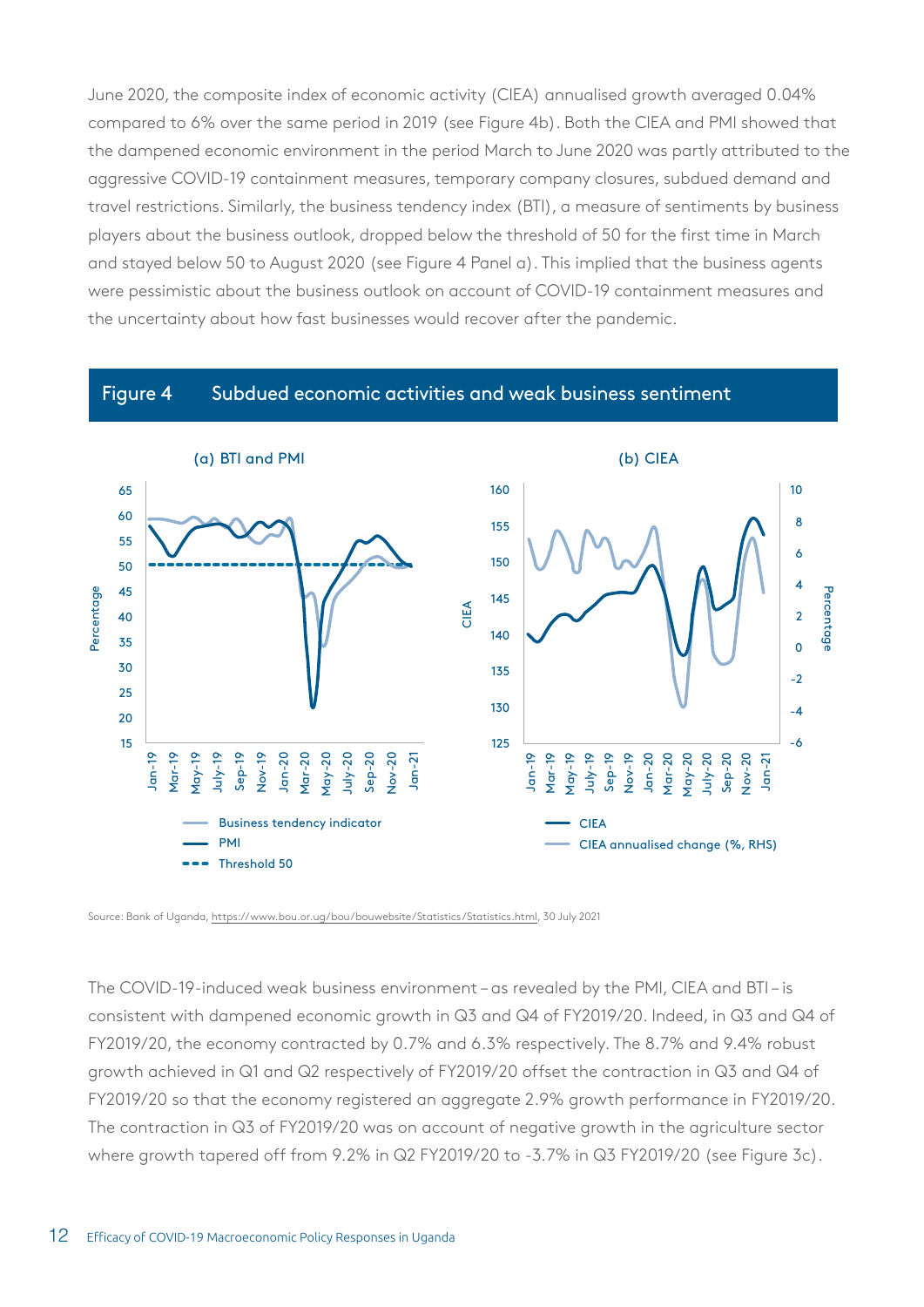The Q3 of FY2019/20 contraction in the agriculture sector was driven by -16.1% drop in the food crops subsector. The contraction in Q4 of FY2019/20 was on account of a drop to -8.8% and -5.5% growth in the industrial and services sectors respectively. The reduction in growth to -8.8% in the industrial sector was on account of a 30.1%, 11.5%, 6.8% and -1.3% growth in the mining, manufacturing, electricity and construction subsectors respectively. In addition, the achievement of -5.5% growth in the services sector was on account of a -6.4%, -8.7%, -45.5%, -2.2%, -39.7%, -2.3%, -8.7% and -40.6% growth in trade, transport, accommodation, financial, professional, administrative and educational services respectively.

The weak business environment as indicated by disruptions in supply chains and the contraction of consumer demand has resulted in micro, small and medium scale enterprises (MSMEs) exiting business. This is because of the potential loss in revenue that is likely to worsen their already vulnerable liquidity position – noting that 90% of the private sector is dominated by MSMEs spread across all sectors: 49% in the services sector; 33% in commerce and trade; 10% in manufacturing; and 8% in other fields,<sup>10</sup> implying that any negative shock to the sector represents a serious threat to Uganda's economy. The most vulnerable sectors among MSMEs are the trade and services sub-sector and hotels, bars and restaurants. For instance, at least 20% of firms in the informal sector are likely to close down and at least 11% of informal sector earnings are likely to fall below the national poverty line. Yet, this sector employs 85% of the working age population outside agriculture.

Furthermore, informal sector earnings are likely to be undermined. Assuming that the working age population not engaged in subsistence agriculture is only 13 million,<sup>11</sup> an estimated 4.4 million informal sector workers are expected to

10 Uganda Investment Authority, "SMEs Driving the Economy", April 5, 2016, [https://www.uga](https://www.ugandainvest.go.ug/smes-driving-economy) 

"At least 20% of firms in the informal sector are likely to close down and at least 11% of informal sector earnings are likely to fall below the national poverty line. Yet, this sector employs 85% of the working age population outside agriculture"

11 Uganda Bureau of Statistics, "National Labour Force Survey 2016/17".

[ndainvest.go.ug/smes-driving-economy.](https://www.ugandainvest.go.ug/smes-driving-economy)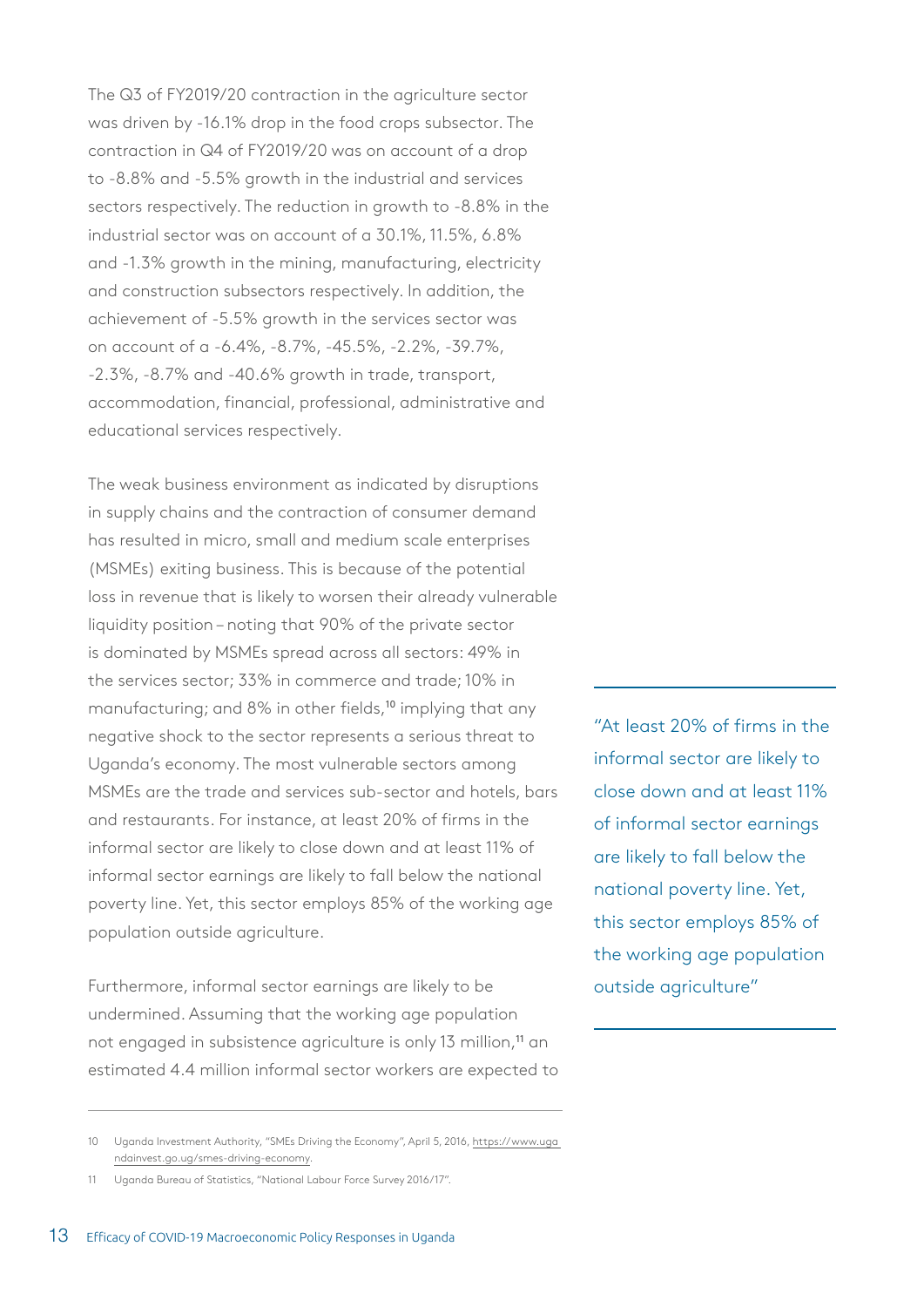experience a contraction in earnings below the poverty line or register no earnings at  $all^{12}$  – potentially resulting in increasing poverty, income inequality and vulnerability.

However, following the gradual easing of the COVID-19 containment measures, both the PMI and CIEA picked up. The PMI recovered above the threshold of 50 in July FY2020/21, signalling an improving business environment and an increase in output and new orders. Furthermore, the CIEA also signalled an improvement in the level of economic activity following the gloomy economic prospects in March to May of FY2019/20 with the CIEA hitting the trough at 137 in May (see Figure 4b). However, from July13 of FY2020/21, it signalled improving economic conditions implying that the level of economic activity was stronger than the period March to May. Similarly, business sentiment remained positive. Indeed, the BTI for September, October and November of FY2020/21 was 50.7, 51.7 and 50.7 respectively – crossing the threshold of 50 for the first time since February of FY2019/20 (see Figure 4a). This suggests that there was increasing and persistent optimism in the business community for the first time since March 2020 and that the economy is on the path to recovery. Optimism in the economy should further increase with the rolling out of COVID-19 inoculations. Unfortunately, only 864 000 doses of the AstraZeneca vaccine had been procured at the time of writing, and it is estimated that Uganda needs at least 45 million doses – especially if the vaccines are to be administered in two doses.<sup>14</sup> The improving economic conditions are reflected by -2.2% growth in Q1 of FY2020/21 compared to -6.3% in Q4 of FY2019/20. The improving economic conditions were leveraged by the industrial sector as it posted 4.3% growth in Q1 of FY2020/21. The recovery in the industrial sector was on account of 55.1%, 3%, 3.5% and 4.3% growth in the mining, manufacturing, electricity and water subsectors respectively. The growth in the manufacturing sector is attributed to increased production in pharmaceutical products, starch products and grain milling.<sup>15</sup> The 9.6% contraction in the construction subsector undermined what could have been a potentially robust industrial sector growth. The relatively strong recovery in the industrial sector given the COVID-19 headwinds was offset by -6.2% and -0.2% growth in the services and agriculture sectors respectively. Within the services sector, even though trade recovered to 5.9% growth, it was not sufficient to offset the effects of the -5.8%, -24.2%, -5.7%, -63.2%, -3.5%, -20.4% and -50.7% growth in transport, accommodation, financial, professional, administrative, education and entertainment services respectively. The contraction in entertainment, education, financial and administrative services worsened in comparison to Q4 of FY2019/20. The contraction in the agriculture sector was on

<sup>12</sup> UN Uganda, "Leaving No One Behind: From COVID-19 Response to Recovery and Resilience-Building – Analyses of the Socioeconomic Impact of COVID-19 in Uganda", Policy Brief, June 2020.

<sup>13</sup> This is because in the month of June 2020, government allowed public transportation, and re-opened non-food stores (except those located in arcades), hotels and food restaurants. In addition, in the month of July, government further allowed 110 out of 171 arcades, saloons and boda bodas to go back to business subject to strict standard operating procedures.

<sup>14</sup> Ministry of Health, "Update on COVID-19 vaccination in Uganda", March 2, 2021, [https://www.health.go.ug/cause/update-on-covid-19](https://www.health.go.ug/cause/update-on-covid-19-vaccination-in-uganda/) [vaccination-in-uganda/](https://www.health.go.ug/cause/update-on-covid-19-vaccination-in-uganda/).

<sup>15</sup> Ministry of Finance, Planning and Economic Development, "Half Year Macroeconomic & Fiscal Performance Report Financial Year 2020/21", February 2021,<https://www.finance.go.ug/sites/default/files/Publications/Half Year Macroeconomic%26 Fiscal Performance Report Feb 2021.pdf.>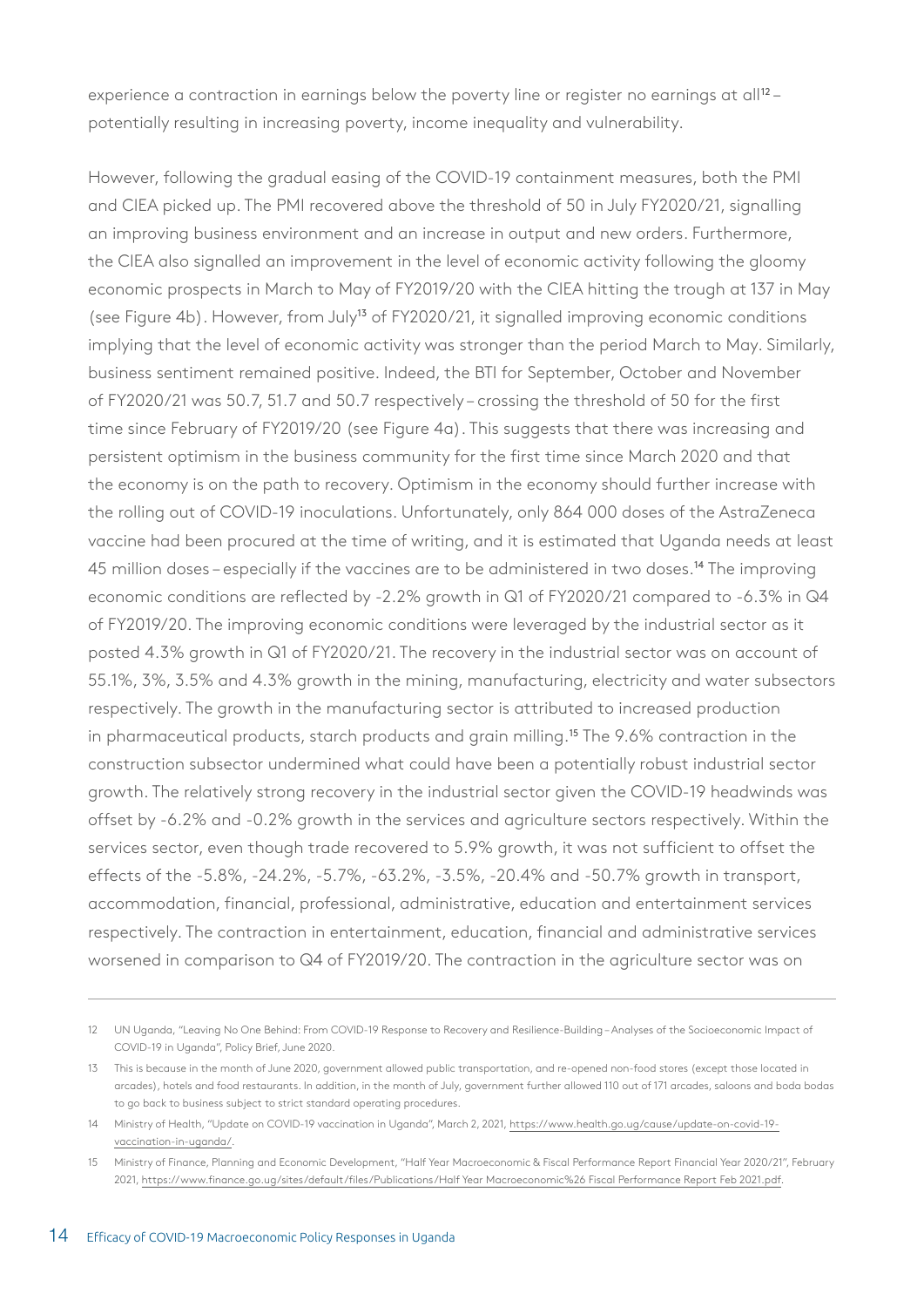account of -0.1%, -3.8%, -7.7% and -18.4% growth in the food crops, fishing, and forestry and agriculture support services subsectors respectively. Cash crops and livestock registered 2.5% and 7.4% growth thereby offsetting the extent of contraction in the agriculture sector.

Inflation has largely been subdued. Annual headline inflation averaged 3.3% and 4.1% over the periods March to June of FY2019/20 and July to February of FY2020/21 respectively (see Figure 5). The subdued headline inflation was on account of food crops inflation averaging -2.2% and 5.7% over the periods March to June of FY2019/20 and July to February of FY2020/21 respectively. The further reduction in food crops inflation was on account of dampened demand coupled with excess supply especially given that COVID-19 induced disruptions undermined the export of agriculture produce.16 Price reductions were mainly restricted to food crops such as matooke, sweet potatoes, cassava, fruits (bananas, pineapples and papaya), as well as vegetables (tomatoes, onions and garlic).17 Consequently, food crops inflation offset the effect of the (on average) 8.2% energy fuel and utilities inflation over the period March to June of FY2019/20 on headline inflation. Nevertheless, energy fuel and utilities inflation was subdued in the period July to February of FY2020/21 averaging 1.9% on account of a decrease in the price of domestic liquid fuels (petrol, diesel, paraffin and liquefied gas) as international oil prices remained low.<sup>18</sup> Core inflation picked up from an average of 3.5% over the period March to June of FY2019/20 to 5.6% in the period to February of FY2020/21. The increase in core inflation was on account of an increase in transport costs due to COVID-19 induced travel restrictions.19 However, core inflation remained within the Bank of Uganda's target of 2% and 8%.

<sup>16</sup> For example, annualised maize exports slumped from 199% and 184% growth in January and February of 2020 respectively to 50%, 9%, 36% and 41% growth in March, April, May and June of 2020 respectively. Similarly, annualised growth in exports of beans slumped from 154.3%, 17.7% and 61.1% growth in November 2019, December 2019 and January 2020 respectively to -44%, -47% and -82% growth in February, March and April respectively. Also, the annualised exports of fruits and vegetables reduced from 53%, 18.3% and 22.2% in December 2019, January 2020 and February 2020 to 4% and -20.1% in March and April respectively of 2020.

<sup>17</sup> Ministry of Finance, Planning and Economic Development, "Half Year Macroeconomic & Fiscal Performance Report Financial Year 2020/21".

<sup>18</sup> Ministry of Finance, Planning and Economic Development, "Half Year Macroeconomic & Fiscal Performance".

<sup>19</sup> Ministry of Finance, Planning and Economic Development, "Half Year Macroeconomic & Fiscal Performance".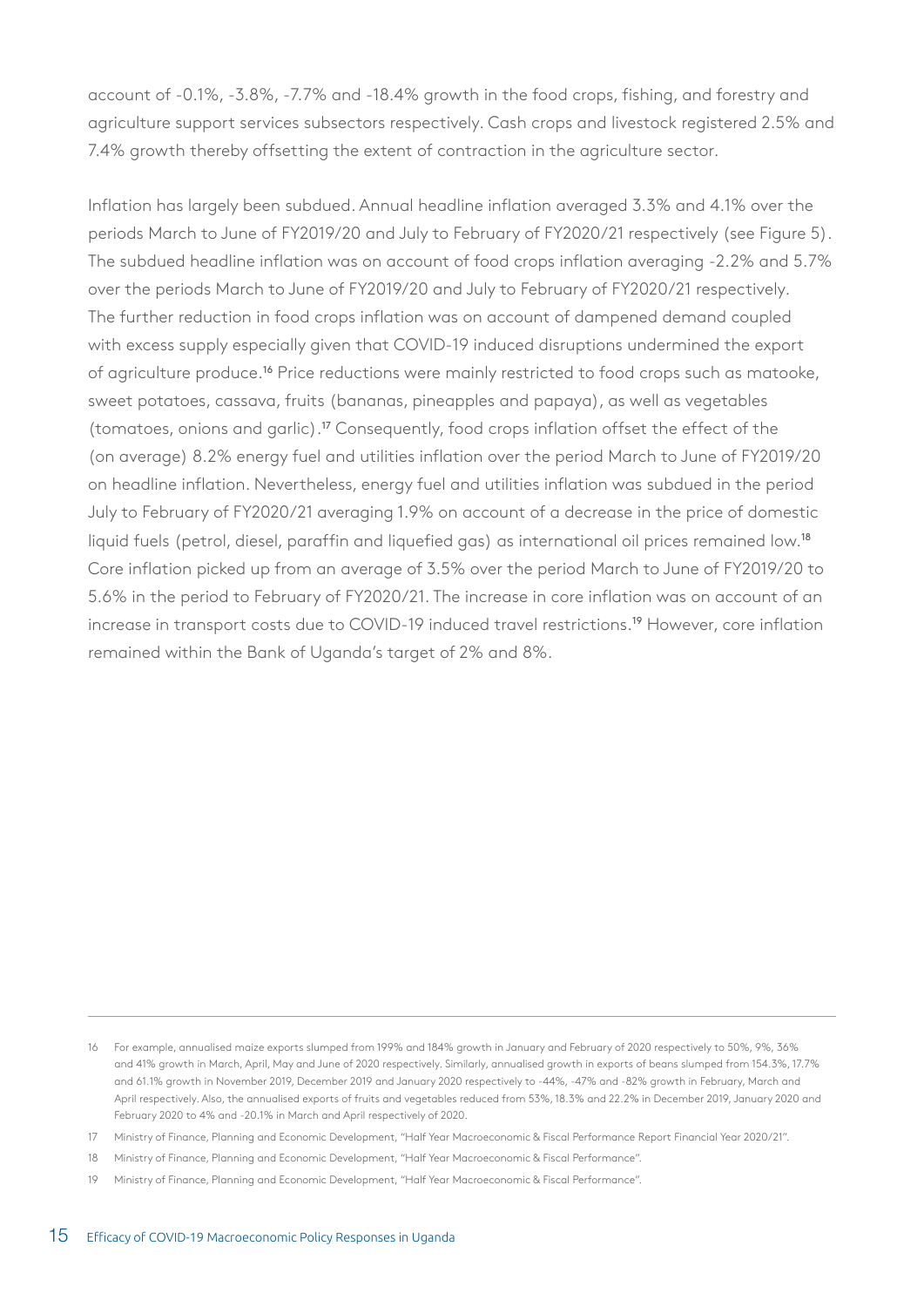# Figure 5 Inflation has been subdued



Source: Bank of Uganda, [https://www.bou.or.ug/bou/bouwebsite/Statistics/Statistics.html,](https://www.bou.or.ug/bou/bouwebsite/Statistics/Statistics.html) 30 July 2021

#### Effects of COVID-19 on the monetary sector

Owing to the need to boost economic growth in the midst of COVID-19 headwinds, the Ugandan government adopted an aggressive and persistent monetary policy framework. This has been characterised by the central bank rate (CBR) reducing from 9% in March 2020 to 8% in April 2020, and then a further reduction to 7% in June 2020 (see Figure 6a). The 7% CBR is the lowest it has been since its inception. In addition to lowering the CBR, the Bank of Uganda provided for a regulatory framework that enabled financial institutions to have adequate capital buffers while minimising liquidity and credit risks in the financial system. In turn, commercial lending rates dropped from 19.1% in February 2020 to 17.8% and 17.7% in March and April 2020 on account of the accommodative monetary policy and subdued demand for credit. The interest rate of 17.7% is the lowest lending rates that Uganda has seen since June 2018. However, lending rates picked up shortly afterwards peaking at 20.9% in July 2020 and later tapering off even further to 17.4% in January

"Owing to the need to boost economic growth in the midst of COVID-19 headwinds, the Ugandan government adopted an aggressive and persistent monetary policy framework"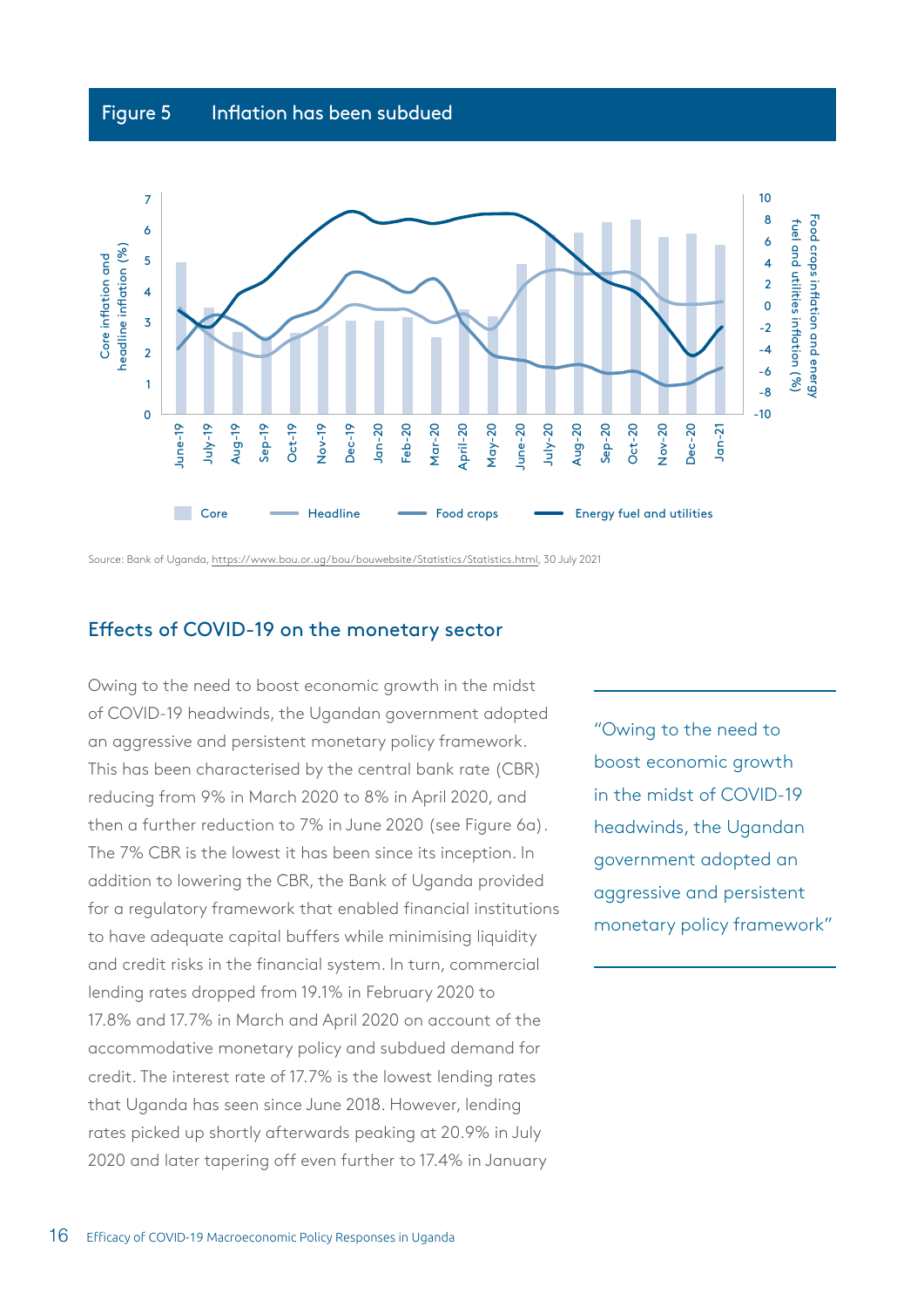2021. While historically low in a Ugandan context, lending rates remain high on account of other structural rigidities in the financial sector especially operational costs and the risk averseness of creditors.

Private sector credit (PSC) growth has largely been weak, in particular for the period between February and July 2020 (see Figure 6b). This was on account of subdued demand for credit following the shutdown of the economy and risk averseness of creditors. The contraction in credit availed to the private sector was evident in manufacturing, trade and agriculture sectors, where the average annualised growth in commercial bank credit was 7%, 2% and 2% over the period March to December 2020 (see Figure 6c). Compared to the average annualised growth in commercial bank credit of 17%, 18% and 11% to the manufacturing, trade and agriculture sectors respectively over the same period in 2019, this implies a significant contraction in commercial bank credit among the aforementioned sectors. However, while the manufacturing and agriculture sectors post-September 2020 started picking up in terms of commercial bank credit uptake following the easing of COVID-19 containment measures, the commercial bank credit growth to the trade sector is still negative.

#### Figure 6 Interest rates and private sector credit





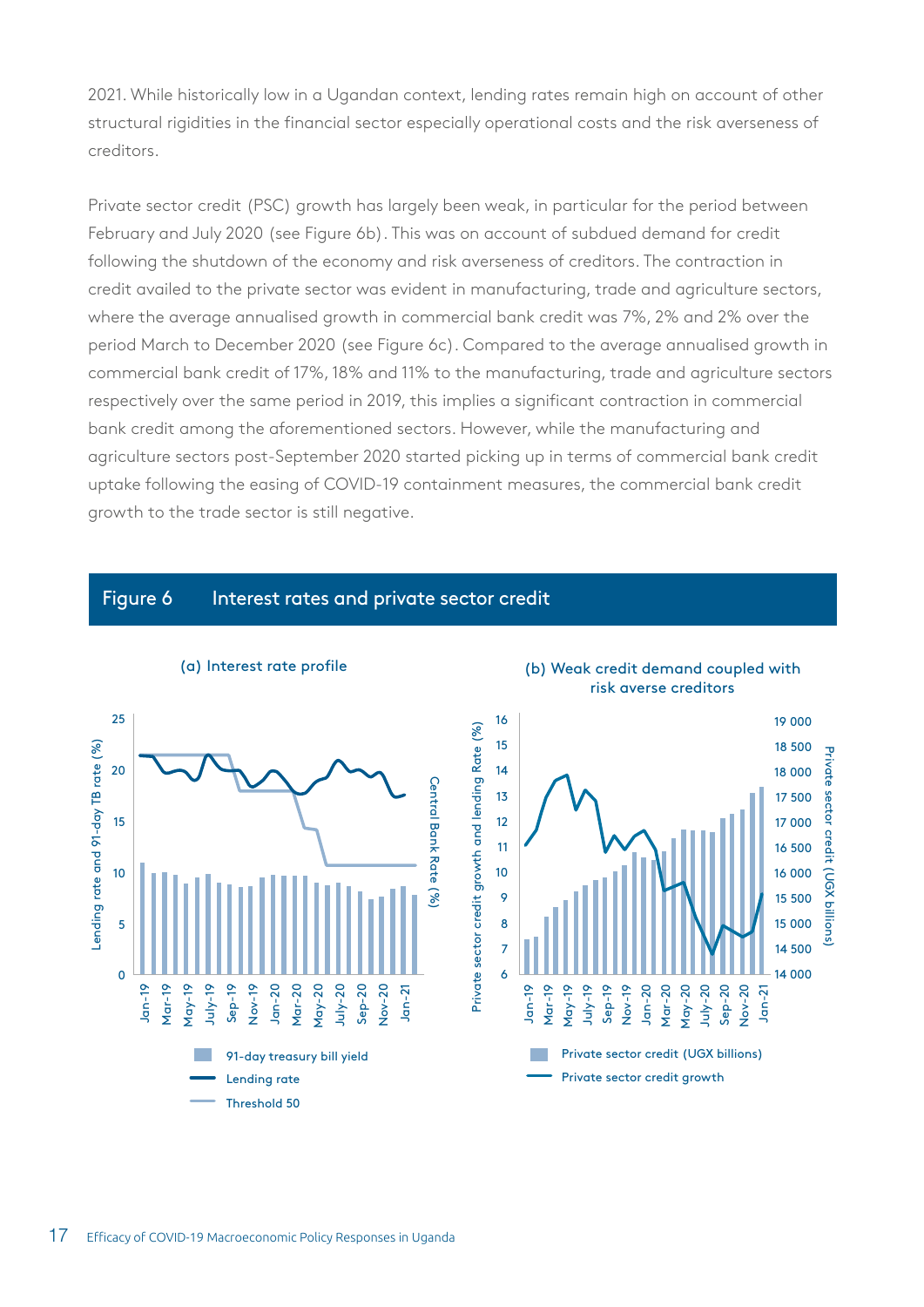

#### (c) Sectoral growth of commercial credit (annualised)

Source: Bank of Uganda, [https://www.bou.or.ug/bou/bouwebsite/Statistics/Statistics.html,](https://www.bou.or.ug/bou/bouwebsite/Statistics/Statistics.html) 30 July 2021

### Effects of COVID-19 on the financial sector

The financial sector was resilient albeit with reduced profitability. Given the COVID-19 disruptions, the fundamental role of the financial sector was to 'keep the lights on' through undertaking a financial intermediation function. However, given the COVID-19 headwinds, the financial sector needed support from the Bank of Uganda. As such, the bank not only revised the central bank rate downwards but also extended credit and liquidity relief measures to the financial sector. Consequently, the financial sector remained resilient although with reduced profitability. For example, as at Q2 of 2020/21, the banking sector's capital to risk-weighted assets was 22.15% in comparison to 21.78% and 21.9% during Q2 and Q3 of 2019/20 respectively (see Table 1), which are all above the minimum regulatory requirement of 10%. Also, among microfinance deposit-taking institutions (MDIs) and credit institutions (CIs), capital to risk-weighted assets were 35.4% and 16.1% respectively as at Q2 2020/21, which are equally above the minimum regulatory requirement of 15% and 10% respectively (see Table 1).

"The financial sector needed support from the Bank of Uganda. As such, the bank not only revised the central bank rate downwards but also extended credit and liquidity relief measures to the financial sector. Consequently, the financial sector remained resilient although with reduced profitability"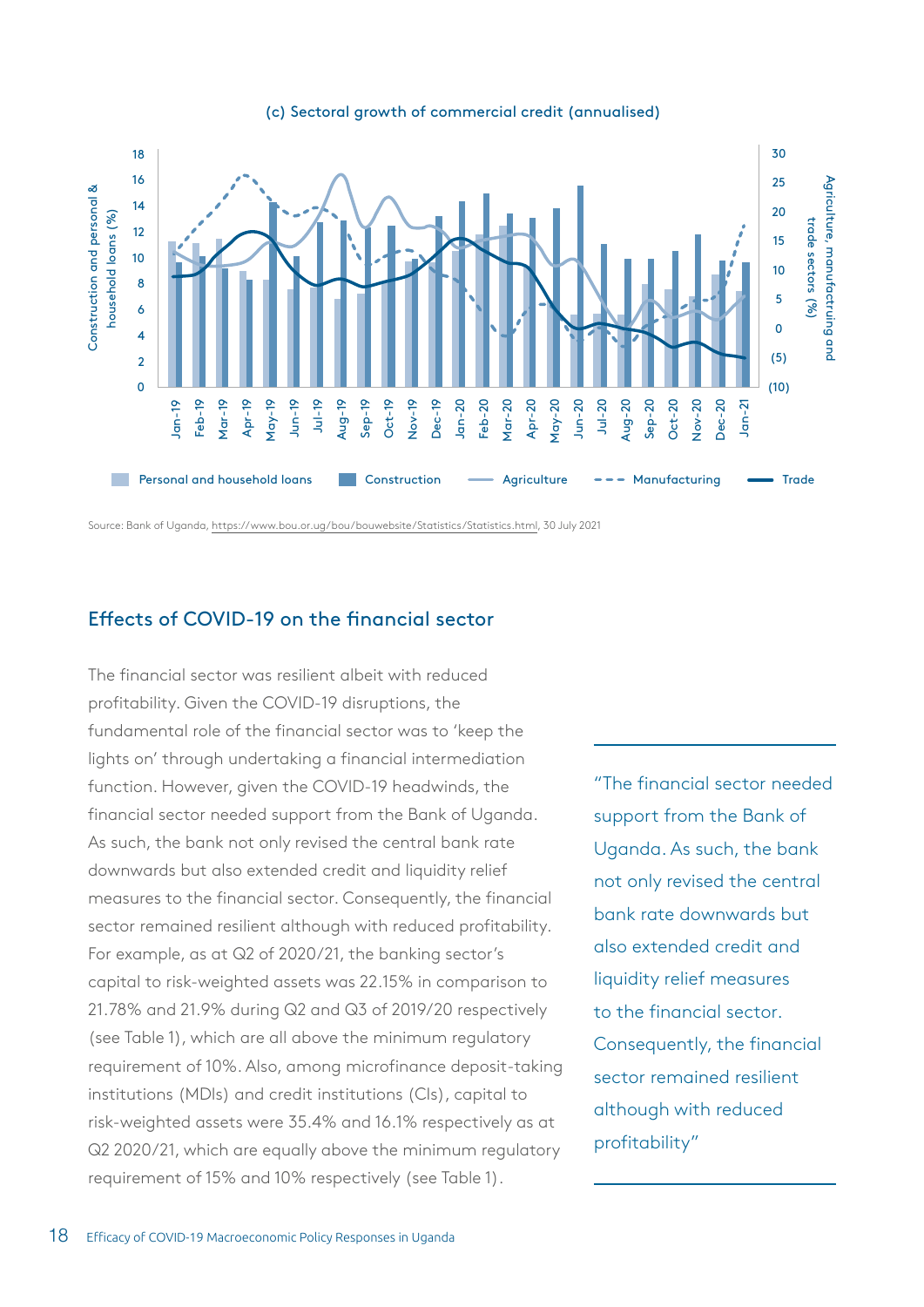Similarly, asset quality measured by the non-performing loans (NPLs) to the total gross loans ratio initially deteriorated from 4.85% in Q2 of 2019/20 to 5.41% and 6.01% in Q3 and Q4 of 2019/20. It tapered off to 5.15% in Q1 of 2020/21. Although asset quality deteriorated in Q2 2020/21 as the NPLs to total gross loans ratio increased to 5.27%, these are still lower than the NPLs to total gross loans ratio of 5.41% in Q3 of 202/21. However, asset quality deteriorated by 2.25 and 1.76 times among CIs and MDIs. At Q2 of 2019/20, NPLs to total gross loans ratio among CIs was 3.6%, and at Q2 of 2020/21 NPLs to total gross loans ratio was 8.1%. Also, among MDIs, as at Q2 of 2019/20 NPLs to total gross loans ratio was 3.6%, and at Q2 of 2020/21, the NPLs to total gross loans ratio was 6.3%. This implies that the asset quality deteriorated more among MDIs and CIs as compared to commercial banks. Even so, the moderate rise in the NPLs to total gross loans ratio over the COVID-19 period is on account of the Bank of Uganda's credit relief intervention, which allowed supervised financial institutions (SFIs) to restructure loans of distressed businesses and households, thereby protecting their asset quality within the banking sector.

Regarding banking sector liquidity as measured by the liquid assets to total deposits ratio, it increased from 48.58% in Q2 of 2019/20 to 50.65 as at Q2 of 2020/21. Among CIs, liquid assets to total deposits ratio increased from 48.4% as at Q2 2019/20 to 59% as at Q2 of 2020/21. While among MDIs liquidity contracted 1.84 times, from 60.7% as at Q2 of 2019/20 to 32.9 as at Q2 2020/21. Overall, while MDIs experienced a reduction in liquidity, liquidity risks are still minimal given that the liquidity ratio is well above the 15% regulatory requirement. With regard to CIs and commercial banks, liquidity in both cases was well above the regulatory minimum of 20%. The enhanced resilience to liquidity shocks across CIs and commercial banks was on account of the Bank of Uganda's monetary and macro-prudential policy actions – build-up of deposits driven by fiscal expansion, and increased investment in government securities amidst COVID-19 induced risk averseness to private sector lending.<sup>20</sup>

"The moderate rise in the non-performing loans to total gross loans ratio over the COVID-19 period is on account of the Bank of Uganda's credit relief intervention, which allowed supervised financial institutions to restructure loans of distressed businesses and households, thereby protecting their asset quality within the banking sector"

<sup>20</sup> Bank of Uganda, "Financial Stability Review", 2002, [https://www.bou.or.ug/bou/bouwebsite/](https://www.bou.or.ug/bou/bouwebsite/FinancialStability/StabilityReview.html) [FinancialStability/StabilityReview.html](https://www.bou.or.ug/bou/bouwebsite/FinancialStability/StabilityReview.html).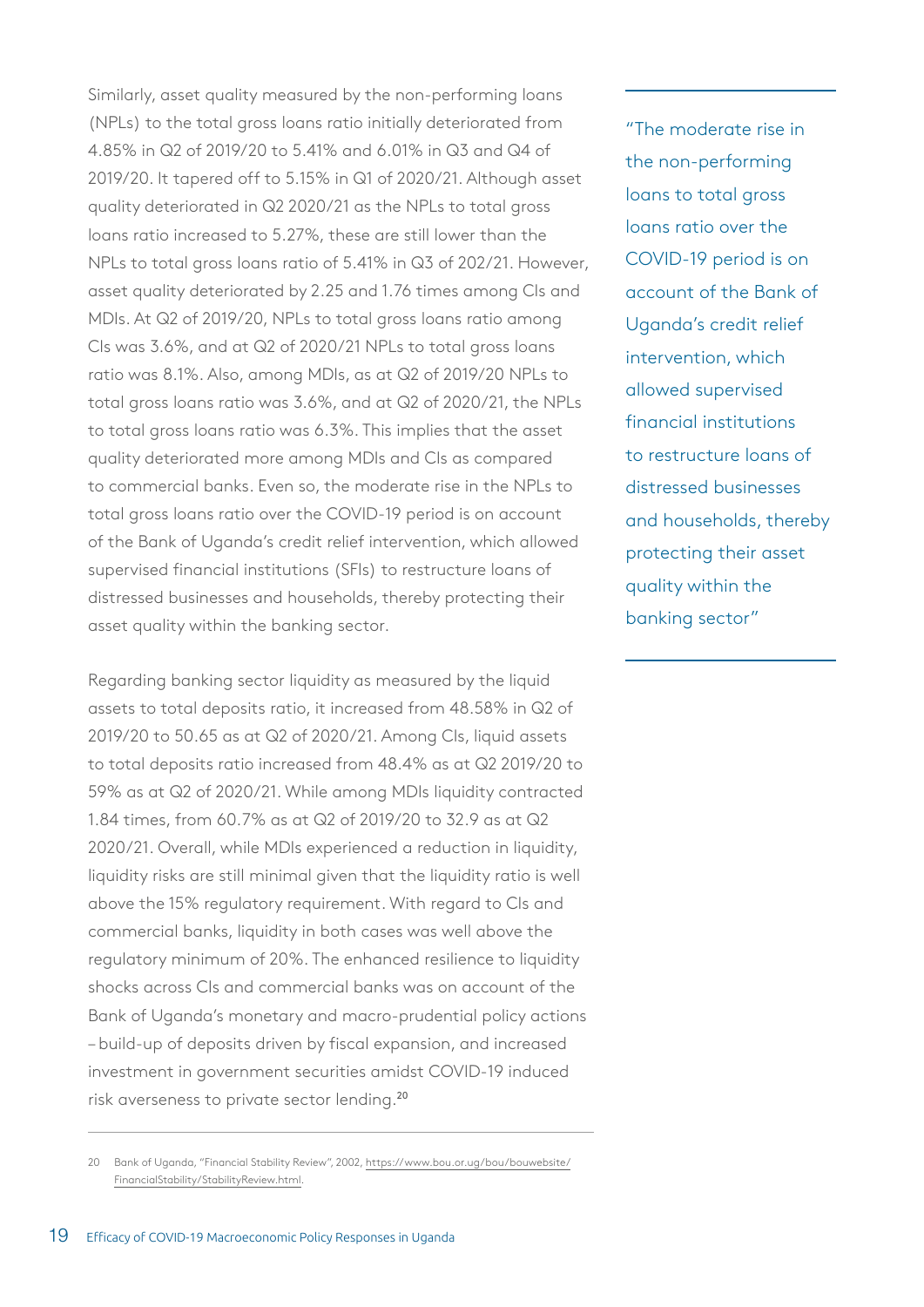Nevertheless, financial sector profitability has tailed off. Profitability as measured by a return on assets (ROA) and return on equity (ROE) both deteriorated. Specifically, ROA declined from 2.9% in Q2 of 2019/20 to 2.76%, 2.58% and 2.38% in the quarters ending March, June and December 2020 respectively (see Table 2). Among CIs, ROA declined from 0.1% in Q2 of 2019/20 to -0.8% December 2020. With regard, MDIs ROA declined from 2.9% in Q2 of 2019/20 to 2.7% in the quarter to December 2020. Also, the ROE declined from 16.74% in Q2 of 2019/20 to 15.89%, 15.24%, 15.12% and 14.25% in the quarters ending March, June, September and December 2020 respectively within the commercial banking sector. Among CIs, ROE declined from 0.3% as at Q2 of 2019/20 to -0.5%, -3.9% and -5.4% in the quarters ending June, September and December 2020. With regard to MDIs however, ROE improved from 9.5% in Q2 of 2019/20 to 10% in Q2 of 2020/21. The reduction in bank profitability reflects a subdued business environment. Indeed, overall, the commercial bank sector annual net-after-tax profit declined by 4.6% from UGX 883.4 billion (\$241.0 million) in 2019 to UGX 844.3 billion (\$231.3 million) in the year to 2020, while MDIs registered a 288% increase in aggregate net-after-tax profit from UGX 5.1 billion (\$1.4 million) in year 2019 to UGX 19.8 billion (\$5.4 million) in the year to 2020. However, CIs incurred losses in the year to 2020 with a consolidated loss to the tune of UGX 8.7 billion (\$2.4 million) from a profitable position of UGX 1.5 billion (\$0.4 million) for the year 2019.<sup>21</sup>

In spite of the reduced financial sector profitability, the financial sector has been resilient as measured by asset quality, liquidity and capital adequacy. So far, the central bank's interventions have successfully cushioned the sector from the COVID-19 headwinds.

"In spite of the reduced financial sector profitability, the financial sector has been resilient as measured by asset quality, liquidity and capital adequacy. So far, the central bank's interventions have successfully cushioned the sector from the COVID-19 headwinds"

<sup>21</sup> Bank of Uganda, "Financial Stability Review".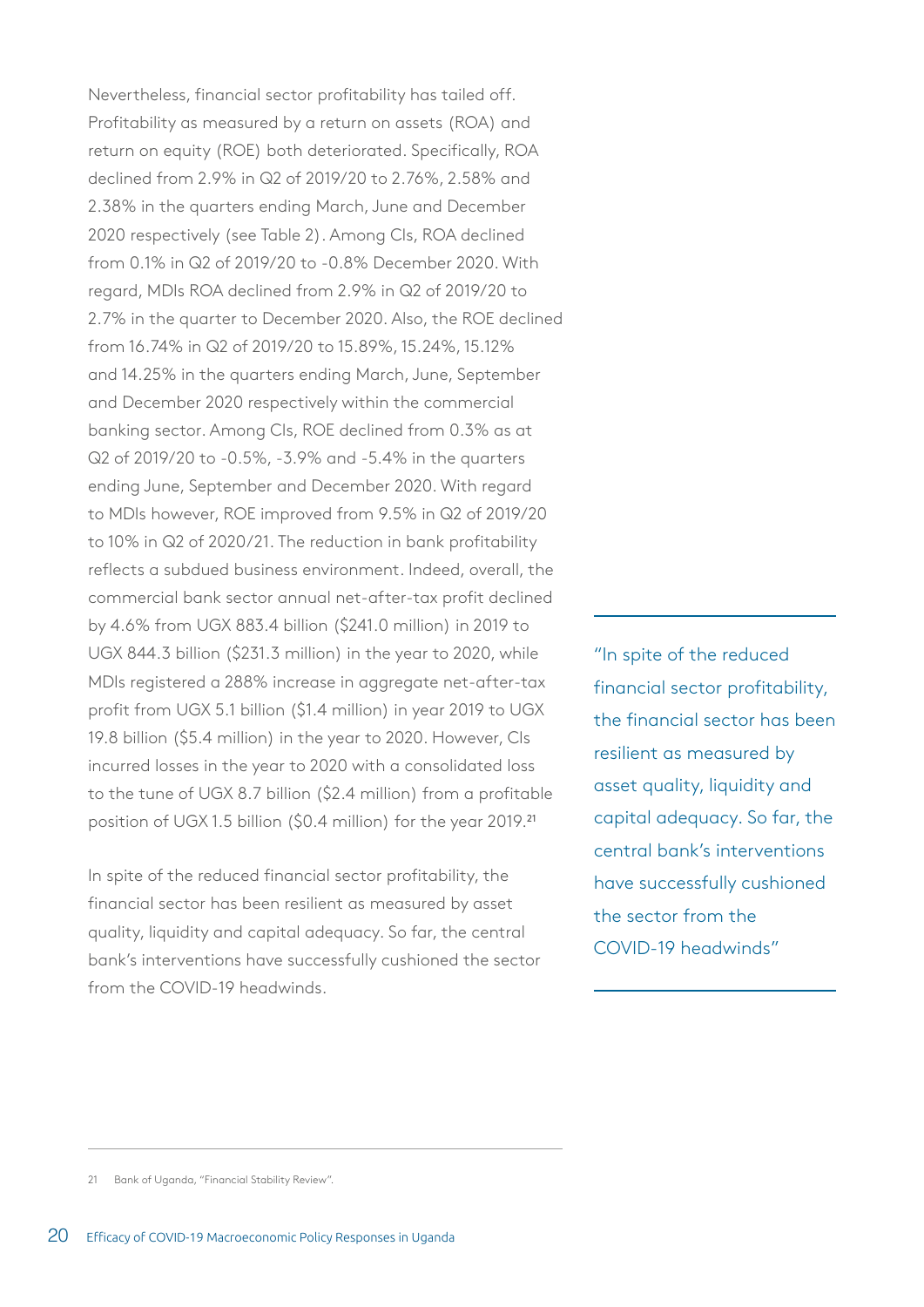# Table 2 Selected financial sector soundness indicators (quarterly)

| Indicator                                  | <b>Dec-19</b> | <b>Mar-20</b> | <b>Jun-20</b> | $Sep-20$ | <b>Dec-20</b> |  |
|--------------------------------------------|---------------|---------------|---------------|----------|---------------|--|
| Capital adequacy (%)                       |               |               |               |          |               |  |
| Regulatory capital to risk-weighted assets |               |               |               |          |               |  |
| Commercial banks                           | 21.78         | 21.90         | 22.70         | 22.51    | 22.15         |  |
| Cls                                        | 22.0          | 23.5          | 24.0          | 22.0     | 17.3          |  |
| <b>MDIs</b>                                | 40.1          | 41.7          | 39.4          | 38.6     | 38.1          |  |
| Asset quality (%)                          |               |               |               |          |               |  |
| <b>NPLs to total gross loans</b>           |               |               |               |          |               |  |
| Commercial banks                           | 4.85          | 5.41          | 6.01          | 5.15     | 5.27          |  |
| C S                                        | 3.6           | 4.2           | 7.6           | 5.3      | 8.1           |  |
| <b>MDIs</b>                                | 3.6           | 4.1           | 10.8          | $\circ$  | 6.3           |  |
| Earnings & profitability (%)               |               |               |               |          |               |  |
| Return on assets (ROA)                     |               |               |               |          |               |  |
| Commercial banks                           | 2.90          | 2.76          | 2.58          | 2.58     | 2.38          |  |
| C S                                        | 0.1           | 0.2           | $-0.1$        | $-0.7$   | $-0.8$        |  |
| <b>MDIs</b>                                | 2.9           | 3.1           | $-1.4$        | 2.6      | 2.7           |  |
| Return on equity (ROE)                     |               |               |               |          |               |  |
| <b>Commercial Banks</b>                    | 16.74         | 15.89         | 15.24         | 15.12    | 14.25         |  |
| C S                                        | 0.3           | 0.9           | $-0.5$        | $-3.9$   | $-5.4$        |  |
| <b>MDIs</b>                                | 9.5           | 10.3          | $-4.7$        | 9.3      | 10            |  |
| Liquidity (%)                              |               |               |               |          |               |  |
| Liquid assets to total deposits            |               |               |               |          |               |  |
| Commercial banks                           | 48.58         | 48.81         | 49.14         | 48.77    | 50.65         |  |
| C S                                        | 48.4          | 54.9          | 57.1          | 57       | 59            |  |
| <b>MDIs</b>                                | 60.7          | 31.9          | 34.1          | 32.7     | 32.9          |  |

Source: Bank of Uganda,<https://www.bou.or.ug/bou/bouwebsite/Statistics/Statistics.html>, 30 July 2021

### Effects of COVID-19 on the external sector

Current account deficit as a percentage of GDP improved from 7% in FY2018/19 to 6% in FY2019/20. This was on account of COVID-19 induced disruptions in the supply chain of goods and services. As such, imports of goods as a percentage of GDP contracted from 19.9 in FY2018/19 to 16.8 in FY2019/19 (see Table 3). Indeed, month-on-month growth in imports was 6.9%, -10.3% and -32% in February, March and April respectively of FY2019/20. Similarly, exports of goods contracted by 1.1% of GDP in FY2019/20. Specifically, in FY2019/20 month-on-month growth in exports was -7.7%, -11.4% and -34.3% in February, March and April respectively. Furthermore, the trade in services deficit as a percentage of GDP worsened from 1% in FY2018/19 to 2.8% in FY2019/20. This was partly on account of a reduction in tourism receipts from 3.5% of GDP in FY2018/19 to 2.4% of GDP in FY2019/20. Consequently, the trade deficit as a percentage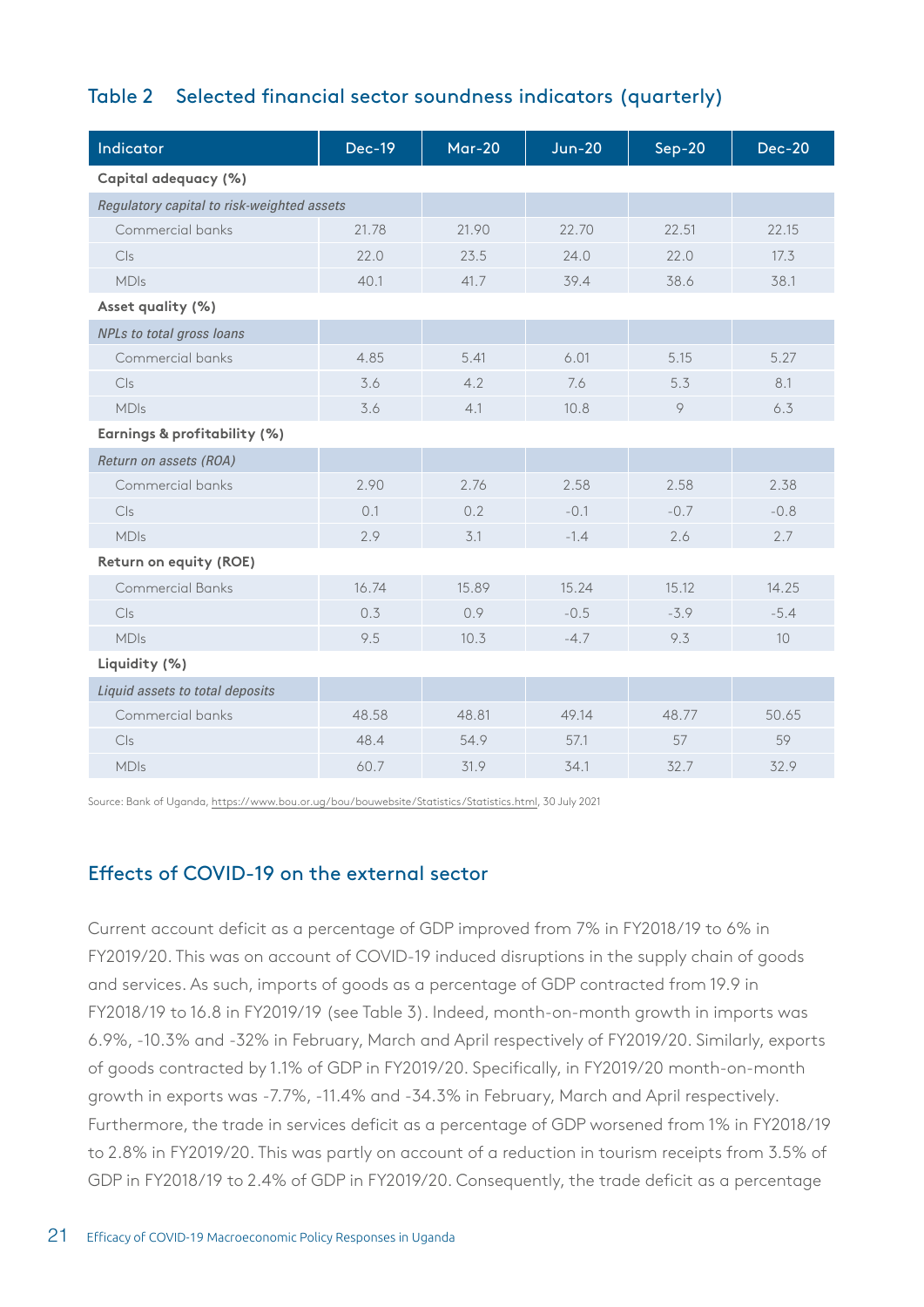of GDP contracted from 9.4 in FY2018/19 to 9.3 in FY2019/20. However, the net income of 3.3% of GDP could not finance the trade deficit in FY2019/20 resulting in the current account deficit of 6% of GDP. Nevertheless, the current account deficit is manageable partly on account of net FDI inflows and capital transfers of 2.6% and 0.2% of GDP respectively.

| Indicator                                            | 2017/18   | 2018/19   | 2019/20   |
|------------------------------------------------------|-----------|-----------|-----------|
| Current account                                      | $-5.3$    | $-7.0$    | $-6.0$    |
| Trade in goods and services (net)                    | $-7.3$    | $-9.4$    | $-9.3$    |
| Trade in goods (net)                                 | $-6.4$    | $-8.3$    | $-6.4$    |
| Exports of goods                                     | 10.8      | 11.5      | 10.4      |
| o/w coffee                                           | 1.5       | 1.2       | 1.4       |
| Imports of goods                                     | $-17.1$   | $-19.9$   | $-16.8$   |
| o/w oil imports                                      | 2.8       | 2.8       | 2.3       |
| Trade in services (net)                              | $-0.9$    | $-1.0$    | $-2.8$    |
| o/w travel (net)                                     | 2.7       | 3.5       | 2.4       |
| o/w transport (net)                                  | $-3.5$    | $-4.1$    | $-3.3$    |
| Incomes (net)                                        | 2.0       | 2.4       | 3.3       |
| Primary income (net)                                 | $-2.8$    | $-2.7$    | $-1.7$    |
| o/w public interest payments (debit)                 | $-0.3$    | $-0.3$    | $-0.3$    |
| Secondary income (net)                               | 4.8       | 5.1       | 4.9       |
| Personal transfers (net)                             | 3.8       | 4.0       | 3.6       |
| NGO transfers (net)                                  | 1.2       | 1.3       | 1.5       |
| Capital account                                      | 0.3       | 0.3       | 0.2       |
| Net borrowing (balance from current and capital a/c) | $-5.0$    | $-6.7$    | $-5.8$    |
| Financial account                                    | 3.4       | 7.1       | 5.7       |
| o/w direct investment                                | 2.8       | 3.5       | 2.6       |
| o/w portfolio investment                             | $-1.0$    | $-0.5$    | $-0.9$    |
| Other investment (net)                               | 1.6       | 4.0       | 3.8       |
| o/w government loans (net)                           | 3.2       | 3.4       | 4.7       |
| Disbursements                                        | 3.9       | 4.1       | 5.2       |
| Repayments                                           | $-0.7$    | $-0.7$    | $-0.5$    |
| Net errors and omissions                             | 1.0       | $-0.2$    | 1.9       |
| Overall balance                                      | 0.5       | $-0.2$    | $-1.7$    |
| Financing                                            | $-0.5$    | 0.2       | 1.7       |
| Central bank net reserves (-increase)                | $-0.5$    | 0.2       | 1.7       |
| GDP at current prices (\$ millions)                  | 32 772.82 | 34 387.23 | 36 645.69 |
| Gross international reserves in months of imports    | 4.2       | 4.3       | 5.2       |

## Table 3 Balance of payments statement as percentage of GDP

#### Note: o/w stands for 'of which'

Source: Bank of Uganda,<https://www.bou.or.ug/bou/bouwebsite/Statistics/Statistics.html>, 30 July 2021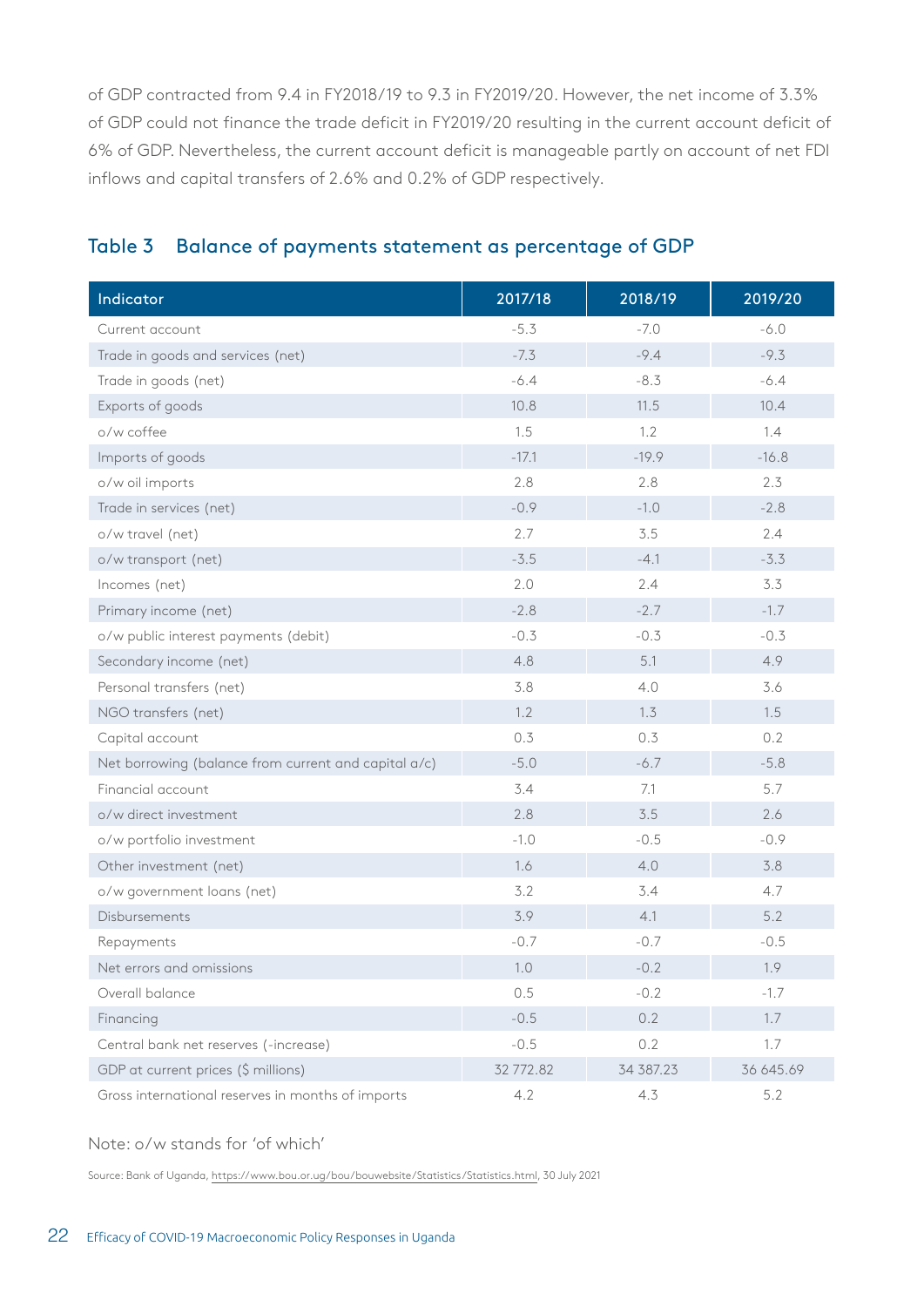Personal transfers play an integral role in mitigating the size of the trade in goods and services deficit. However, owing to COVID-19 these contracted to 0.4% of GDP. Personal transfers as a percentage of GDP reduced from 4% in FY2018/19 to 3.6% in FY2019/20 (see Table 1).<sup>22</sup> Specifically, personal transfers reduced from \$481.82 million in Q2 of 2019/20 to \$287.58 million and \$186.72 million in the quarters ending March and June respectively. The personal transfers of \$186.72 million in Q3 of 2019/20 is the lowest personal transfers have been since Q4 of 2014/15. The contraction in personal transfers is on account of the global economic slowdown partly attributed to COVID-19.

Both FDI and capital transfers contracted in FY2019/20. FDI and capital transfers are critical in financing Uganda's current account deficit. Indeed, in FY2019/20 both FDI and capital transfers financed 46.7% of the current account deficit. However, FDI in FY2019/20 as a percentage of GDP reduced by 0.9 to 3.5% in FY2018/19. Specifically, FDI reduced from \$284.92 million in Q2 of 2019/20 to \$217.17 million, and \$178.96 million and \$209.51 million in the quarters ending March, June and September respectively. Indeed, FDI in Q4 of 2019/20 is the lowest FDI recorded since Q2 of 2016/17, when Uganda received \$156.35 million in FDI. Similarly capital transfers as a percentage of GDP reduced from 0.3 in FY2018/19 to 0.2 in FY2019/20. Specifically, capital transfers reduced from \$32.57 million in Q2 of 2019/20 to \$16.16 million, \$8.75 million and \$33.52 million in the quarters ending March, June and September respectively. In Q4 of 2019/20, capital transfers received are the lowest capital transfers have been since Q4 of 2012/13, when Uganda received \$5.24 million in capital transfers. The contraction in both capital transfers and FDI is on account of the global economic slowdown that is partly attributed to COVID-19. Noting, however, that even though both FDI and capital transfers contracted in FY2019/20, they partly mitigated the vulnerability associated with Uganda's relatively sizeable current account deficit in FY2019/20 and contributed to the build-up of the central bank foreign exchange reserves.

Trade in services deficit increased on account of a contraction in tourism receipts. Tourism receipts as a percentage of GDP reduced from 3.5 in FY2018/19 to 2.4 in FY2019/20. Specifically, tourism receipts reduced from \$312.71 million in Q2 of 2019/20 to \$237.54 million, \$0.00 million and \$42.29 million in the quarters ending March, June and September respectively. Tourism earnings are the lowest since Q4 of 2009/10, when Uganda earned \$62.46 million. The slowdown in tourism earnings is on account of the COVID-19 induced closure of Uganda's airspace to travel except for emergencies.

Against the US dollar, the Ugandan shilling depreciated sharply but then recovered owing to the [International Monetary Fund](http://www.imf.org/) (IMF) debt. At the onset of the COVID-19-induced trade and services disruptions, the UGX depreciated against the \$ from UGX 3 676.8 in February to UGX

<sup>22</sup> Personal transfer consists of all current transfers in cash or in kind made or received by resident households to or from non-resident households. Personal transfers include workers' remittances, but are not confined to transfers within families and income from employment.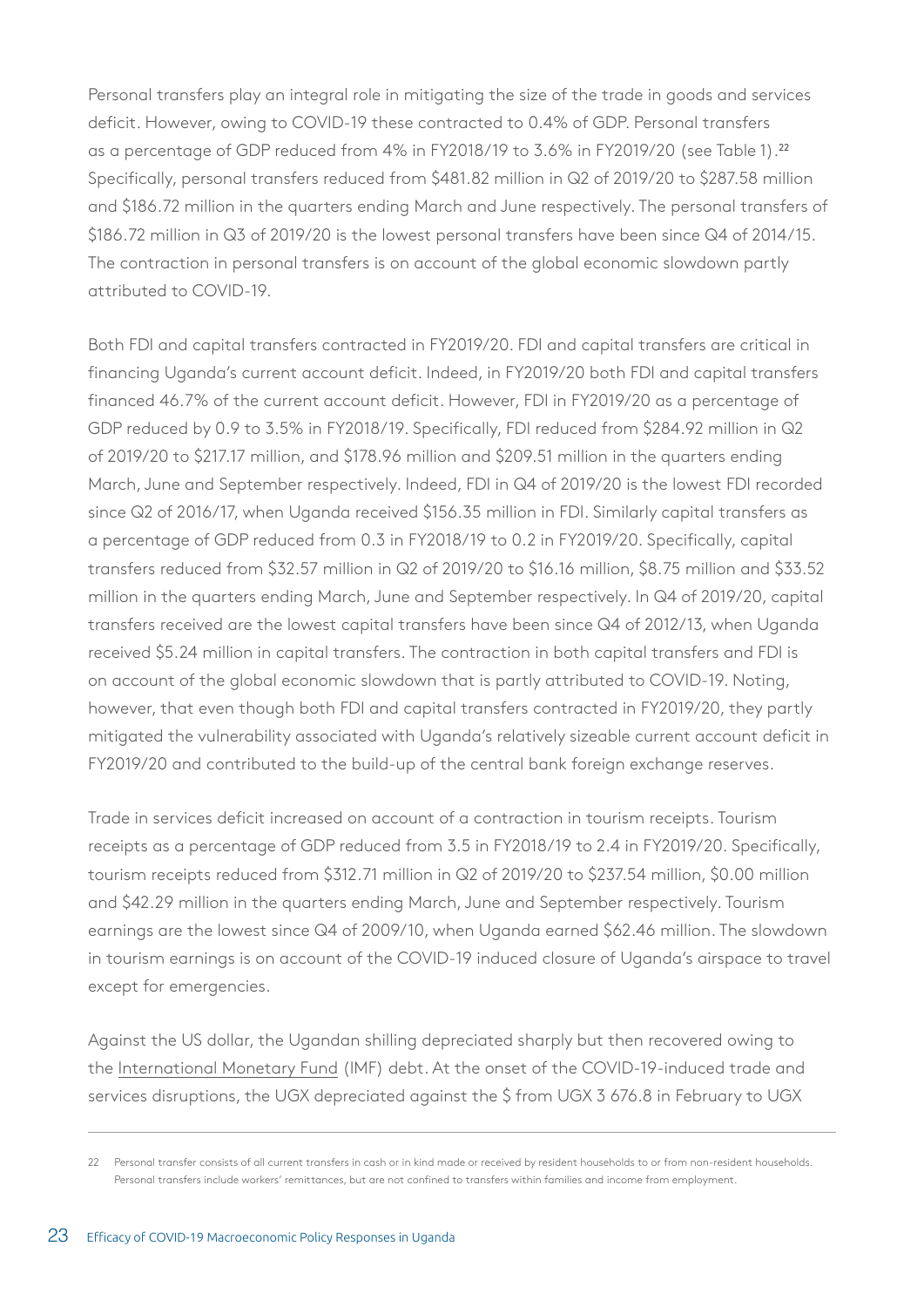3 772.9, UGX 3 785.9 and UGX 3 791.5 in March, April and May of 2020 respectively (see Figure 7). The depreciation of the Ugandan shilling against the US dollar was on account of reduced forex inflows because exports and tourism receipts were choked off by the country's COVID-19 containment measures. Furthermore, as investors sought a safer investment destination, this resulted in capital outflow, which led to further depreciation of the UGX. However, both the IMF and World Bank COVID-19 emergency funding were instrumental in stabilising the UGX against the US dollar, along with the Bank of Uganda's strong commitment to maintaining foreign exchange market stability.



Source: Bank of Uganda,<https://www.bou.or.ug/bou/bouwebsite/Statistics/Statistics.html>, 30 July 2021

The months of import cover improved partly due to the IMF loan. Owing to the contraction of export, tourism, personal transfer and FDI receipts, the reserves equally ran low from 4.6 months of import cover in February 2020 to 4.1 months of import cover in May 2020, which is lower than the 4.5 EAC months of import cover threshold (see Figure 8). However, following the IMF loan, reserves recovered to 5.2 months of import cover in June 2020. Indeed, the months of import cover have averaged 5.1 over the period June 2020 to January 2021.

### Effects of COVID-19 on the fiscal sector

Fiscal deficit as a percentage of GDP increased by 2.5 in FY2019/20 compared to FY2018/19. The fiscal deficit as a percentage of GDP increased from 5 in FY2018/19 to 7.5 in FY2019/20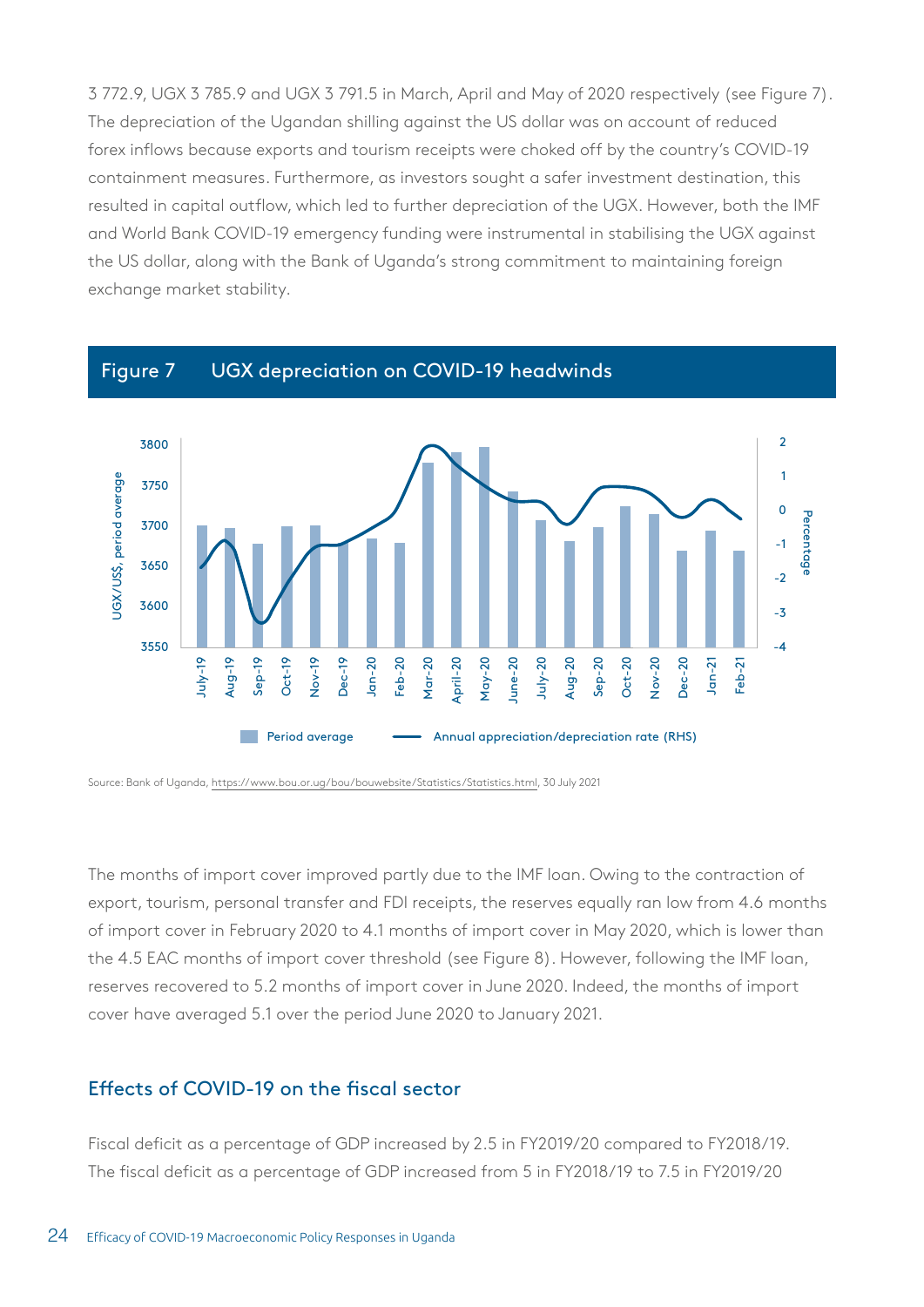# Figure 8 Months of import cover



Source: Bank of Uganda, [https://www.bou.or.ug/bou/bouwebsite/Statistics/Statistics.html,](https://www.bou.or.ug/bou/bouwebsite/Statistics/Statistics.html) 30 July 2021

(see Table 4). The increase in the fiscal deficit was partly on account of government spending as percentage of GDP increasing from 18.9 in FY2018/19 to 21.2 in FY2019/20. The increase in government spending was partly on account of COVID-19 and locust invasion shocks.23 Yet tax revenue collection fell from 12.4% of GDP in FY2018/19 to 11.6% of GDP in FY2019/20, a contraction of 0.8% of GDP. Similarly, grants as a percentage of GDP reduced from 0.9 in FY2018/19 to 0.6 in FY2019/20. The reduction in tax revenue collection is partly on account of COVID-19 containment and tax policy relief measures. Indeed, annualised tax revenue growth was dampened throughout the period March, April, May and June of FY2019/20 growing by 0.2%, -25.7%, -30.6% and -15.9% respectively (see Figure 9). Specifically, domestic taxes on a monthon-month basis contracted by -70.6% and -12% in April and May respectively. This was partly on account of subdued VAT collections, which on a month-on-month basis grew by -7.33%, -22% and -10.4% in the months of March, April and May respectively of FY2019/20 – at the peak of COVID-19 containment measures. Also owing to COVID-19 restrictions on the international movement of goods and services, international taxes in the months of March and April of FY2019/20 contracted, growing on a month-on-month basis by -7.4% and -43.5% respectively. Specifically, VAT grew by -9% and -41% in March and April of FY2019/20 respectively. Excise duty grew by -6% and -45% respectively over the same period. Also withholding tax grew by - 27.8% and -33.5% in March and April of FY2019/20 respectively. Consequently, tax revenue as a percentage of GDP was 1.9 lower than the 13.5 budgeted tax revenue in FY2019/20.

<sup>23</sup> Locusts invaded eastern Uganda in 2020 resulting in regeneration of rangelands and delaying the starting of the planting season thereby increasing likelihood of food poverty, malnutrition and cattle rustling (see [https://reliefweb.int/report/uganda/faqs-uganda-emergency-desert-locust](https://reliefweb.int/report/uganda/faqs-uganda-emergency-desert-locust-response-project)[response-project\)](https://reliefweb.int/report/uganda/faqs-uganda-emergency-desert-locust-response-project).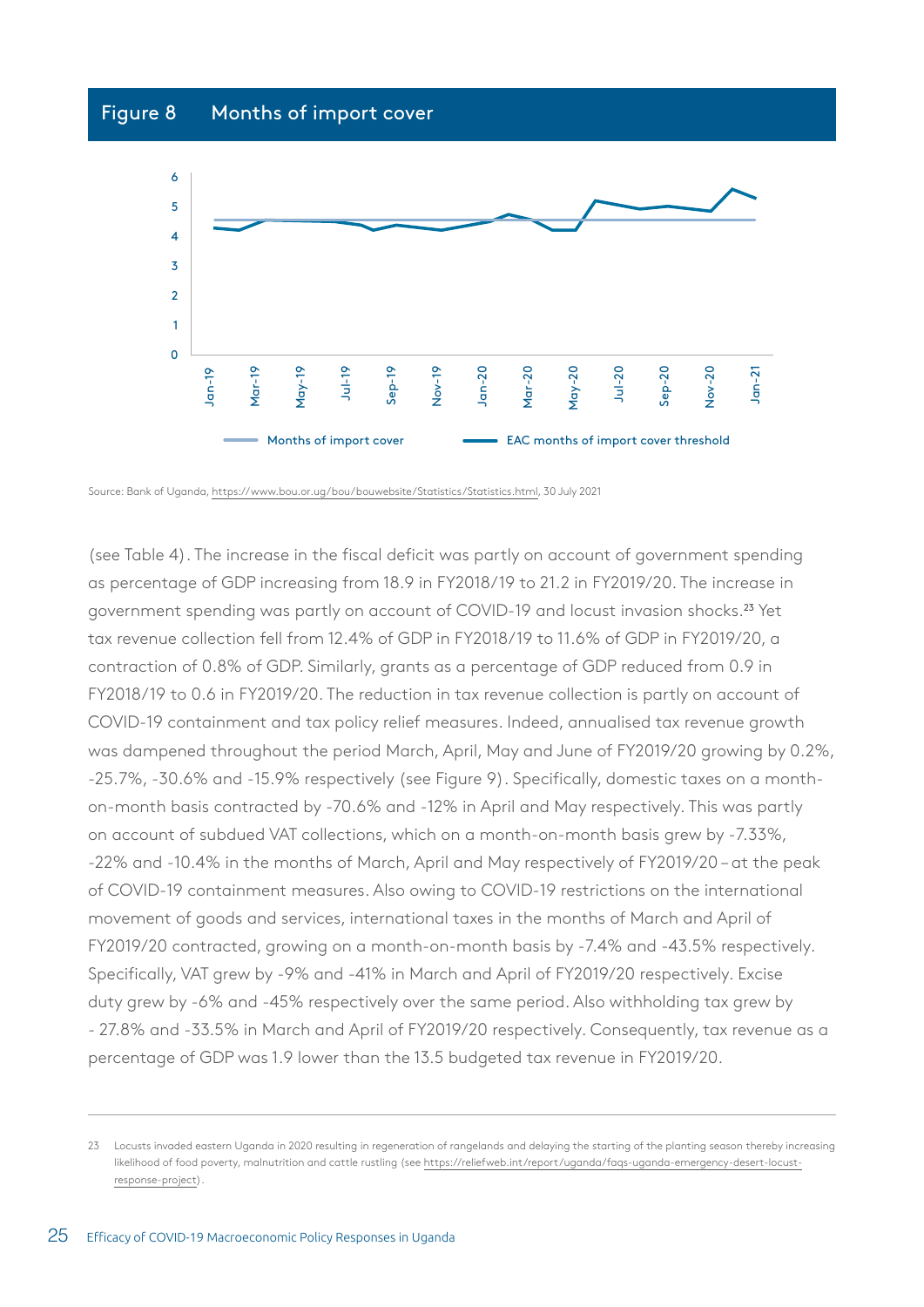# Figure 9 Tax revenue performance



Source: Uganda Ministry of Finance, Planning and Economic Development, Monthly Performance of the Economy Report April 2021, [https://www.finance.go.ug/sites/default/files/Publications/April%202021%20Performance%20of%20the%20Economy%20Report\\_0.pdf](https://www.finance.go.ug/sites/default/files/Publications/April%202021%20Performance%20of%20the%20Economy%20Report_0.pdf)

COVID-19 spending amounted to 0.2% of GDP. The fiscal deficit was partly on account of COVID-19 induced spending, which was 0.2% of GDP. This spending was partly aimed at strengthening the health sector in preparation for COVID-19 patients, supporting livelihoods following the economy-wide lockdown and improvements to security. This contributed to recurrent spending of 0.5% of GDP and higher than planned recurrent spending of 11% of GDP. Even so, overall government spending was 2.4% lower than the planned spending of 23.6% of GDP in FY2019/20. This was partly on account of COVID-19 undermining externally-financed development spending, which turned out to be 3.7% lower than the planned development spending of 6.3% of GDP.

The fiscal deficit was partly financed by World Bank and IMF loans. As a percentage of GDP, the fiscal deficit was financed using external and domestic financing to the tune of 3.9 and 2.2 respectively. However, owing to COVID-19, government opted for emergency IMF and World Bank financing, which resulted in deficit financing of 0.8% of GDP and 0.4% of GDP respectively.

The stock of public debt increased from \$12.55 billion in FY2018/19 to \$15.27 billion in FY2019/20, a 21.7% increase. As a percentage of GDP, public sector debt rose from 35.3 in FY2018/19 to 41 in FY 2019/20. Specifically, external debt increased by 25.1% from \$8.35 billion in FY2018/19 to \$10.45 billion in FY2019/20. Domestic debt, on the other hand, increased by 14.8% from \$4.20 billion to \$4.82 billion. The increase in public debt in FY2019/20 was on account of COVID-19 disruptions to the economy and the subsequent containment measures, which resulted in a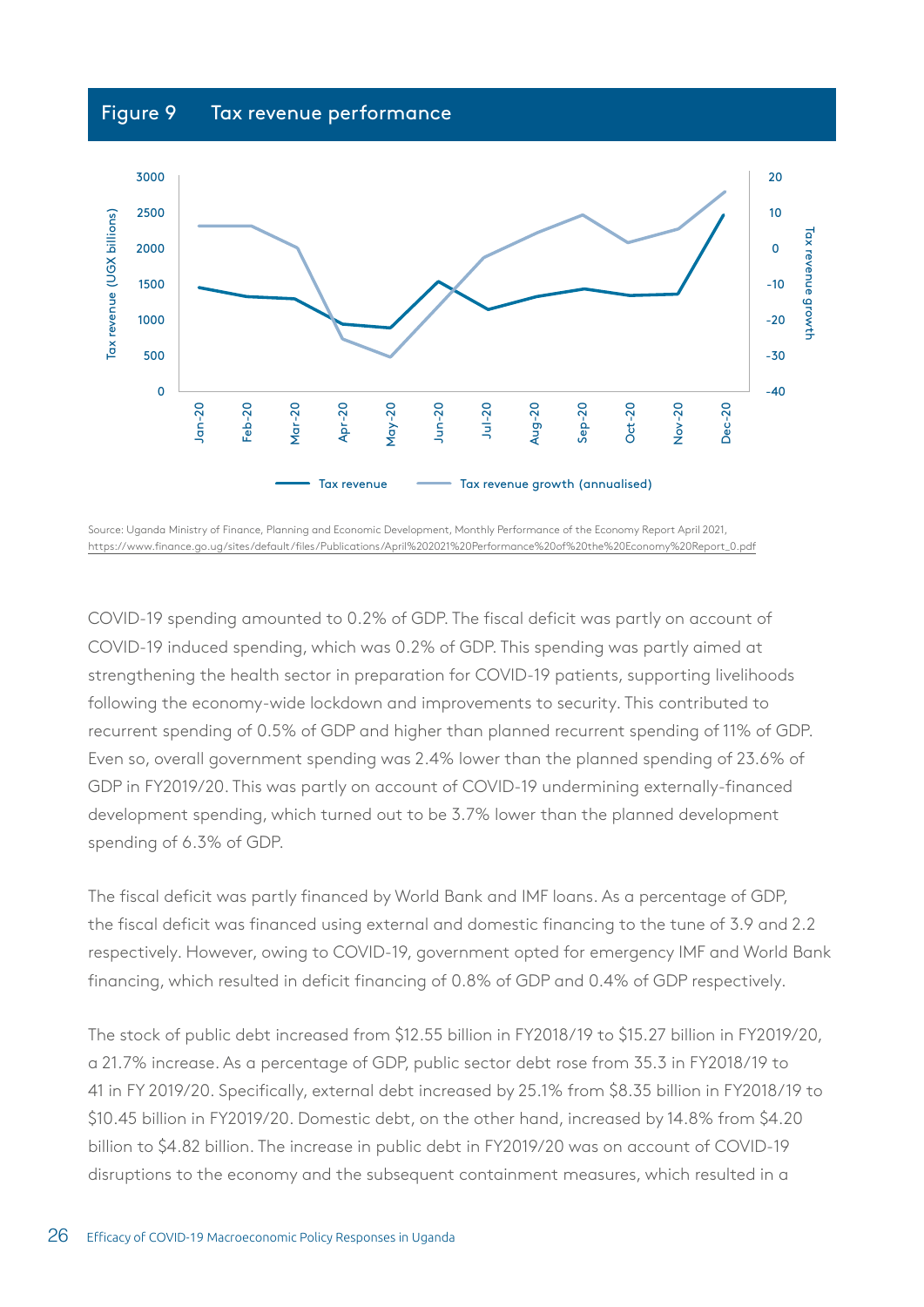revenue shortfall. Furthermore, the respective emergency measures to shore up the health sector and protect livelihoods among the vulnerable segment of society in the midst of a revenue shortfall resulted in increased public debt uptake.

### Table 4 Fiscal Sector Indications (% of GDP)

|                                    | FY2017/18                | FY2018/19                | FY2019/20 Proj           | <b>FY2019/20 budget</b>  |
|------------------------------------|--------------------------|--------------------------|--------------------------|--------------------------|
| <b>REVENUE &amp; GRANTS</b>        | 12.7                     | 13.9                     | 13.6                     | 16.1                     |
| Revenue                            | 12.1                     | 13.0                     | 12.9                     | 14.7                     |
| Tax                                | 11.5                     | 12.4                     | 11.6                     | 13.5                     |
| International taxes                | 0.4                      | 0.7                      | 1.2                      |                          |
| Income taxes                       | 4.7                      | 4.7                      | 4.8                      | $\overline{\phantom{0}}$ |
| <b>Excises</b>                     | 2.8                      | 2.9                      | 3.0                      |                          |
| VAT                                | 4.2                      | 4.3                      | 4.5                      | $\overline{\phantom{0}}$ |
| Non-tax revenue                    | 0.6                      | 0.5                      | 1.3                      | 1.2                      |
| Grants                             | 0.6                      | 0.9                      | 0.6                      | 1.4                      |
| <b>EXPENDITURE and NET LENDING</b> | 16.9                     | 18.9                     | 21.2                     | 23.6                     |
| Recurrent expenditure              | 9.1                      | 9.6                      | 11.5                     | 11.0                     |
| Wages and salaries                 | 2.9                      | 3.3                      | 3.6                      | 3.3                      |
| Interest payments                  | 1.9                      | 2.0                      | 2.7                      | 2.3                      |
| other recurrent spending           | 4.3                      | 4.4                      | 5.2                      | 5.4                      |
| o/w COVID-related spending         | 0.0                      | 0.0                      | 0.2                      | $\overline{\phantom{0}}$ |
| Development Expenditure            | 6.3                      | 7.8                      | 8.4                      | 11.8                     |
| External                           | 2.7                      | 3.2                      | 2.6                      | 6.3                      |
| Domestic                           | 3.6                      | 4.6                      | 5.8                      | 5.5                      |
| o/w COVID-related spending         | $\overline{\phantom{0}}$ | $\qquad \qquad -$        | $\overline{\phantom{a}}$ | $\overline{\phantom{m}}$ |
| Net lending and investment         | 1.2                      | 1.1                      | 1.0                      | 0.6                      |
| o/w COVID-related spending         | $\overline{\phantom{0}}$ | $\overline{\phantom{a}}$ | 0.4                      | $\overline{\phantom{0}}$ |
| infrastructure projects            | 1.1                      | 1.0                      | 0.4                      |                          |
| Central bank recapitalisation      | 0.0                      | 0.0                      | 0.2                      | $\overline{\phantom{0}}$ |
| Other spending                     | 0.3                      | 0.3                      | 0.3                      | 0.3                      |
| Clearance of domestic arrears      | 0.3                      | 0.3                      | 0.3                      | 0.3                      |
| o/w COVID-related spending         | $\overline{\phantom{a}}$ | $\overline{\phantom{a}}$ | $\overline{\phantom{a}}$ | $\overline{\phantom{a}}$ |
| <b>OVERALL BALANCE</b>             | $-4.1$                   | $-5.0$                   | $-7.6$                   | $-7.5$                   |
| Primary balance                    | $-2.2$                   | $-3.0$                   | $-4.9$                   |                          |
| <b>FINANCING</b>                   | 4.0                      | 5.0                      | 6.1                      | 7.5                      |
| External financing (net)           | 3.0                      | 2.7                      | 3.9                      | 5.3                      |
| Domestic financing (net)           | 1.1                      | 2.2                      | 2.2                      | 2.2                      |
| Other financing                    | $\qquad \qquad -$        |                          | 1.5                      |                          |
| World Bank                         | $\qquad \qquad -$        | $\qquad \qquad -$        | 0.8                      | $\overline{\phantom{0}}$ |
| IMF                                |                          |                          | 0.4                      |                          |
| Other budget support               |                          |                          | 0.3                      |                          |

Note: o/w stands for 'of which'

Source: World Bank, "Uganda Economic Update, 15th Edition: Digital Solutions in a Time of Crisis", July 2020, [https://documents1.worldbank.org/curated/](https://documents1.worldbank.org/curated/en/775621594292073824/pdf/Uganda-Economic-Update-Fifteenth-Edition.pdf) [en/775621594292073824/pdf/Uganda-Economic-Update-Fifteenth-Edition.pdf](https://documents1.worldbank.org/curated/en/775621594292073824/pdf/Uganda-Economic-Update-Fifteenth-Edition.pdf)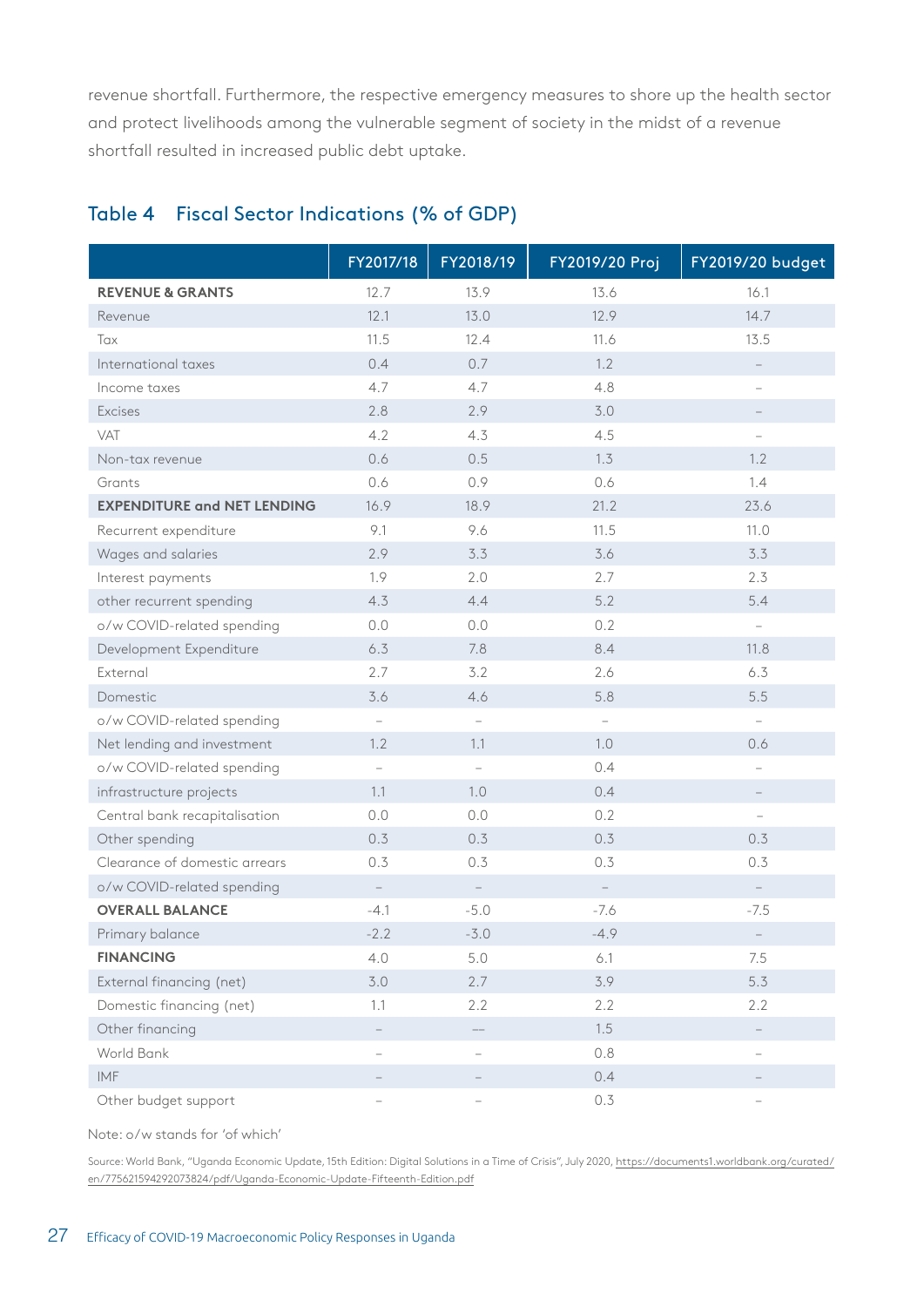Consequently, COVID-19 has induced public debt vulnerability, especially with regard to external debt. This is because the present value of external debt to exports ratio is expected to increase from 125.8% in FY2019/20 to 170.1% in FY2020/21 and further to 185.4% in FY2022/23 (see Table 5). This implies that any shock in exports is likely to undermine Uganda's debt sustainability since they are a source of foreign exchange earnings, which are critical for external debt repayments. It is important that measures are in place to bolster exports. Furthermore, the external debt service to revenue is below the low-income country debt sustainability framework threshold over the projection period, but is increasing – for example, in FY2022/23, it will be 11.7%. This implies that external debt service costs are growing at a higher rate than domestic revenue in the medium term. This is likely to increase the risk of resource reallocation from welfare enhancing sectors to debt service. Now more than ever, the government ought to prioritise domestic revenue mobilisation and better allocate public funds to productive sectors with the ability to increase productivity to boost revenue mobilisation.

|                                   | Low-income<br>country debt<br>sustainability<br>thresholds |      |       |       |       |       |       | 18/19 19/20 20/21 21/22 22/23 23/24 24/25 25/26 |       |
|-----------------------------------|------------------------------------------------------------|------|-------|-------|-------|-------|-------|-------------------------------------------------|-------|
| Nominal debt to GDP               |                                                            | 35.3 | 41    | 49.9  | 52.4  | 54.1  | 53.4  | 51.3                                            | 48.2  |
| Present value (PV) of debt to GDP | 55                                                         | 26.7 | 31.8  | 39.3  | 41.7  | 42.9  | 42.3  | 40.7                                            | 38.2  |
| PV of external debt to GDP        | 40                                                         | 15.4 | 18.8  | 22.5  | 24    | 25.5  | 25.6  | 25.3                                            | 24.3  |
| PV of external debt to exports    | 180                                                        | 89.8 | 125.8 | 170.1 | 170.2 | 185.4 | 194.1 | 191.3                                           | 183.9 |
| External debt service to exports  | 15                                                         | 7.8  | 6.7   | 7.8   | 9.4   | 11.6  | 13.6  | 13.6                                            | 15.1  |
| External debt service to revenue  | 18                                                         | 10.3 | 8     | 8.1   | 10    | 11.7  | 12.7  | 11.8                                            | 11.9  |

### Table 5 Public debt sustainability indicators (%)

Source: Ministry of Finance, Planning and Economic Development, "Debt Sustainability Report 2019/20", [https://www.finance.go.ug/sites/default/files/](https://www.finance.go.ug/sites/default/files/Publications/DEBT SUSTAINABILITY ANALYSIS REPORT DECEMBER 2020_FINAL.pdf) [Publications/DEBT SUSTAINABILITY ANALYSIS REPORT DECEMBER 2020\\_FINAL.pdf](https://www.finance.go.ug/sites/default/files/Publications/DEBT SUSTAINABILITY ANALYSIS REPORT DECEMBER 2020_FINAL.pdf)

The increased uptake of commercial loans has induced a 0.9% increase in international reserve requirements to fulfil short-term debt maturities. Owing to the increased uptake of commercial loans, which are typically characterised by shorter grace periods, international reserves to meet short-term debt maturities have increased from 5.6% in June 2019 to 6.5% in June 2020. This implies that the exchange rate risk is growing on account of the increase in external public debt as a proportion of total public debt from 66.5% in FY2018/19 to 68.5% in FY2019/20.

The private sector crowding-out effect of public domestic debt increased by 3.1%. Public domestic debt stock to PSC ratio increased from 102.8% in FY2018/19 to 105.9% in FY2019/20 (see Table 6). This implies increasing competition from the public sector for credit in the domestic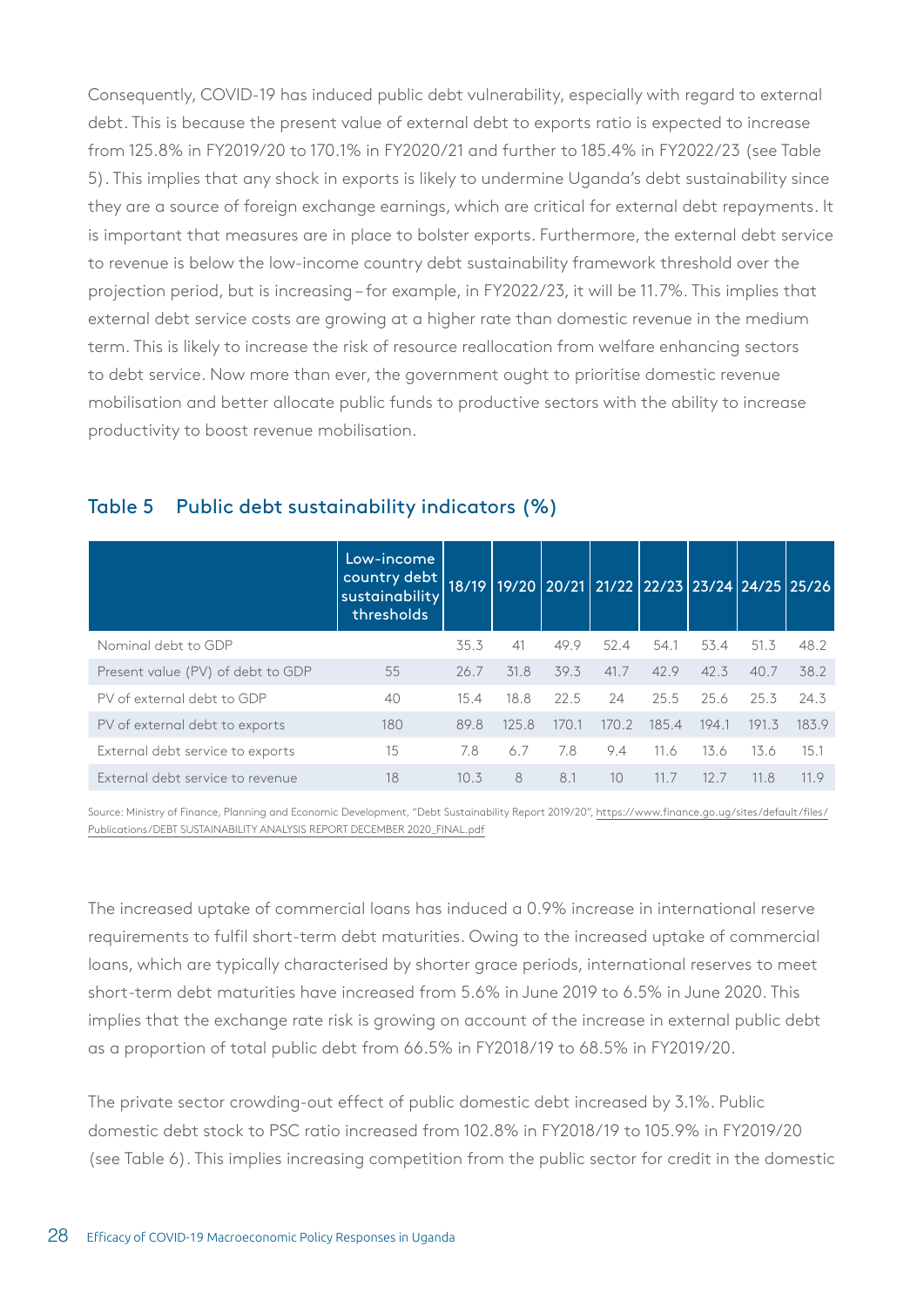credit market, which undermines the ability of the private sector to access low-cost credit. Furthermore, domestic interest payments as a proportion of domestic revenue increased from 12.1% in FY2018/19 to 13.7% in FY2019 – a 1.6% increase. This means that domestic debt financing is undermining resource allocation to the welfare enhancing sectors of the economy, which could potentially result in compromised service delivery and poverty alleviation.

# Table 6 Domestic debt sustainability benchmarks (%)

|                                                          | <b>Benchmark</b>         |      | 2014/15   2015/16   2016/17 |      |      | 2017/18 2018/19 2019/20 |       |
|----------------------------------------------------------|--------------------------|------|-----------------------------|------|------|-------------------------|-------|
| Domestic interest/domestic<br>revenue (excluding grants) | < 12.5                   | 10.6 | 12.8                        | 15.1 | 13.3 | 12.1                    | 13.7  |
| Domestic interest/total<br>government expenditure        | <10                      | 7.4  | 8.8                         | 11.2 | 9.6  | 8.3                     | 8.3   |
| Total debt service/domestic<br>revenue                   | $\overline{\phantom{m}}$ | 14.4 | 17.3                        | 21.1 | 21.2 | 22.4                    | 21.7  |
| Total debt service/total<br>government expenditure       | $\qquad \qquad -$        | 10.1 | 11.9                        | 15.7 | 15.2 | 15.3                    | 13.2  |
| Public domestic debt stock/<br>private sector credit     | $\overline{\phantom{m}}$ | 85.1 | 95                          | 95.7 | 99.9 | 102.8                   | 105.9 |
| External debt service to revenue                         | 18                       | 10.3 | 8                           | 8.1  | 10   | 11.7                    | 12.7  |

Note: Total debt service does not include domestic debt amortisation

Source: Ministry of Finance, Planning and Economic Development, "Debt Sustainability Report 2019/20", [https://www.finance.go.ug/sites/default/files/](https://www.finance.go.ug/sites/default/files/Publications/DEBT SUSTAINABILITY ANALYSIS REPORT DECEMBER 2020_FINAL.pdf) [Publications/DEBT SUSTAINABILITY ANALYSIS REPORT DECEMBER 2020\\_FINAL.pdf](https://www.finance.go.ug/sites/default/files/Publications/DEBT SUSTAINABILITY ANALYSIS REPORT DECEMBER 2020_FINAL.pdf)

# **Policy responses to COVID-19**

### COVID-19 institutional response structure

The first COVID-19 case in Uganda was recorded on March 22, 2020, 11 days after the WHO had declared the disease a global pandemic. Even so, prior to Uganda recording its first COVID-19 case, the Ministry of Health developed the national COVID-19 preparedness plan (January-June 2020) with technical support from the WHO. From this, an implementation plan was developed with the following actions:

- Activating the national task force and the district task forces, and engaging the Presidency and the Office of the Prime Minister;
- activating the incident management system and the emergency operational centre;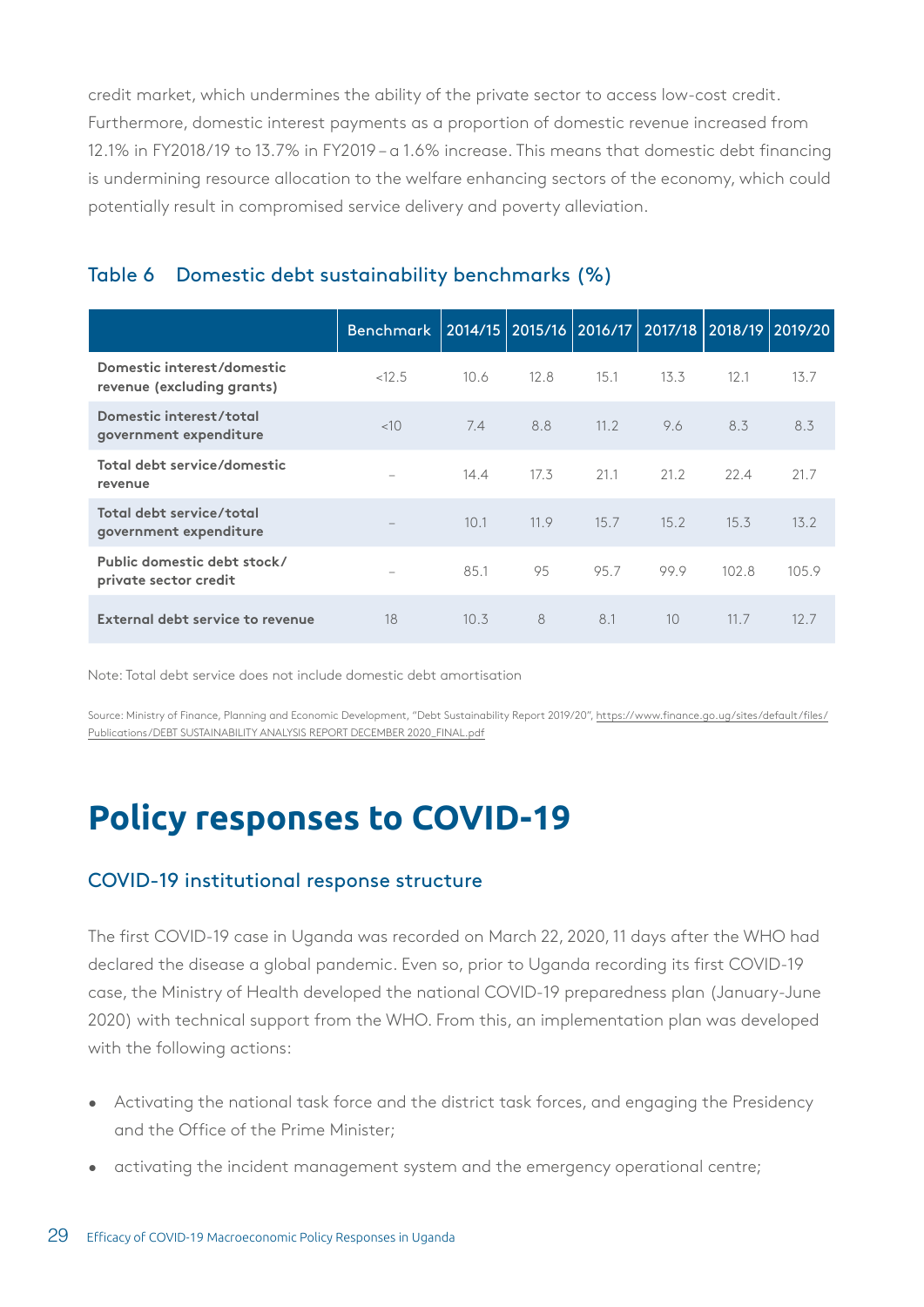- heightening health surveillance, active case search, contact tracing, and following up with high-risk travellers;
- designating three hospitals to manage COVID-19 cases and building capacity of all the 15 regional referral hospitals to manage the cases;
- ramping up the capacity to diagnose cases at the Uganda Virus Research Institute; and
- producing and disseminating education and communication materials, and various guidelines including for mass gatherings and clinical management.

Also, a COVID-19 response committee was set up to give strategic direction on how best to contain the virus. Consequently, before reporting a first case of COVID-19, preventive measures were in place, which among others included: screening all incoming travellers at ports of entries; training and preparing health workers; and repurposing hospitals in preparation for a surge in COVID-19 cases. In addition, travellers from countries that were deemed high risk were required to be quarantined on arrival. These measures played a key role in delaying the spread of COVID-19. However, the travel restrictions were the starting point towards undermining the flow of tourism receipts. Indeed, as COVID-19 cases picked up and the government closed all borders (including Entebbe International Airport) except for emergencies, it literally brought the tourism sector to a standstill to the extent that there were no earnings in Q4 of 2019/20. The lockdown of the tourism subsector also put at risk 605 500 workers<sup>24</sup> who eke out a living from the subsector, thus further choking off domestic consumption.<sup>25</sup> The closure of indoor activities, including gyms, casinos, cinemas, and gaming centres and hotels and restaurants implied that complimentary services of the tourism sector were equally halted.

Furthermore, the requirement that truck drivers needed COVID-19 clearance (plus additional restrictions<sup>26</sup>) caused unnecessary delays at ports of entry thereby disrupting the delivery of intermediate and capital goods, which undermined industrial sector performance. The sector contracted by 8.8% in Q4 of FY2019/20 with specifically the manufacturing subsector shrinking by -11.5%. The contraction in the industrial sector was further compounded by the suspension of public transport and non-essential sectors. Also border entry delays undermined the trade

<sup>24</sup> This includes 229 000 persons directly employed by the tourism industry (that is hotels, travel agents, airlines and other passenger transportation services, excluding commuter services).

<sup>25</sup> Ministry of Finance, Planning and Economic Development, "Budget Framework Paper FY2019/20: Sector-Tourism", [https://budget.go.ug/sites/](https://budget.go.ug/sites/default/files/Sector Budget Docs/2019-2020_SectorBFP_19_Tourism_12_5_20184_45_18PM.pdf) [default/files/SectorBudget Docs/2019-2020\\_SectorBFP\\_19\\_Tourism\\_12\\_5\\_20184\\_45\\_18PM.pdf.](https://budget.go.ug/sites/default/files/Sector Budget Docs/2019-2020_SectorBFP_19_Tourism_12_5_20184_45_18PM.pdf)

<sup>26</sup> Owing to increased COVID-19 positive test results among cross border truck drivers, especially via the Uganda-Kenya and Uganda-Tanzania border, the government came up with new restrictions involving the testing of truck drivers: each transit truck must have one driver for four weeks after which relay driving would commence; seclusion and health check points were categorically defined. Mandatory border health checks resulted in the Mombasa-Kampala border clearance time increased by 50%. This, along with other mandatory health check points in Uganda, resulted in a round trip between Mombasa and Kampala increasing from three days to two weeks. Although such measures were prudent in an attempt to abate and contain the spread of COVID-19 by avoiding transit drivers being super spreaders, the Ugandan industrial sector suffered due to delays in input supply.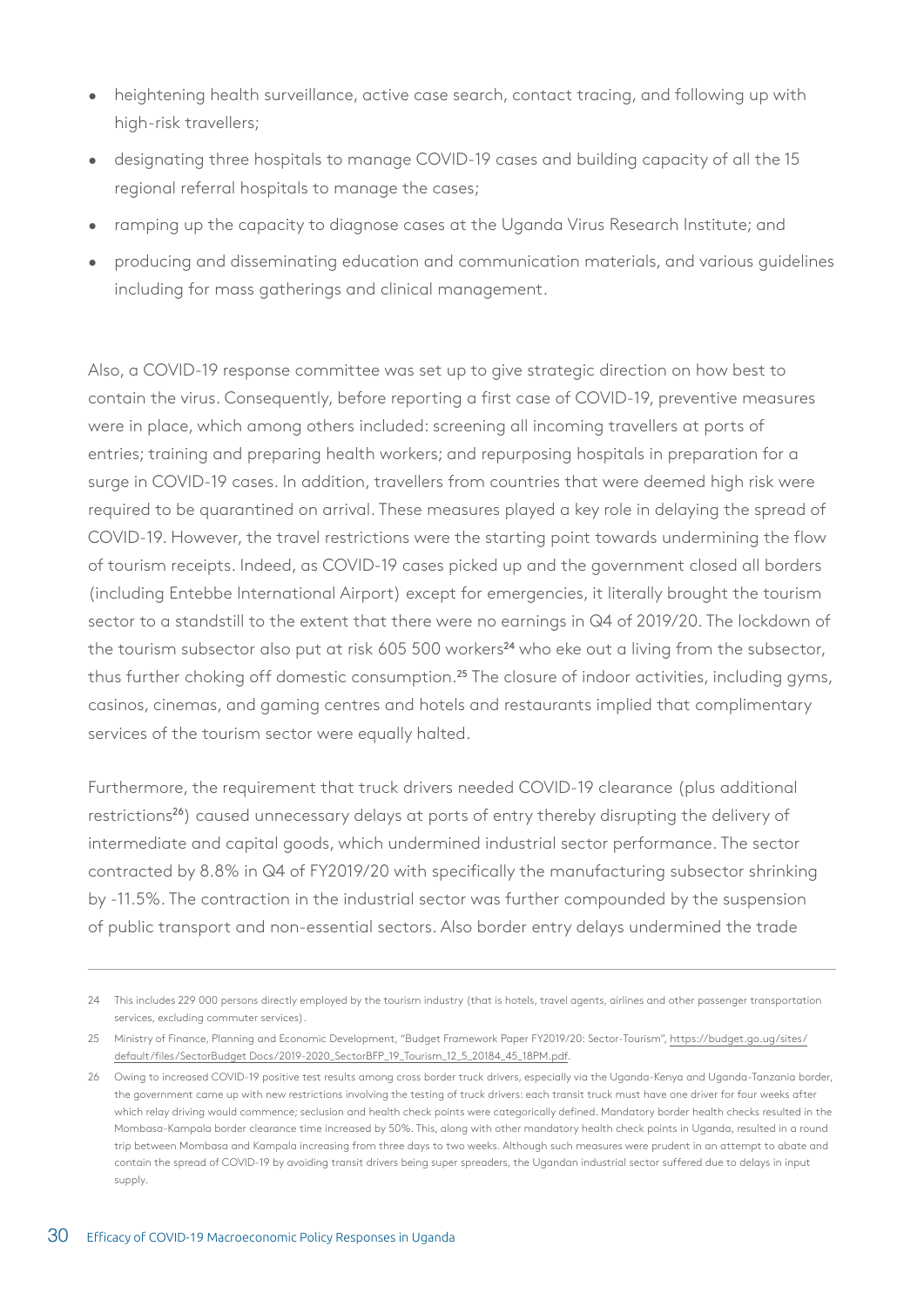subsector resulting in -3.4% and -6.4 growth in Q3 and Q4 of FY2019/20.

While the subsequent easing of COVID-19 containment measures was a sigh of relief to the economy, the requirement to observe standard operating procedures still ensured that the cost of doing business remained high. For example, in the public transport service the need to observe these procedures resulted in an increase in transport costs. Indeed, the observed core inflationary pressure post-June 2020 is attributed to the COVID-19 induced transport fare increases.

Overall, while the distortionary effect of COVID-19 containment measures on the economy are unprecedented, this is especially because the contraction in the industrial and service sectors and subsequent job losses is ultimately likely to unwind the gains made in reducing vulnerability and poverty. Indeed, the number of people living below the poverty line is likely to increase from 8.7 million to 11.7 million, a 34.5% increase.27 Besides, gains made in structural transformation are at risk given the contraction in both the services and industrial sectors. The aforementioned risks are, however, partly offset by the fairly moderate number of recorded COVID-19 cases and deaths in the country, which meant that Uganda's health system was at no one time deemed overwhelmed by an overload of COVID-19 cases. As such the country is seen as successful in its COVID-19 management.

#### Monetary policy response

In an effort to moderate the distortionary effect of COVID-19 and COVID-19 containment measures on Uganda's economy, the government adopted an aggressive expansionary monetary policy strategy aimed at improving liquidity and

"These measures played a key role in delaying the spread of COVID-19. However, the travel restrictions were the starting point towards undermining the flow of tourism receipts. Indeed, as COVID-19 cases picked up and the government closed all borders except for emergencies, it literally brought the tourism sector to a standstill to the extent that there were no earnings in Q4 of 2019/20"

<sup>27</sup> World Bank, "Uganda's GDP Contracts Under COVID-19, Investing in Uganda's Youth Key to Recovery", Press Release No. 2021/066/AFR, December 2, 2020, [https://www.worldbank.](https://www.worldbank.org/en/news/press-release/2020/12/02/ugandas-gdp-contracts-under-covid-19-investing-in-ugandas-youth-key-to-recovery) [org/en/news/press-release/2020/12/02/ugandas-gdp-contracts-under-covid-19-investing](https://www.worldbank.org/en/news/press-release/2020/12/02/ugandas-gdp-contracts-under-covid-19-investing-in-ugandas-youth-key-to-recovery)[in-ugandas-youth-key-to-recovery](https://www.worldbank.org/en/news/press-release/2020/12/02/ugandas-gdp-contracts-under-covid-19-investing-in-ugandas-youth-key-to-recovery).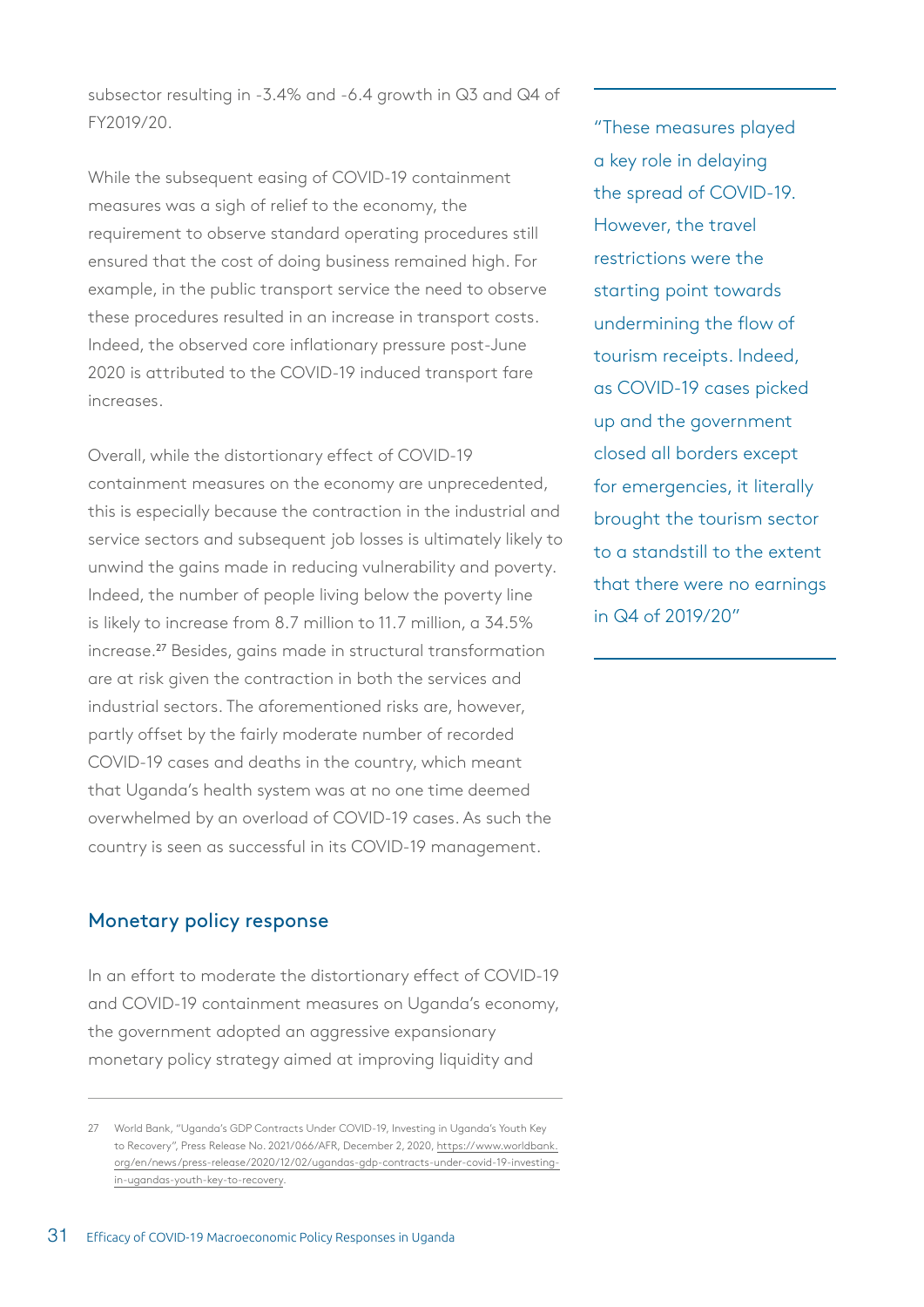maintaining private sector access to credit at an affordable cost. The objective was to maintain momentum in the economy to enable a smooth and robust recovery. As such, the Bank of Uganda reduced the CBR by 1 percentage point to 8% in April 2020. Furthermore, in June 2020 the CBR was reduced by 1 percentage point to 7%. The CBR has been maintained at 7% up to March 2021. The reduction in the CBR was aimed at signalling to commercial banks to lower their interest rates on credit facilities and to avail affordable credit to MSMEs countrywide.

Monetary policy has been partly successful in bringing down the lending rate to 17.7% in April 2020, which is the lowest lending rates have been since June 2018. Nonetheless, the lending rates picked up again peaking at 20.9% in July 2020 and later tapering off to 17.4% in January 2021. The outcome could have been worse had the Bank of Uganda not reduced the CBR, especially with the hindsight of risk averseness among creditors and operational costs within the financial sector.

#### Financial sector responses

In order to moderate capital adequacy, liquidity and credit default risks within the financial sector were addressed. With regard to minimising credit default risk, the Bank of Uganda adopted the following credit relief measures: repayment holidays for a maximum of 12 months, loan tenor extensions and other forms of debt restructuring covered in existing regulations; and the prepayment of arrears as a condition for restructuring a credit facility suspended for 12 months with effect from April 1, 2020. The number of restructured loans to mitigate the impact of COVID-19 on borrowers was 500 000 in Q4 of FY2020 compared to 0 in FY2018/19.<sup>28</sup>

"In an effort to moderate the distortionary effect of COVID-19 and COVID-19 containment measures on Uganda's economy, the government adopted an aggressive expansionary monetary policy strategy aimed at improving liquidity and maintaining private sector access to credit at an affordable cost"

<sup>28</sup> World Bank, "COVID-19 Economic Crisis and Recovery Development Policy Financing Report", Report No. PGD203, June 12, 2020, [https://documents1.worldbank.org/curated/](https://documents1.worldbank.org/curated/en/609321593741824637/pdf/Uganda-COVID-19-Economic-Crisis-and-Recovery-Development-Policy-Financing.pdf) [en/609321593741824637/pdf/Uganda-COVID-19-Economic-Crisis-and-Recovery-](https://documents1.worldbank.org/curated/en/609321593741824637/pdf/Uganda-COVID-19-Economic-Crisis-and-Recovery-Development-Policy-Financing.pdf)[Development-Policy-Financing.pdf](https://documents1.worldbank.org/curated/en/609321593741824637/pdf/Uganda-COVID-19-Economic-Crisis-and-Recovery-Development-Policy-Financing.pdf).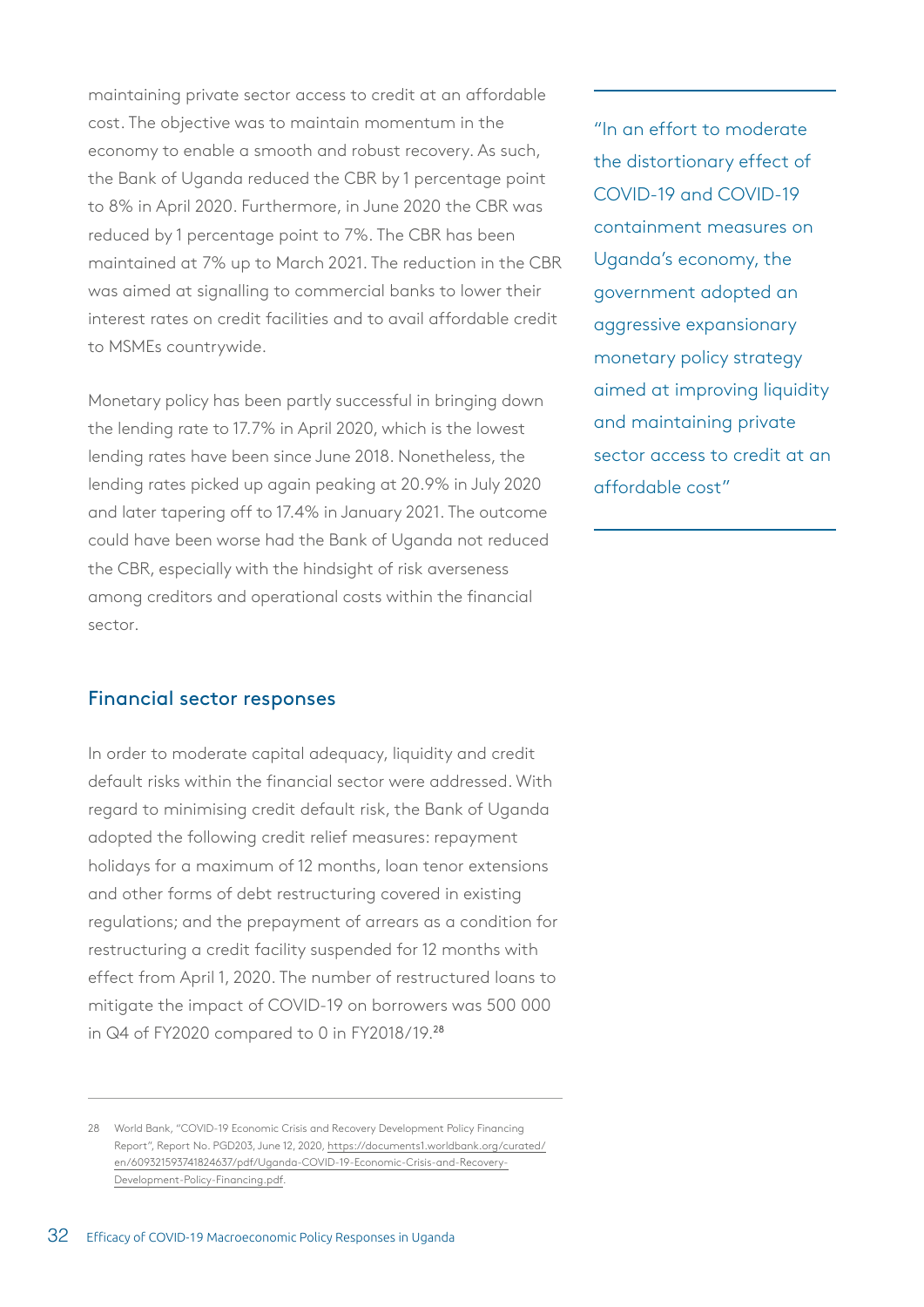With regard to liquidity support, the Bank of Uganda set up a liquidity assistance programme for all SFIs facing liquidity pressures. It included provision of the following: liquidity assistance to SFIs for longer periods of up to one year, through the issuing of reverse REPOs of up to 60 days at the CBR, with the opportunity for roll over, as well as standing facilities; purchase of Treasury bonds held by MDIs and CI; and the provision to MDIs and CIs, which do not hold Treasury bills or bonds in their asset holdings, of liquidity secured by their holdings of unencumbered fixed deposits or placements with other SFIs.

These interventions buffered the financial sector from the COVID-19 headwinds and achieved the goal of ensuring financial sector stability. Indeed, all the indicators of capital adequacy, liquidity risk and credit risk are well above the threshold among commercial banks, CIs and MDIs. As such investor confidence in Uganda's financial markets was boosted as is reflected by the relatively lower money market interest rates and yields on government securities. Even the profitability indicators (ROA and ROE) show reduced profitability especially among CIs.

Also, the Bank of Uganda adopted digital responses within the financial sector in an effort to abate the spread of COVID-19 through in-person financial transactions. As such, effective March 25, 2020, the bank spearheaded the zero rate charges for peer to peer, wallet to bank and bank to wallet transactions. Consequently, the financial sector witnessed an upsurge in digital financial services uptake in the year to December 2020. For example, the value of mobile and internet banking transactions rose by 135.2% and 30.2% respectively. Furthermore, the value of mobile money transactions grew by 28.2% to UGX 93.7 trillion (\$26.7 billion), compared to 2.9% in 2019. Finally, over the quarter ending December 2020, the mobile money escrow account balances increased by 42.9% to UGX 1 083.4 billion

"These interventions buffered the financial sector from the COVID-19 headwinds and achieved the goal of ensuring financial sector stability. Indeed, all the indicators of capital adequacy, liquidity risk and credit risk are well above the threshold among commercial banks, CIs and MDIs"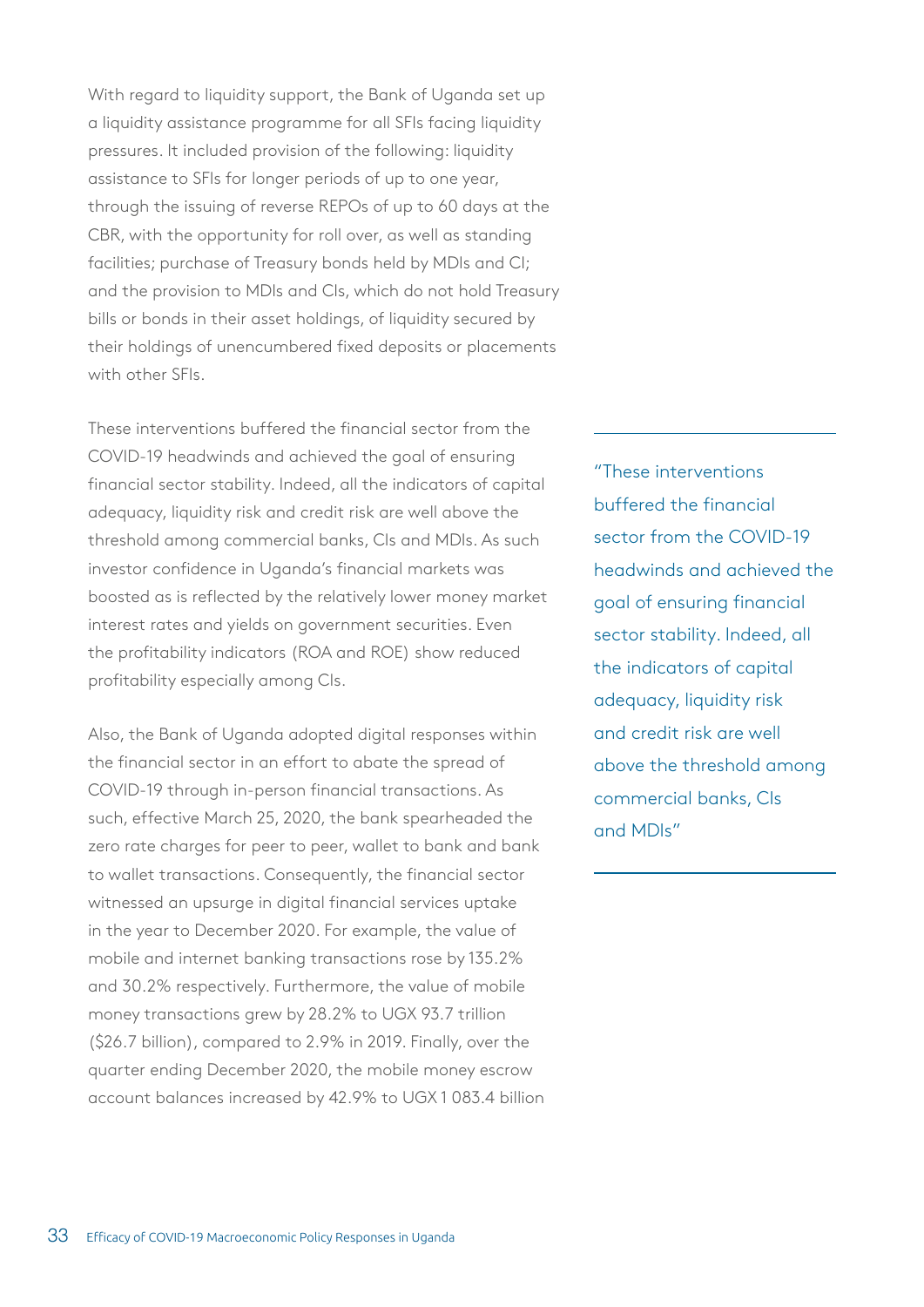(\$296.8 million).29 As such, it is evident that the financial sector has embraced digitalisation, which is equally critical in reducing the cost of financial transactions besides abating the spread of COVID-19 through paper money, physical visits to the premises of commercial banks and designated automated teller machine areas.

### Fiscal policy responses

Government adopted a fiscal stimulus package targeting both households and the private sector. With regard to the private sector, government adopted the following tax relief measures: deferred payment of corporate tax income or presumptive tax for corporations and MSMEs; deferred pay as you earn (PAYE) until September 2020 by sectors most severely affected by COVID-19 pandemic such as, manufacturing, tourism and floriculture; and waived interest on tax arrears, provided for tax deductibility of donations for the COVID-19 response and committed to expedite payment of outstanding VAT refunds. Indeed, the liquidity provided to taxpayers on account of listed deferments on corporate tax, PAYE and presumptive tax payments for firms in the manufacturing, tourism, horticulture and floriculture sectors with a turnover below UGX 500 million amounted to UGX 125 billion in both Q4 of FY2019/20 and Q1 of FY2020/21 compared to 0 in FY2018/19 (see Table 7).

The tax relief measures were instrumental in enabling businesses to enjoy a temporary liquidity shield in the midst of dampened aggregate demand and risk averse creditors. However, this came at the cost of a revenue collection shortfall, the effect of which is an increase in public debt. The increase in public debt has been both in terms of external and domestic borrowing. Unfortunately, the increase in domestic borrowing has enhanced the crowding out of the private sector while increased external borrowing has resulted in increased external debt vulnerability as indicated by the present value of external debt to exports ratio. This implies that any shock to exports increases the risk of external debt default. Furthermore, external debt service to revenue is well below the low-income country debt sustainability framework threshold implying that external debt service is growing at a higher rate than domestic revenue in the medium term. This is likely to increase the risk of resource reallocation from growth and welfare enhancing sectors to debt service. Finally, the increase in external debt uptake has resulted in an increase in international reserve requirements to fulfil short-term debt maturities. This implies that there is an inherent exchange rate risk on account of the increase in external public debt as a proportion of total public debt from 66.5% in FY2018/19 to 68.5% in FY2019/20.

<sup>29</sup> Bank of Uganda, "Financial Stability Review".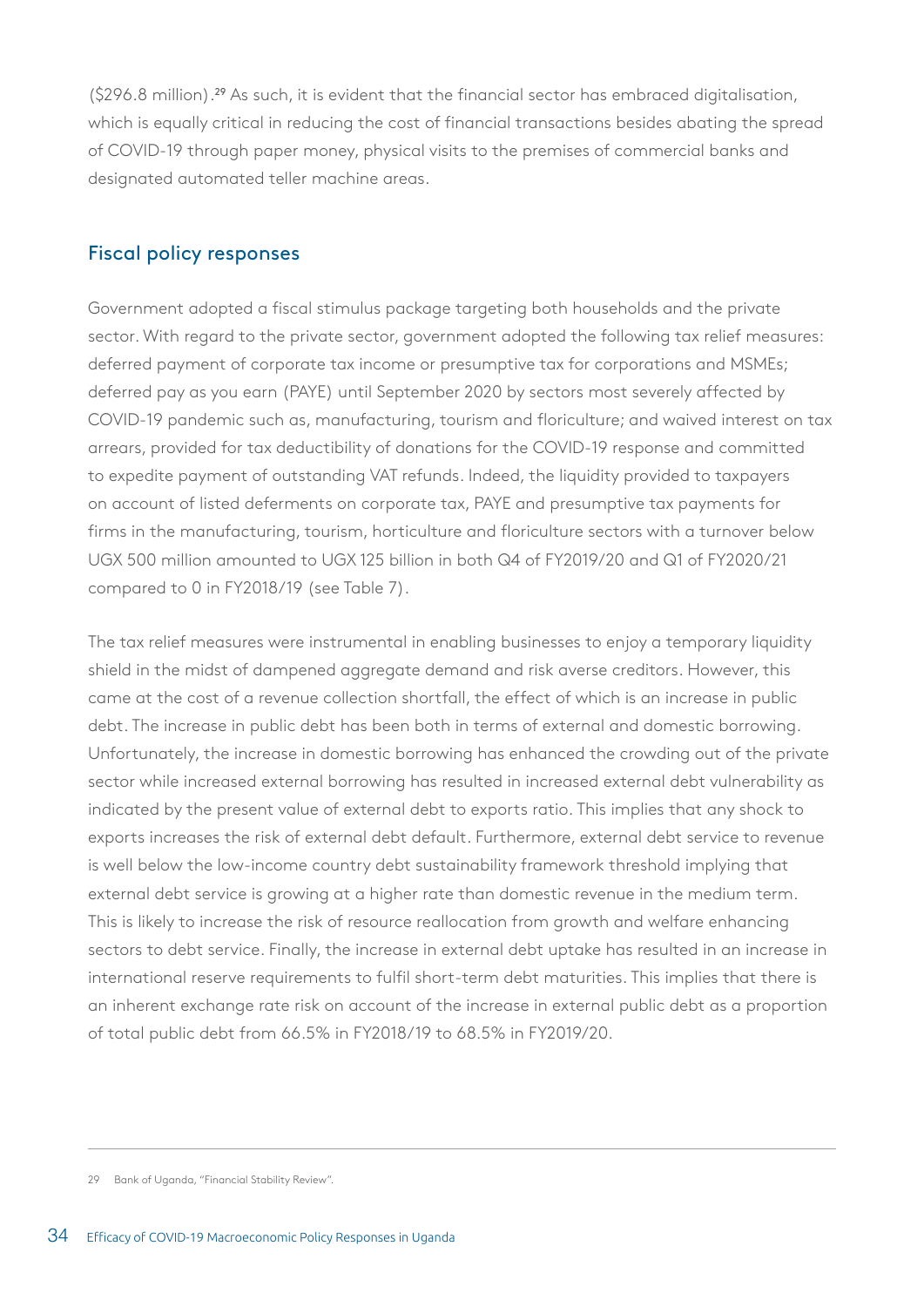### Table 7 Domestic debt sustainability benchmarks

| Expected revenue loss in UGX billion |
|--------------------------------------|
| 12.5                                 |
| 57.4                                 |
| 8                                    |
| 0.2                                  |
| 1.4                                  |
| 120.5                                |
| 50                                   |
| 250                                  |
|                                      |

Source: World Bank, "COVID-19 Economic Crisis and Recovery Development Policy Financing Report", Report No. PGD203, June 12, 2020, [https://](https://documents1.worldbank.org/curated/en/609321593741824637/pdf/Uganda-COVID-19-Economic-Crisis-and-Recovery-Development-Policy-Financing.pdf) [documents1.worldbank.org/curated/en/609321593741824637/pdf/Uganda-COVID-19-Economic-Crisis-and-Recovery-Development-Policy-Financing.pdf](https://documents1.worldbank.org/curated/en/609321593741824637/pdf/Uganda-COVID-19-Economic-Crisis-and-Recovery-Development-Policy-Financing.pdf)

While tax relief efforts induced an upsurge in public debt uptake and its associated risks, it was critical for government to undertake the intervention. This is because the survival of businesses was key to protecting jobs and livelihoods in the midst of COVID-19 headwinds. During tough times, businesses would be in a position to not only create more jobs but also contribute to the domestic revenue basket.

With regard to the spending stimulus, the Ugandan government spent 0.2% of GDP in FY2019/20 on strengthening health systems, additional security measures and mitigating the impact of COVID-19 containment measures on livelihoods especially in the Kampala and Wakiso districts. With only 48 231 hospital beds, 55 functional intensive care units, 411 functional ambulances for a country with a population of at least 44 million and 39 districts without a hospital,<sup>30</sup> it was paramount that health systems should be strengthened in preparation for possible COVID-19 hospitalisations. Indeed, the health system was strengthened through procuring medical supplies and equipment, and hiring of additional health workers, to enable the treatment of COVID-19 cases at the cost of UGX 120 billion (\$32.87

"Unfortunately, the increase in domestic borrowing has enhanced the crowding out of the private sector while increased external borrowing has resulted in increased external debt vulnerability as indicated by the present value of external debt to exports ratio. This implies that any shock to exports increases the risk of external debt default"

<sup>30</sup> Nambatya Prosscovia, "Uganda's Covid-19 Supplementary Budget: Pandemic Response or Cash Bonanza?", 2020, [https://www.cmi.no/publica tions/7279-ugandas-covid-19-supplem](https://www.cmi.no/publications/7279-ugandas-covid-19-supplementary-budget-pandemic-response-or-cash-bonanza) [entary-budget-pandemic-response-or-cash-bonanza](https://www.cmi.no/publications/7279-ugandas-covid-19-supplementary-budget-pandemic-response-or-cash-bonanza).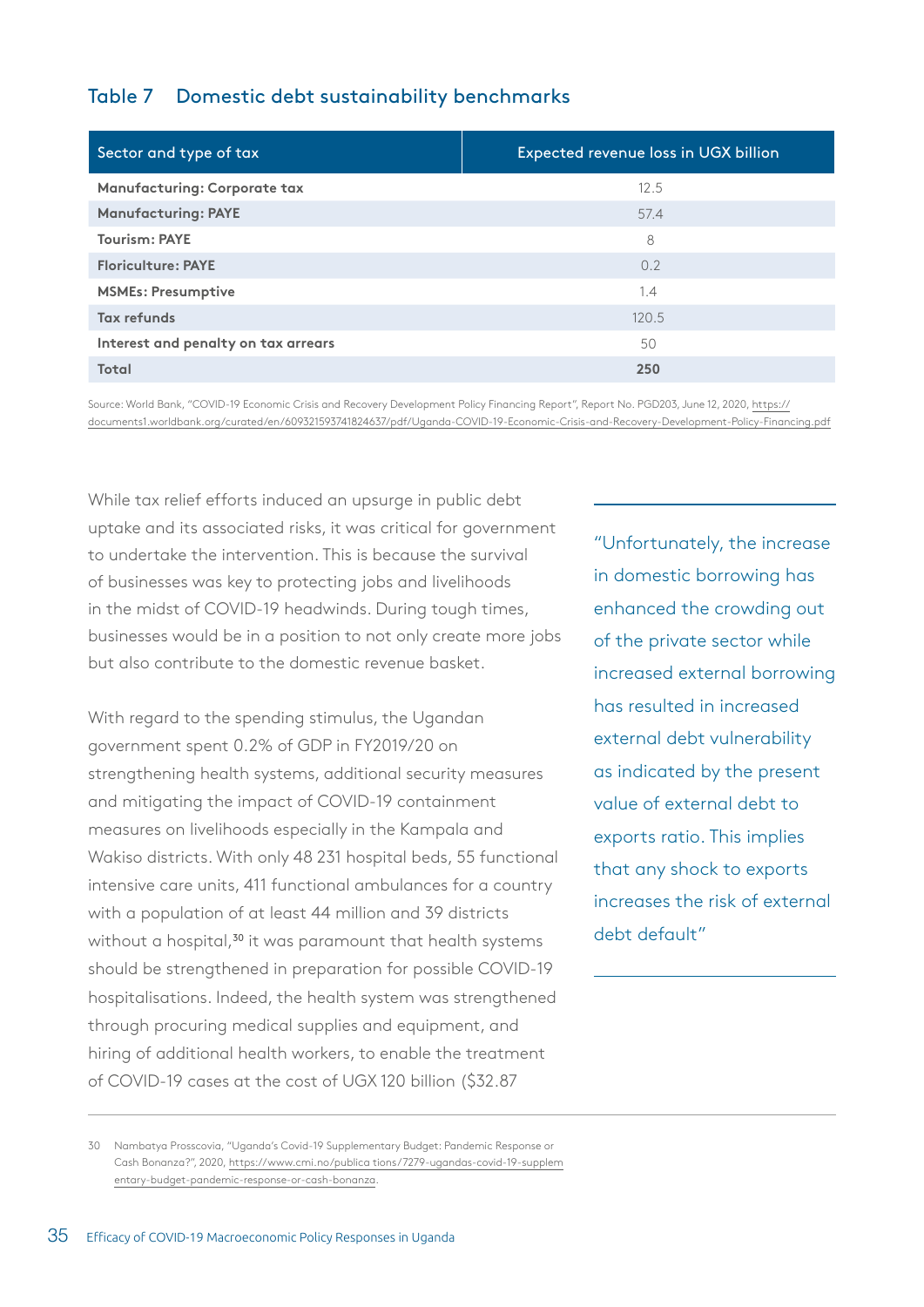million) (see Table 8). Furthermore, because of the loss of jobs and livelihoods, the government intervened and supplied food to vulnerable households in Kampala and Wakiso. While this was commendable it unfortunately left out vulnerable households in other urban, peri-urban and rural areas who equally experienced COVID-19 induced livelihood disruptions. On a positive note, however, the government increased number of senior citizen grant<sup>31</sup> beneficiaries from 150 000 in FY2018/19 to 350 000 in FY2019/20, a 133.3% increase.<sup>32</sup>

# Table 8 Expenditure response to COVID-19

| Type of expenditure                                         | Expected revenue loss in UGX billion |
|-------------------------------------------------------------|--------------------------------------|
| Strengthening health systems                                | 120                                  |
| Emergence funds for sectors complementing the health sector | 220                                  |
| Security                                                    | 81                                   |
| Local government                                            | 36                                   |
| <b>ICT</b>                                                  | 14                                   |
| <b>KCCA</b>                                                 | 30                                   |
| Disaster preparedness/food to vulnerable groups in Kampala  | 59                                   |
| Sub-total: health and complimentary measures                | 340                                  |
| Support to water and electricity utilities                  | Not costed                           |
| Recapitalisation of UDB to provide funding for MSMEs        | 1040.50                              |
| Recapitalisation of UDC to provide funding for MSMEs        | 100                                  |
| <b>Total</b>                                                | 1480.5                               |

Source: World Bank, "COVID-19 Economic Crisis and Recovery Development Policy Financing Report". Report No. PGD203, June 12, 2020, [https://](World Bank, “COVID-19 Economic Crisis and Recovery Development Policy Financing Report”. Report No. PGD203, June 12, 2020, https://documents1.worldbank.org/curated/en/609321593741824637/pdf/Uganda-COVID-19-Economic-Crisis-and-Recovery-Development-Policy-Financing.pdf) [documents1.worldbank.org/curated/en/609321593741824637/pdf/Uganda-COVID-19-Economic-Crisis-and-Recovery-Development-Policy-Financing.pdf](World Bank, “COVID-19 Economic Crisis and Recovery Development Policy Financing Report”. Report No. PGD203, June 12, 2020, https://documents1.worldbank.org/curated/en/609321593741824637/pdf/Uganda-COVID-19-Economic-Crisis-and-Recovery-Development-Policy-Financing.pdf)

Furthermore, the government also sought to buffer livelihoods through restoring household incomes and safeguarding jobs. Specifically, the government committed to the following:

- Enhance the provision of improved agricultural inputs using the [National Agriculture Advisory](https://naads.or.ug/)  [Services](https://naads.or.ug/) (NAADs);
- create jobs for the vulnerable but able-bodied people affected by COVID-19 by extending labour intensive public works in urban and peri-urban areas;
- provide rainwater harvesting technologies in rural communities;
- roll out regional and community-based storage facilities; and

<sup>31</sup> The grant is worth \$6.8 paid per month to persons over 65 years.

<sup>32</sup> World Bank, "COVID-19 Economic Crisis and Recovery Development Policy Financing Report".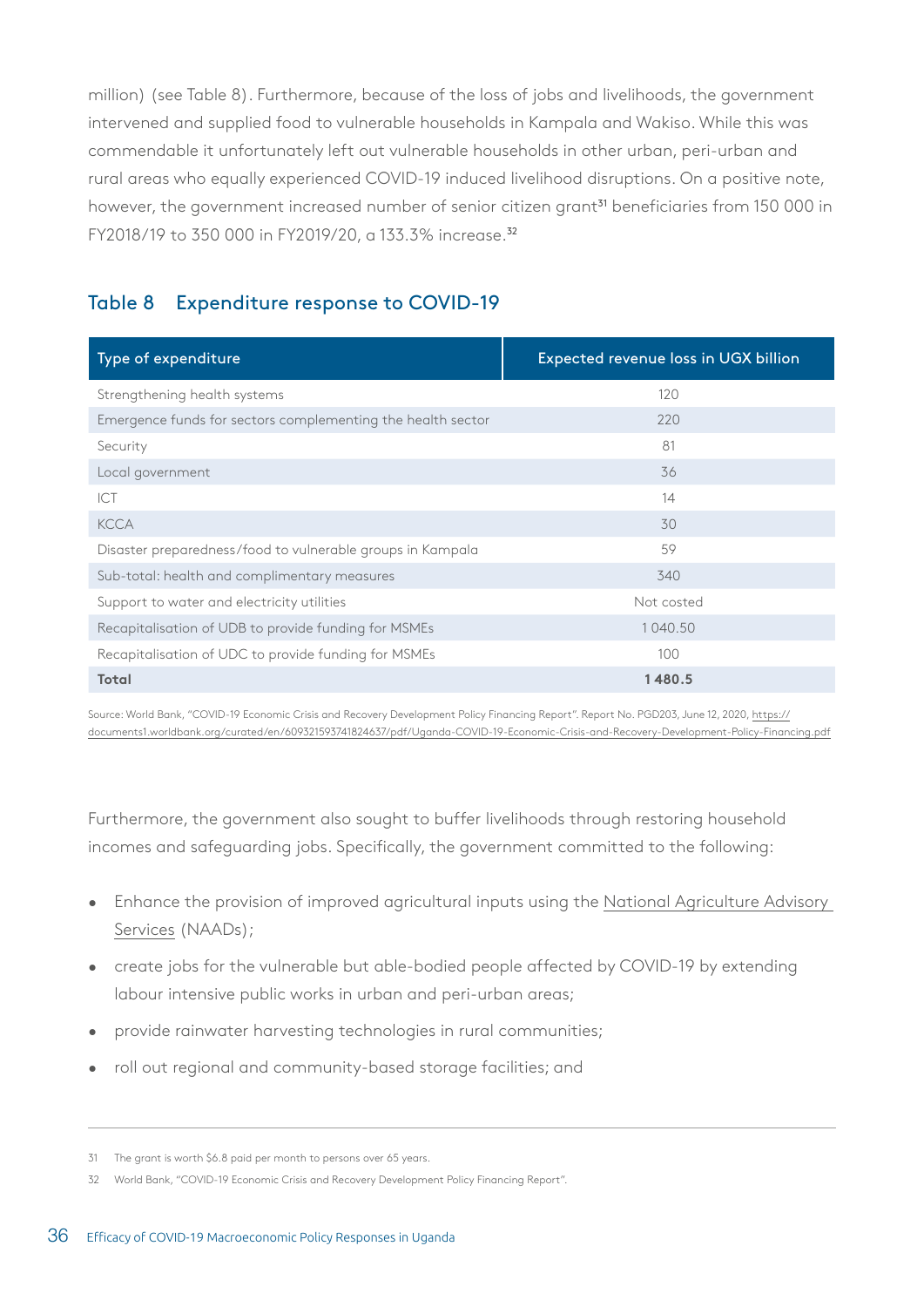• provide seed capital to organised special interest groups under the youth fund, women entrepreneurship fund and the Emyooga talent support scheme.

The Ugandan government has followed through with some of these promises. For example, through the Ministry of Agriculture, Animal Industry and Fisheries, the government rolled out the e-voucher system to 10 additional districts in an effort to enhance the distribution of agricultural inputs. Consequently, 288 900 farmers were registered for e-vouchers in FY2020/21 compared to 268 991 in FY2019/20, a 7.4% increase.33 Also, with regard to the creation of jobs for the vulnerable but able-bodied persons<sup>34</sup> affected by COVID-19, 637 000 persons got jobs as a result of labour-intensive public works in FY2020/21 compared to 136 571 in FY2018/19, a 366.4% increase.<sup>35</sup>

The government deemed water and electricity as essential services, and as such it instituted a temporary ban on disconnecting water and electricity services to vulnerable consumers. This fiscal stimulus measure ensured that the struggling private sector could at the minimum stay in business given liquidity constraints as opposed to being disconnected from water and electricity because of an inability to pay. Indeed, the number of households disconnected from water services was 88 224 in FY2018/19 compared to 0 in Q4 of FY2019/20. Also, the number of residential, commercial and industrial customers receiving uninterrupted electricity services during the quarantine period remained the same in Q3 and Q4 of FY2019/20 respectively.<sup>36</sup> However, in an effort to avoid utilities from running out of capacity to cover operational costs and wages, the

"The government deemed water and electricity as essential services, and as such it instituted a temporary ban on disconnecting water and electricity services to vulnerable consumers. This fiscal stimulus measure ensured that the struggling private sector could at the minimum stay in business given liquidity constraints as opposed to being disconnected from water and electricity because of an inability to pay"

- 33 World Bank, "COVID-19 Economic Crisis and Recovery Development Policy Financing Report".
- 34 These are largely youths who lost their jobs due to COVID-19
- 35 World Bank, "COVID-19 Economic Crisis and Recovery Development Policy Financing Report".
- 36 World Bank, "COVID-19 Economic Crisis and Recovery Development Policy Financing Report".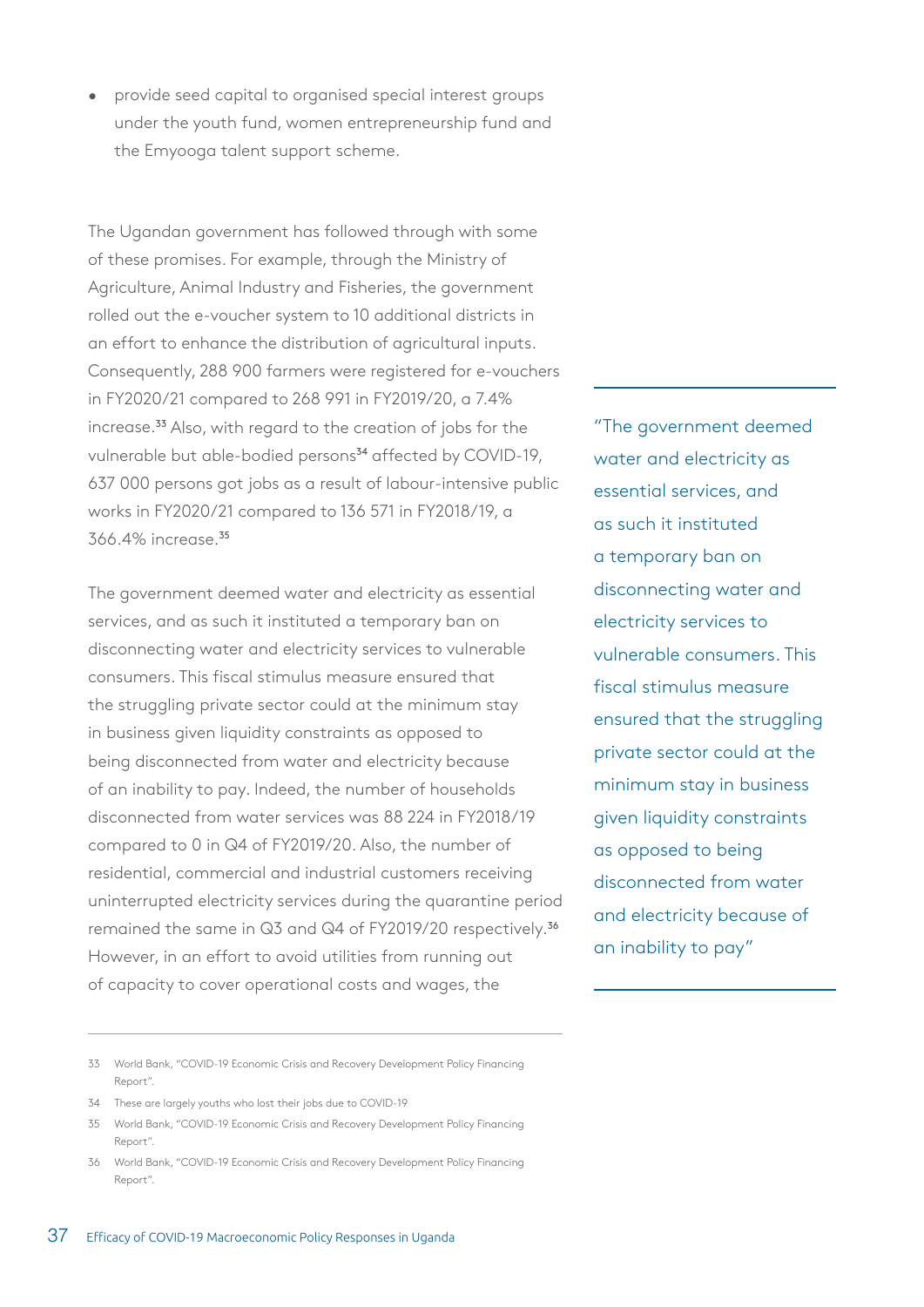government extended financial support to water and electricity service utilities. To further increase private sector liquidity, the government also prioritised the payment of domestic arrears. Indeed, the stock of domestic arrears as a percentage of GDP reduced to 2.4% in FY2019/20 from 2.8% in FY2018/19.<sup>37</sup>

Furthermore, in an effort to provide seed capital, the government launched the [Emyooga fund](https://www.msc.co.ug/faqs-emyooga-presidential-initiative) in August 2019 – a poverty eradication scheme worth UGX 165 billion (\$45.2 million).38 Emyooga targets the informal sector and specifically [savings and credit cooperative societies](https://www.uccfs.co.ug/index.php/in-media/news/3-saccos-to-start-paying-tax-on-their-profits) (SACCOs) formed in 18 specialised fields including *boda bodas*,<sup>39</sup> women entrepreneurs, carpenters, salon operators, taxi operators, restaurant owners, wielders, market vendors, youth leaders, persons with disabilities, produce dealers, mechanics, tailors, journalists, performing artists, veterans, fishermen and elected leaders. SACCOs for each of the aforementioned specialised fields were formed at the constituency level but with operations at the parish level through established parish associations.40 Each constituency was budgeted to receive UGX 560 million (\$153 421); however, the Wakiso district was to receive UGX 4.4 billion (\$1.2 million) because of having eight constituencies.<sup>41</sup> While Emyooga is a povertyeradication scheme targeting the informal sector, it might fail to fulfil its obligations partly because access to credit hinges on the formation of SACCOs. This may result in people forming SACCOs merely to access money as opposed to setting up a business or injecting more liquidity into their enterprises. In addition, not only is the money inadequate, but the scheme is also likely to be plagued by corruption, especially by the district authorities who will be overseeing the fund. Furthermore, the fund is limited to youths between

"While Emyooga is a poverty-eradication scheme targeting the informal sector, it might fail to fulfil its obligations partly because access to credit hinges on the formation of SACCOs"

- 38 The Daily Monitor, "Government Unveils Shs165b Poverty Eradication Scheme", [https://www.monitor.co.ug/News/National/Government-unveils-Shs165b-poverty-](https://www.monitor.co.ug/News/National/Government-unveils-Shs165b-poverty-eradication-scheme/688334-5591234-8uhjru/index.html)
- [eradication-scheme/688334-5591234-8uhjru/index.html.](https://www.monitor.co.ug/News/National/Government-unveils-Shs165b-poverty-eradication-scheme/688334-5591234-8uhjru/index.html)

- 40 The Daily Monitor, "Government Unveils Shs165b Poverty Eradication Scheme".
- 41 The Daily Monitor, "Government Unveils".

<sup>37</sup> World Bank, "COVID-19 Economic Crisis and Recovery Development Policy Financing Report".

<sup>39</sup> Motorcycles registered for purposes of public transport.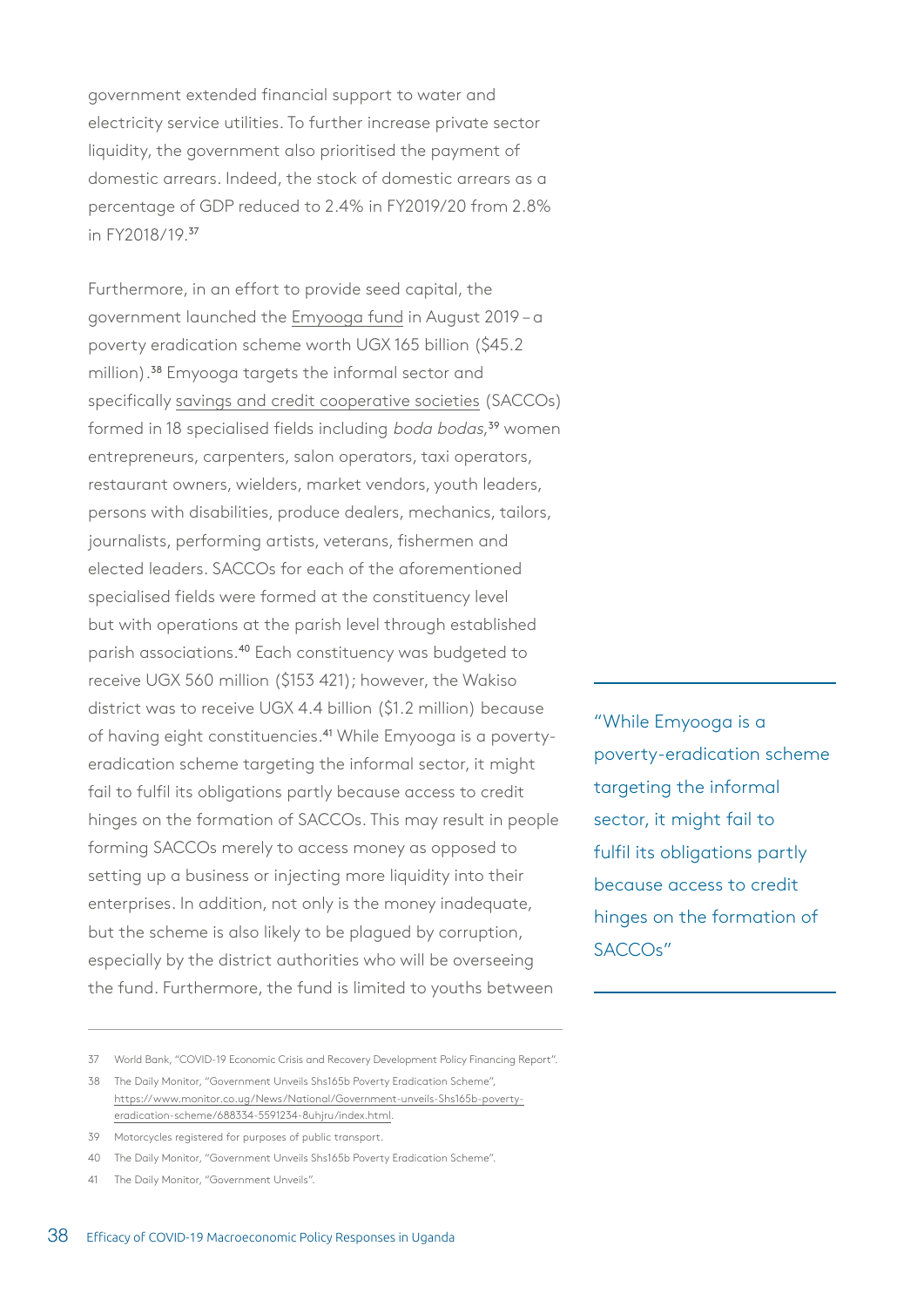18 and 35 years thereby excluding other potentially more attractive business entities that are not eligible because the owners are not youths.

# **Conclusion**

This paper sought to explore the macroeconomic effect of COVID-19 on Uganda's economy, the macroeconomic policy choices undertaken, and the inclusiveness and viability of the various macroeconomic policy choices made. The economy experienced an unprecedented economic and health shock, the effect of which was dampened economic growth at 2.9% in FY2019/20, affecting the service and industrial sectors in particular. The slowdown in these sectors resulted in job losses or reduced income among those employed in the respective sectors. As such, urban poverty and vulnerability is likely to increase. Low food inflation resulted in low demand due to a trade slowdown and low aggregate demand will likely contribute to an increase in rural poverty. Overall, 3 million people are estimated to have fallen into poverty because of COVID-19. Furthermore, the external sector has experienced a reduction in FDI, remittances and record low tourism earnings. The financial sector, on other hand, remained stable albeit with reduced profitability. The aforementioned economic effects were partly accounted for by the COVID-19 containment measures as the government attempted to minimise the spread of the virus.

While the economic effects are unprecedented, the government at least succeeded in moderating the number of COVID-19 cases and deaths. Furthermore, through monetary, financial and fiscal interventions, the Ugandan government attempted to moderate the economic impact of COVID-19 on the economy. Monetary policy intervention was specifically aimed at boosting private sector investment and household consumption through influencing the reduction in market interest rates. Indeed, the expansionary monetary policy resulted in relatively low interest rates. Also, the government

"Overall, 3 million people are estimated to have fallen into poverty because of COVID-19"

"Monetary policy intervention was specifically aimed at boosting private sector investment and household consumption through influencing the reduction in market interest rates. Indeed, the expansionary monetary policy resulted in relatively low interest rates"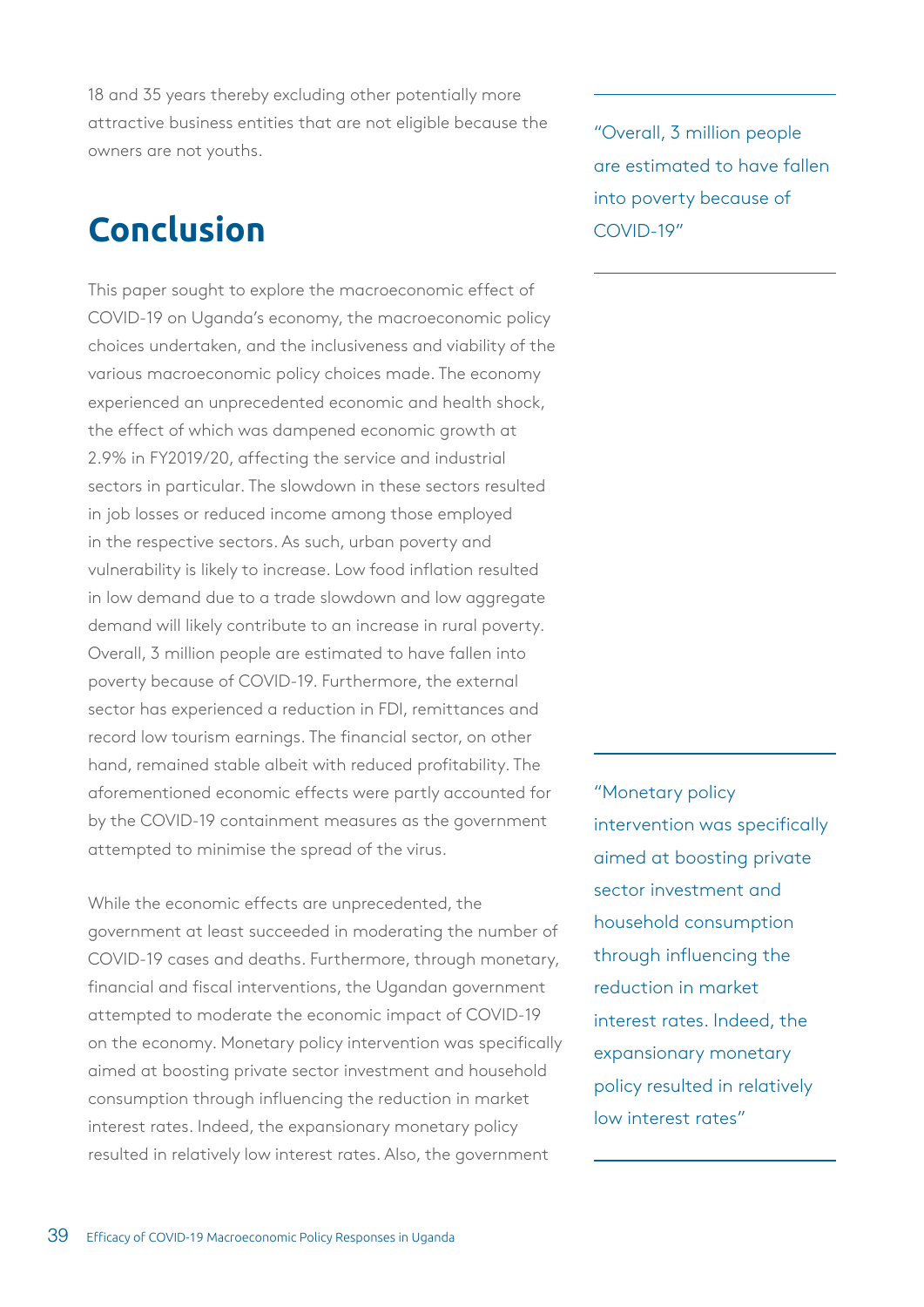intervention in the financial market to moderate against liquidity risk, capital adequacy risk and credit risk were successful as the sector was deemed stable given that all the financial soundness indicators were above the regulatory requirements. Investor confidence was enhanced as reflected by the relatively low market interest rates and low yields on government securities.

Fiscal policy was equally successful in giving formal businesses a temporary liquidity shield through tax relief. However, this came at the cost of increasing public debt. The effect of which has been crowding out of the private sector due to: increased domestic borrowing; increased external debt vulnerability as indicated by the present value of external debt to exports ratio implying that any shock to exports increases the risk of external debt default; the external debt service to revenue ratio is below the regulatory requirements implying that external debt service is growing at a higher rate than domestic revenue in the medium term; and finally, an increase in international reserve requirements to fulfil shortterm debt maturities. Nonetheless, the number of formal businesses saved as a result of the liquidity and tax relief measures have protected jobs and livelihoods. The survival of these businesses guarantees future tax payment, which will be useful towards financing public debt.

Besides formal businesses, an effort was made to target the informal sector and especially youth through the UGX 165 billion Emyooga poverty eradication scheme. However, the Ugandan government ought to minimise leakages especially through corruption, which could undermine the flow of credit to the youth. Furthermore, opening up the funds to people in the informal sector beyond the ages of 18 to 35 years could ensure inclusivity and most importantly fund allocation to the most viable SACCOs. Also, by increasing the coverage of the e-voucher system for agriculture input supplies, the government is able to expand its reach to vulnerable households in rural settings.

"The number of formal businesses saved as a result of the liquidity and tax relief measures have protected jobs and livelihoods. The survival of these businesses guarantees future tax payment, which will be useful towards financing public debt"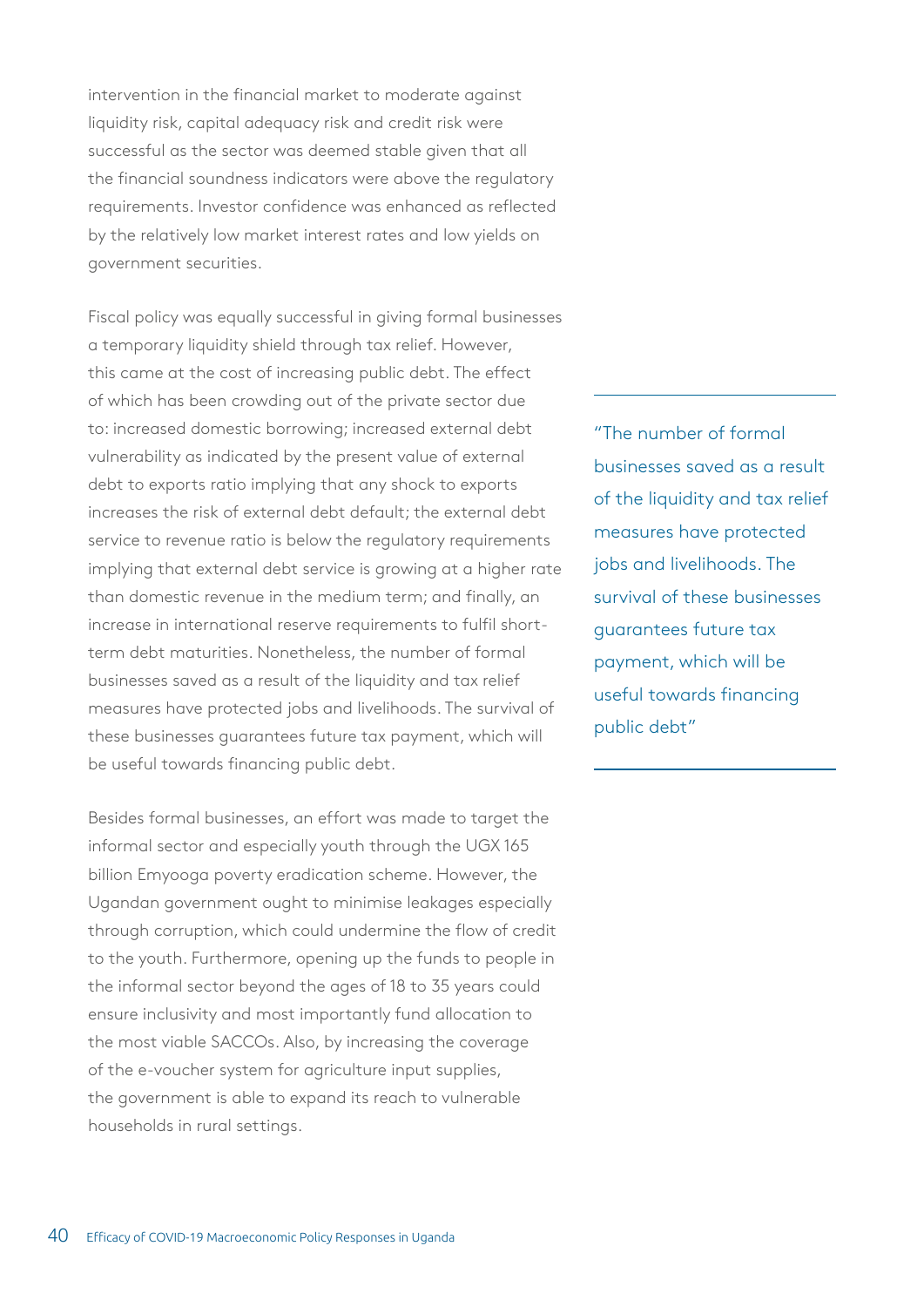# Authors

**Ibrahim Mike Okumu** joined the School of Economics, Makerere University, in 2006, rising through the ranks from teaching assistant to senior lecturer. He is also an associate researcher at the Economic Policy Research Center, Makerere University, and the Centre for Dynamic Macroeconomic Analysis, University of St Andrews. He holds a PhD in Economics from the University of St Andrews (UK), MA in Economics from McMaster University (Canada) and BA Economics from Makerere University (Uganda). Okumu is interested in economic growth and development, company and household behaviour, public finance, corruption and governance. He has peer-reviewed publications for *Development Policy Review*, *African Development Review*, *South African Journal of Economics* and *Journal of Innovation and Entrepreneurship*, among others.

**Susan Namirembe Kavuma** is an economist with wide experience in policy research and analysis, and lecturing at university level. She is a research associate at the Advocates Coalition for Development and Environment (ACODE) attached to the Centre for Budget and Economic Governance that undertakes research activities on budget monitoring and economic governance in Uganda. Kavuma holds a PhD in Economics from the University of Nottingham (2015), which she attained as a Commonwealth scholar. In addition, she holds a Master of Arts in Economic Policy Management and a Bachelor of Arts in Economics, both from Makerere University. She has authored and co-authored several research papers that have been published in peerreviewed journals. Kavuma's research interests are economic governance, women empowerment, development economics, labour and education economics.

**George Bogere** is a research fellow. He is also a project manager at the Center for Budget and Economic Governance. He holds an MA in Economics from Makerere University. Before joining ACODE in January 2011, Bogere was a researcher at the Makerere Institute of Social Research, Makerere University, for more than five years. His areas of interest include economic growth and development, decentralisation, governance and service delivery, as well as natural resources management, particularly land.